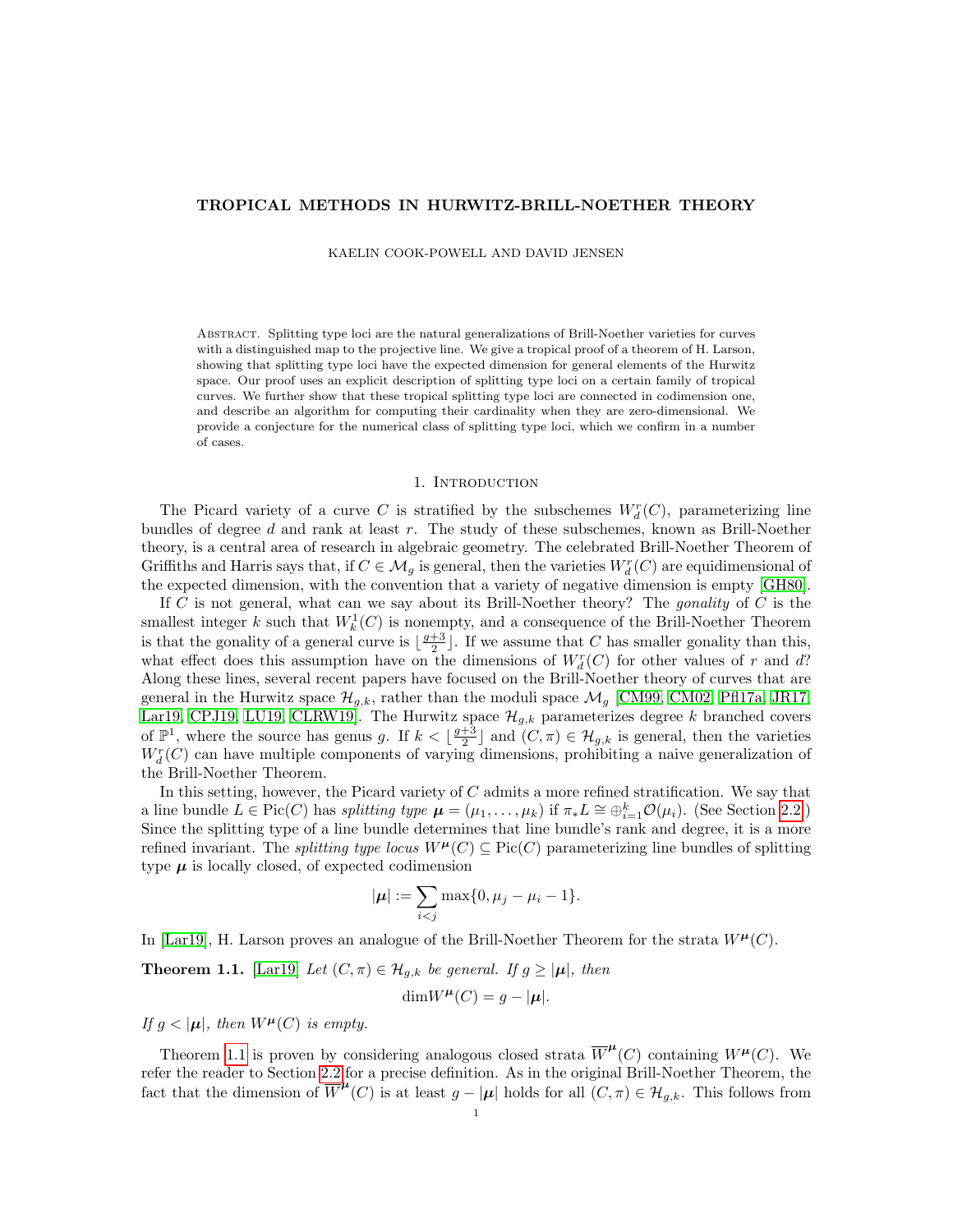standard results about degeneracy loci, provided that  $\overline{W}^{\mu}(C)$  is nonempty. Larson demonstrates the nonemptiness of  $\overline{W}^{\mu}(C)$  by showing that a certain intersection number is nonzero.

The fact that the dimension of  $\overline{W}^{\mu}(\overline{C})$  is at most  $g-|\mu|$  is much deeper. In this paper, we give a new proof of this result using tropical and combinatorial techniques. In Section [2.3,](#page-5-0) we define tropical analogues of splitting type loci, and prove that these contain the image of the corresponding splitting type loci under tropicalization. Our approach builds on earlier work exploring the divisor theory of a certain family of tropical curves known as chains of loops [\[CDPR12,](#page-28-0) [Pfl17a,](#page-29-3) [JR17,](#page-29-4) [CPJ19\]](#page-29-6). Theorem [1.1](#page-0-0) is a consequence of the following result.

<span id="page-1-0"></span>**Theorem 1.2.** Let  $\Gamma$  be a k-gonal chain of loops of genus g. If  $g \geq |\mu|$ , then  $\overline{W}^{\mu}(\Gamma)$  is equidimensional and

$$
\dim \overline{W}^{\mu}(\Gamma) = g - |\mu|.
$$

If  $g < |\mu|$ , then  $\overline{W}^{\mu}(\Gamma)$  is empty.

1.1. Tropical Splitting Type Loci. In her proof of Theorem [1.1,](#page-0-0) Larson uses the theory of limit linear series on a chain of elliptic curves. Remarkably, however, her proof does not require a description of splitting type loci on this degenerate curve. That is, it is not necessary for her to classify those limit linear series that are limits of line bundles with a given splitting type  $\mu$ . In contrast, our proof of Theorem [1.2](#page-1-0) follows from an explicit description of  $\overline{W}^{\mu}(\Gamma)$ . This description is used to prove new results and formulate Conjectures [1.6](#page-2-0) and [1.7.](#page-2-1)

Our description of  $\overline{W}^{\mu}(\Gamma)$  builds on the earlier work of [\[CDPR12,](#page-28-0) [Pfl17a,](#page-29-3) [JR17,](#page-29-4) [CPJ19\]](#page-29-6) mentioned above. The main technical result of [\[CDPR12\]](#page-28-0) is a classification of special divisor classes on chains of loops, when the lengths of the edges are sufficiently general. Specifically, if Γ is such a chain of loops, then  $W_d^r(\Gamma)$  is union of tori  $\mathbb{T}(t)$ , where each torus corresponds to a standard Young tableau t on a certain rectangular partition. This result was generalized in [\[Pfl17b,](#page-29-9) [Pfl17a\]](#page-29-3) to chains of loops with arbitrary edge lengths. If Γ is the k-gonal chain of loops referred to in Theorem [1.2,](#page-1-0) then  $W_d^r(\Gamma)$  is again a union of tori  $\mathbb{T}(t)$  indexed by rectangular tableaux, but here the tableaux are non-standard. Instead, the tableaux are required to satisfy an arithmetic condition known as k-uniform displacement (see Definition [2.3\)](#page-3-0).

Given a splitting type  $\mu \in \mathbb{Z}^k$ , we define a partition  $\lambda(\mu)$  in Definition [3.1.](#page-7-0) We call a partition of this type a k-staircase. Our description of  $\overline{W}^{\mu}(\Gamma)$  is analogous to that of  $W_d^r(\Gamma)$  mentioned above.

<span id="page-1-1"></span>**Theorem 1.3.** Let  $\Gamma$  be a k-gonal chain of loops of genus g. Then

$$
\overline{W}^{\mu}(\Gamma) = \bigcup \mathbb{T}(t),
$$

where the union is over all k-uniform displacement tableau t on  $\lambda(\mu)$  with alphabet [g].

We prove Theorem [1.3](#page-1-1) in Section [3.](#page-7-1) The remainder of the paper uses this classification to establish various geometric properties of the tropical splitting type loci  $\overline{W}^{\mu}(\Gamma)$ . For example, we compute the dimension of  $\overline{W}^{\mu}(\Gamma)$  in Section [5,](#page-17-0) proving Theorem [1.2.](#page-1-0) In Section [6,](#page-19-0) we study the connectedness of tropical splitting type loci.

<span id="page-1-2"></span>**Theorem 1.4.** Let  $\Gamma$  be a k-gonal chain of loops of genus g. If  $g > |\mu|$ , then  $\overline{W}^{\mu}(\Gamma)$  is connected in codimension 1.

Unfortunately, the connectedness of  $\overline{W}^{\mu}(\Gamma)$  does not imply that of  $\overline{W}^{\mu}(C)$  for a general  $(C, \pi) \in$  $\mathcal{H}_{g,k}$ . Theorem [1.4](#page-1-2) is nevertheless interesting for at least two reasons. First, by [\[Lar19,](#page-29-5) Theorem 1.2], we know that the locally closed stratum  $W^{\mu}(C)$  is smooth for a general  $(C, \pi) \in \mathcal{H}_{g,k}$ , so it is irreducible if and only if it is connected. Theorem [1.4](#page-1-2) therefore suggests that  $W^{\mu}(C)$  is irreducible if it is positive dimensional, as predicted in [\[CPJ19,](#page-29-6) Conjecture 1.2]. Second, by [\[CP12,](#page-29-10) Theorem 1], the tropicalization of a variety is equidimensional and connected in codimension one, so Theorems [1.2](#page-1-0) and [1.4](#page-1-2) can be seen as evidence that  $\overline{W}^{\mu}(\Gamma)$  is the tropicalization of  $\overline{W}^{\mu}(C)$  (see Conjecture [1.7](#page-2-1) below).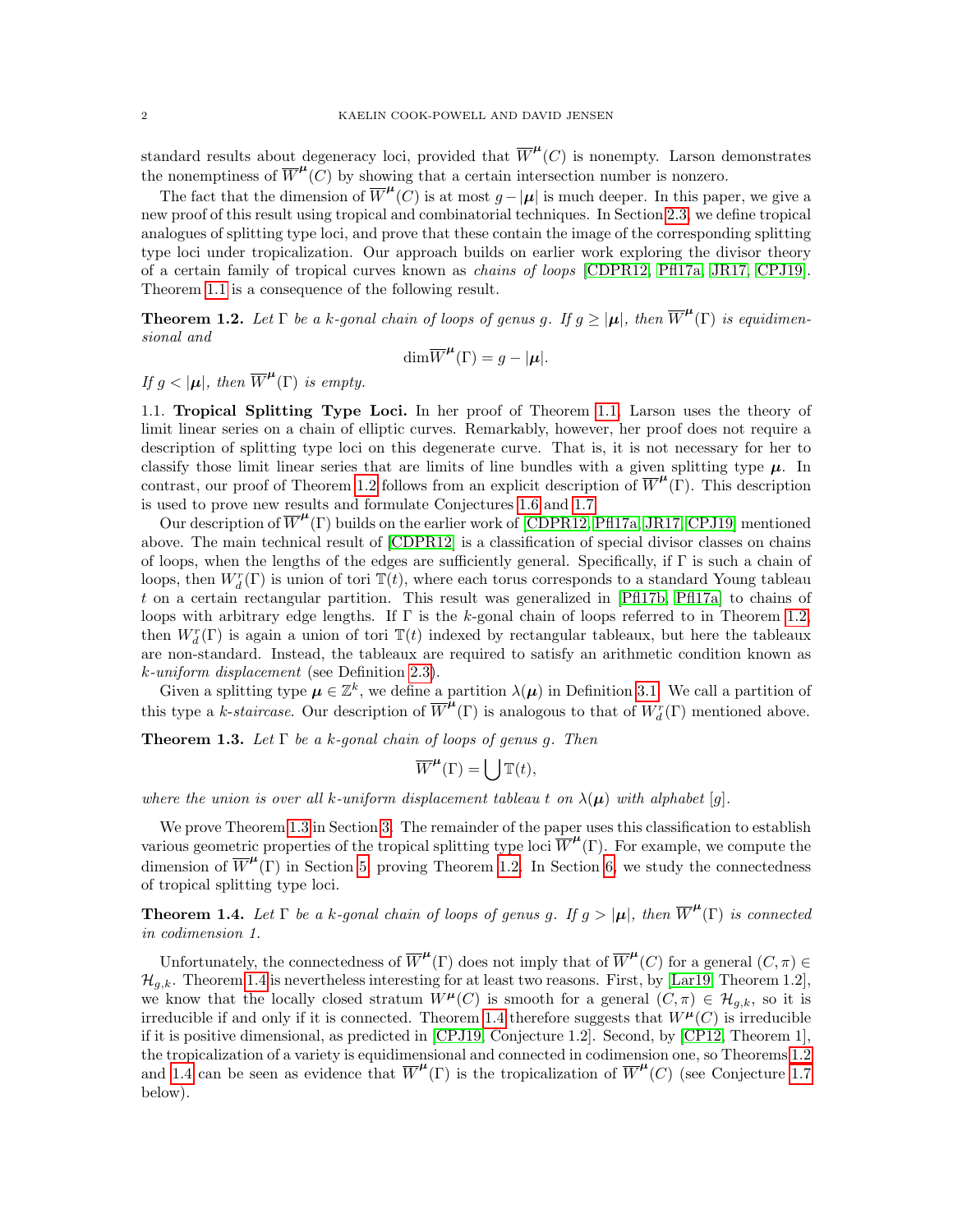1.2. Numerical Classes. These geometric results follow from a careful study of k-staircases and k-uniform displacement tableaux. These combinatorial objects are explored in Section [4.](#page-11-0) Staircases belong to a wider class of partitions, known as k-cores, which have been studied extensively in other contexts. (See, for example, [\[LLM](#page-29-11)+14].) The set  $\mathcal{P}_k$  of k-cores is a ranked poset (Corollary [4.18\)](#page-15-0), with cover relations given by upward displacements in the sense of [\[Pfl13,](#page-29-12) Definition 6.1]. We write  $\mathcal{P}_k(\lambda)$  for the interval below  $\lambda \in \mathcal{P}_k$ . In Section [7,](#page-20-0) we use these observations to compute the cardinality of zero-dimensional tropical splitting type loci.

<span id="page-2-2"></span>**Theorem 1.5.** Let  $\Gamma$  be a k-gonal chain of loops of genus g. If  $g = |\mu|$ , then  $|\overline{W}^{\mu}(\Gamma)|$  is equal to the number of maximal chains in  $\mathcal{P}_k(\lambda(\mu)).$ 

The number of maximal chains in  $\mathcal{P}_k(\lambda(\mu))$  has received significant interest in the combinatorics and representation theory literature, and has connections to the affine symmetric group. More precisely, there is a bijection between such maximal chains and reduced words in the affine symmetric group [\[LM05\]](#page-29-13). For this reason, several of our results have equivalent formulations in terms of these groups (see Remarks [4.20](#page-16-0) and [6.1\)](#page-20-1). There is currently no known closed form expression for these numbers, but they satisfy a simple recurrence (Lemma [7.3\)](#page-22-0) that allows one to compute a given number in polynomial time (Algorithm [7.2\)](#page-21-0).

Theorem [1.5](#page-2-2) has implications beyond the zero-dimensional case. In [\[Lar19,](#page-29-5) Lemma 5.4], Larson shows that the numerical class of  $\overline{W}^{\mu}(C)$  in Pic(C) is of the form  $a_{\mu}\Theta^{|\mu|}$ , where the coefficient  $a_{\mu}$ is independent of the genus. To compute the coefficient  $a_{\mu}$ , therefore, it suffices to compute the cardinality of  $\overline{W}^{\mu}(C)$  in the case where  $g = |\mu|$ . In this way, Theorem [1.5](#page-2-2) suggests the following conjecture.

<span id="page-2-0"></span>**Conjecture 1.6.** Let  $(C, \pi) \in \mathcal{H}_{g,k}$  be general. The numerical class of  $\overline{W}^{\mu}(C)$  in  $\text{Pic}^{d(\mu)}(C)$  is

$$
\left[\overline{W}^{\mu}(C)\right] = \frac{1}{|\mu|!} \cdot \alpha(\mathcal{P}_k(\lambda(\mu))) \cdot \Theta^{|\mu|},
$$

where  $\alpha(\mathcal{P})$  denotes the number of maximal chains in the poset  $\mathcal{P}$ .

At the end of Section [7,](#page-20-0) we provide evidence for Conjecture [1.6,](#page-2-0) in the form of numerous examples where it holds. We also compute the number of maximal chains in  $\mathcal{P}_k(\lambda(\mu))$  for some infinite families of splitting types where the class of  $\overline{W}^{\mu}(C)$  is unknown. For such families, these numbers form well-known integer sequences, including binomial coefficients (Examples [7.7](#page-24-0) and [7.13\)](#page-27-0), geometric sequences (Example [7.8\)](#page-24-1), Catalan numbers (Example [7.6\)](#page-23-0), and Fibonacci numbers (Example [7.9\)](#page-25-0). Conjecture [1.6](#page-2-0) would be implied by the following.

<span id="page-2-1"></span>Conjecture 1.7. Let  $\Gamma$  be a k-gonal chain of loops, and let C be a curve of genus g and gonality k over a nonarchimedean field K with skeleton  $\Gamma$ . Then the tropicalization map

$$
\text{Trop}: \overline{W}^{\mu}(C) \to \overline{W}^{\mu}(\Gamma)
$$

is surjective. Moreover, if  $g = |\mu|$ , then it is a bijection.

Conjecture [1.7](#page-2-1) is known to hold in several important cases. It is the main result of [\[CJP15\]](#page-29-14) in the case where  $\Gamma$  has generic edge lengths (or equivalently, when  $k = \lfloor \frac{g+3}{2} \rfloor$ ). The main results of [\[CPJ19\]](#page-29-6) and [\[JR17\]](#page-29-4) combined show that the tropicalization map is surjective for the "maximal" splitting types  $\mu_{\alpha}$  of [\[CPJ19,](#page-29-6) Definition 2.5]. We do not, however, know that it is bijective in the zero-dimensional case. Conjecture [1.7](#page-2-1) remains open in many cases where Conjecture [1.6](#page-2-0) is known to hold.

Acknowledgements. We would like to thank Melody Chan, Hannah Larson, and Yoav Len, who each provided helpful insights during their visits to the University of Kentucky in 2019–2020. We thank Yoav Len, Sam Payne, and Dhruv Ranganathan for helpful comments on an earlier draft of this paper, and Gavril Farkas for telling us about his paper [\[FR17\]](#page-29-15), which was the inspiration for Example [7.12.](#page-26-0) We thank Eric Larson, Hannah Larson, and Isabel Vogt for pointing us toward the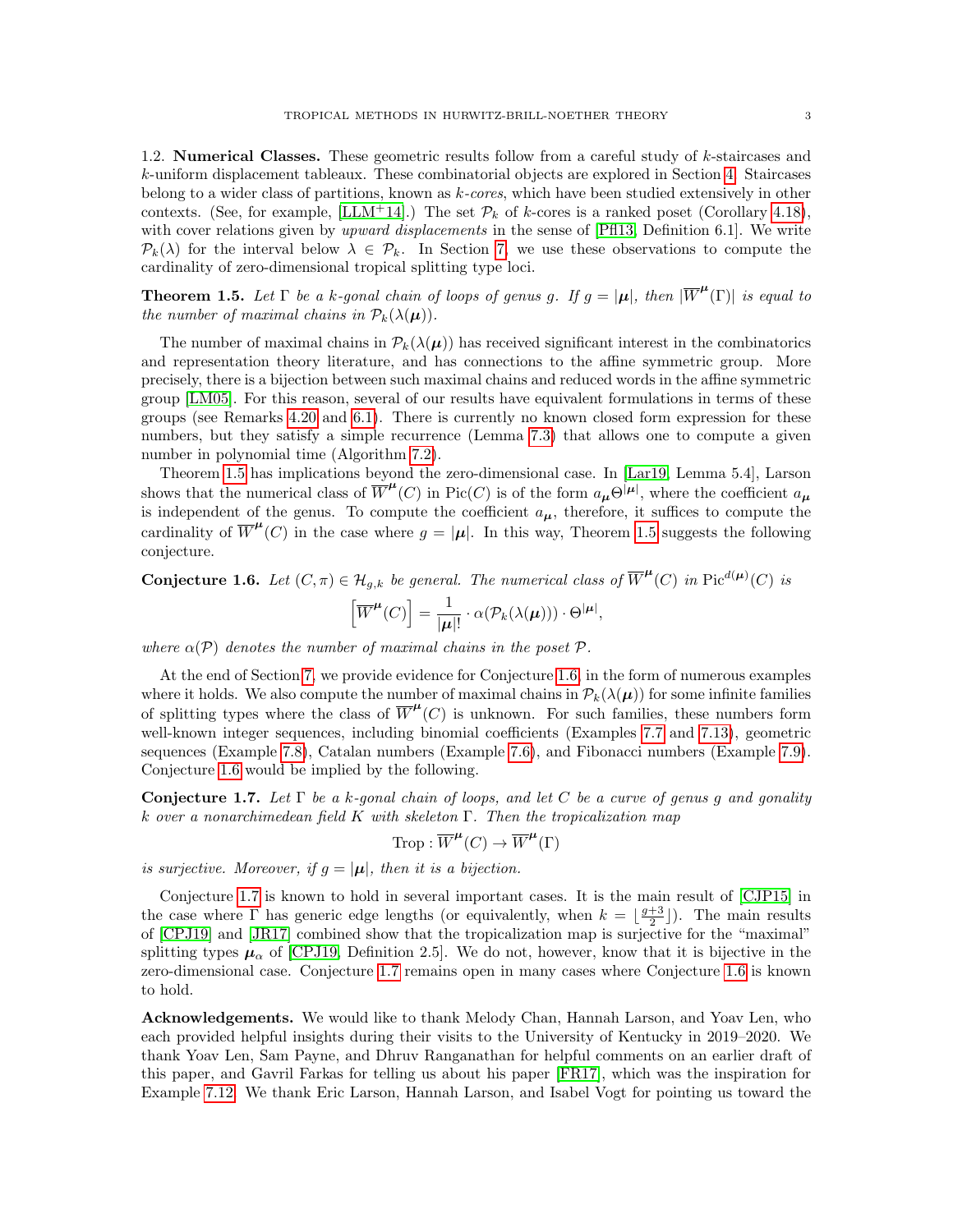existing literature on k-cores and the affine symmetric group. This work was supported by NSF DMS-1601896.

#### 2. Preliminaries

2.1. Partitions and Tableaux. Throughout, we use the convention that N denotes the positive integers. By a slight abuse of terminology, we use the term partition to refer to the Ferrers diagram of a partition.

**Definition 2.1.** A partition is a finite subset  $\lambda \subset \mathbb{N}^2$  with the property that, if  $(x, y) \in \lambda$ , then

- (1) either  $x = 1$  or  $(x 1, y) \in \lambda$ , and
- (2) either  $y = 1$  or  $(x, y 1) \in \lambda$ .

It is standard to depict a partition as a set of boxes, with a box in position  $(x, y)$  if  $(x, y) \in \lambda$ . We follow the English convention, so that the box  $(1, 1)$  appears in the upper lefthand corner. Given a partition  $\lambda$ , we define its *transpose* to be

$$
\lambda^T := \{ (x, y) \in \mathbb{N}^2 \mid (y, x) \in \lambda \}.
$$

The corners of a partition will play an important role in our discussion.

**Definition 2.2.** Let  $\lambda$  be a partition. A box  $(x, y) \in \lambda$  is called an inside corner if  $(x + 1, y) \notin \lambda$ and  $(x, y + 1) \notin \lambda$ . A box  $(x, y) \notin \lambda$  is called an outside corner if

- (1) either  $x = 1$  or  $(x 1, y) \in \lambda$ , and
- (2) either  $y = 1$  or  $(x, y 1) \in \lambda$ .

In other words, a box  $(x, y) \in \lambda$  is an inside corner if  $\lambda \setminus (x, y)$  is a partition, and a box  $(x, y) \notin \lambda$ is an outside corner if  $\lambda \cup (x, y)$  is a partition.

Given a positive integer g, we write [g] for the finite set  $\{1, 2, \ldots, g\}$ , and let  $\binom{[g]}{n}$  denote the set of size-n subsets of [g]. A tableau on a partition  $\lambda$  with alphabet [g] is a function  $t : \lambda \to [g]$ satisfying:

$$
t(x, y) > t(x, y - 1)
$$
 for all  $(x, y) \in \lambda$  with  $y > 1$ , and  

$$
t(x, y) > t(x - 1, y)
$$
 for all  $(x, y) \in \lambda$  with  $x > 1$ .

We depict a tableau by filling each box of  $\lambda$  with an element of [g]. The tableau condition is satisfied if the symbols in each row are increasing and the symbols in each column are increasing. We write  $YT(\lambda)$  for the set of tableaux on the partition  $\lambda$ . Given a tableau t on  $\lambda$ , we define its transpose to be the tableau  $t^T$  on  $\lambda^T$  given by

$$
t^T(x, y) = t(y, x)
$$
 for all  $(x, y) \in \lambda^T$ .

We will be primarily concerned with the combinatorics of certain special kinds of tableaux, called k-uniform displacement tableaux.

<span id="page-3-0"></span>**Definition 2.3.** [\[Pfl17a,](#page-29-3) Definition 2.5] A tableau t on a partition  $\lambda$  is called a k-uniform displacement tableau *if, whenever*  $t(x, y) = t(x', y')$ , we have  $y - x \equiv y' - x' \pmod{k}$ .

We write  $YT_k(\lambda)$  for the set of k-uniform displacement tableaux on the partition  $\lambda$ . The kuniform displacement condition is satisfied if the lattice distance (or taxicab distance) between any two boxes containing the same symbol is a multiple of k. For example, Figure [1](#page-4-1) depicts a 3-uniform displacement tableau with alphabet [5]. Note that the two boxes containing the symbol 3 have lattice distance 3, and any two of the three boxes containing the symbol 5 have lattice distance a multiple of 3.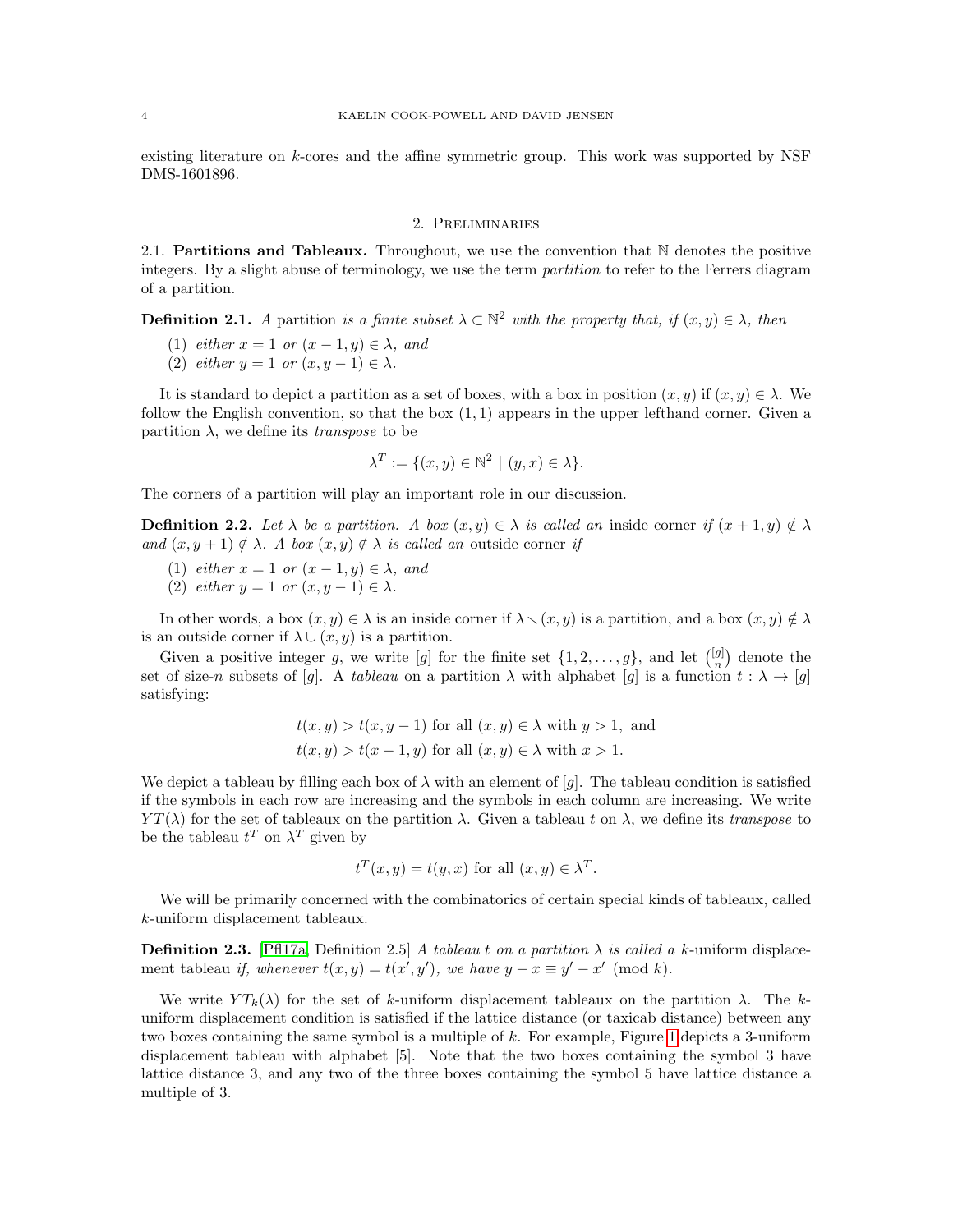

<span id="page-4-1"></span>FIGURE 1. A 3-uniform displacement tableau with alphabet [5].

<span id="page-4-0"></span>2.2. Splitting Types. Let  $\pi : C \to \mathbb{P}^1$  be a branched cover of degree k, where the domain has genus g. If L is a line bundle on C, then its pushforward  $\pi_* L$  is a vector bundle on  $\mathbb{P}^1$  of rank k. Every such vector bundle splits as a direct sum of line bundles:

$$
\pi_*L=\mathcal{O}(\mu_1)\oplus\cdots\oplus\mathcal{O}(\mu_k).
$$

Throughout, we order the integers  $\mu_i$  from smallest to largest, i.e.  $\mu_1 \leq \cdots \leq \mu_k$ . We refer to the vector  $\mu = (\mu_1, \ldots, \mu_k) \in \mathbb{Z}^k$  as the splitting type of L, and write  $\pi_* L \cong \mathcal{O}(\mu)$ . Many natural invariants of the line bundle  $L$  are determined by its splitting type.

<span id="page-4-2"></span>(1) 
$$
h^{0}(C, L \otimes \pi^{*} \mathcal{O}(m)) = x_{m}(\mu) := \sum_{i=1}^{k} \max\{0, \mu_{i} + m + 1\}
$$

$$
h^{1}(C, L \otimes \pi^{*} \mathcal{O}(m)) = y_{m}(\mu) := \sum_{i=1}^{k} \max\{0, -\mu_{i} - m - 1\}
$$

$$
\deg L = d(\mu) := g - 1 + \sum_{i=1}^{k} (\mu_{i} + 1).
$$

We define the splitting type loci

$$
W^{\mu}(C) = \{ L \in Pic(C) \mid \pi_* L \cong \mathcal{O}(\mu) \}
$$
  

$$
\overline{W}^{\mu}(C) = \left\{ L \in Pic^{d(\mu)}(C) \mid h^0(C, L \otimes \pi^* \mathcal{O}(m)) \ge x_m(\mu) \text{ for all } m \right\}.
$$

Equation [\(1\)](#page-4-2) above show that  $W^{\mu}(C)$  is contained in  $\overline{W}^{\mu}(C)$ . The strata  $\overline{W}^{\mu}(C)$  are closed, whereas the strata  $W^{\mu}(C)$  are locally closed. It is not necessarily the case that  $\overline{W}^{\mu}(C)$  is the closure of  $W^{\mu}(C)$ . This is the case, however, when all splitting type loci have the expected dimension. (See [\[Lar19,](#page-29-5) Lemma 2.1].)

The expected codimension of  $\overline{W}^{\mu}(C)$  in Pic<sup>d( $\mu$ )</sup>(C) is given by the magnitude

$$
|\boldsymbol{\mu}| := \sum_{i < j} \max\{0, \mu_j - \mu_i - 1\}.
$$

A consequence of [\(1\)](#page-4-2) is that the sum of the  $\ell$  largest entries of  $\mu$  is an upper semicontinuous invariant. This defines a natural partial order on splitting types. Specifically, given two splitting types  $\mu$  and  $\lambda$  such that  $d(\mu) = d(\lambda)$ , we say that  $\mu \leq \lambda$  if

$$
\mu_1 + \cdots + \mu_\ell \leq \lambda_1 + \cdots + \lambda_\ell
$$
 for all  $\ell \leq k$ .

If one considers a splitting type to be a partition of  $d(\mu)$  with possibly negative parts, then this partial order is the usual dominance order on partitions. This partial order has the following interpretation.

<span id="page-4-3"></span>**Lemma 2.4.** If  $\mu \leq \lambda$ , then  $x_m(\mu) \geq x_m(\lambda)$  for all m, hence  $\overline{W}^{\mu}(C) \subseteq \overline{W}^{\lambda}(C)$ .

*Proof.* Let m be an integer and J the minimal index such that  $\lambda_j + m + 1 \geq 0$ . Since  $\mu \leq \lambda$ , we have

$$
\mu_1 + \cdots + \mu_k = \lambda_1 + \cdots + \lambda_k
$$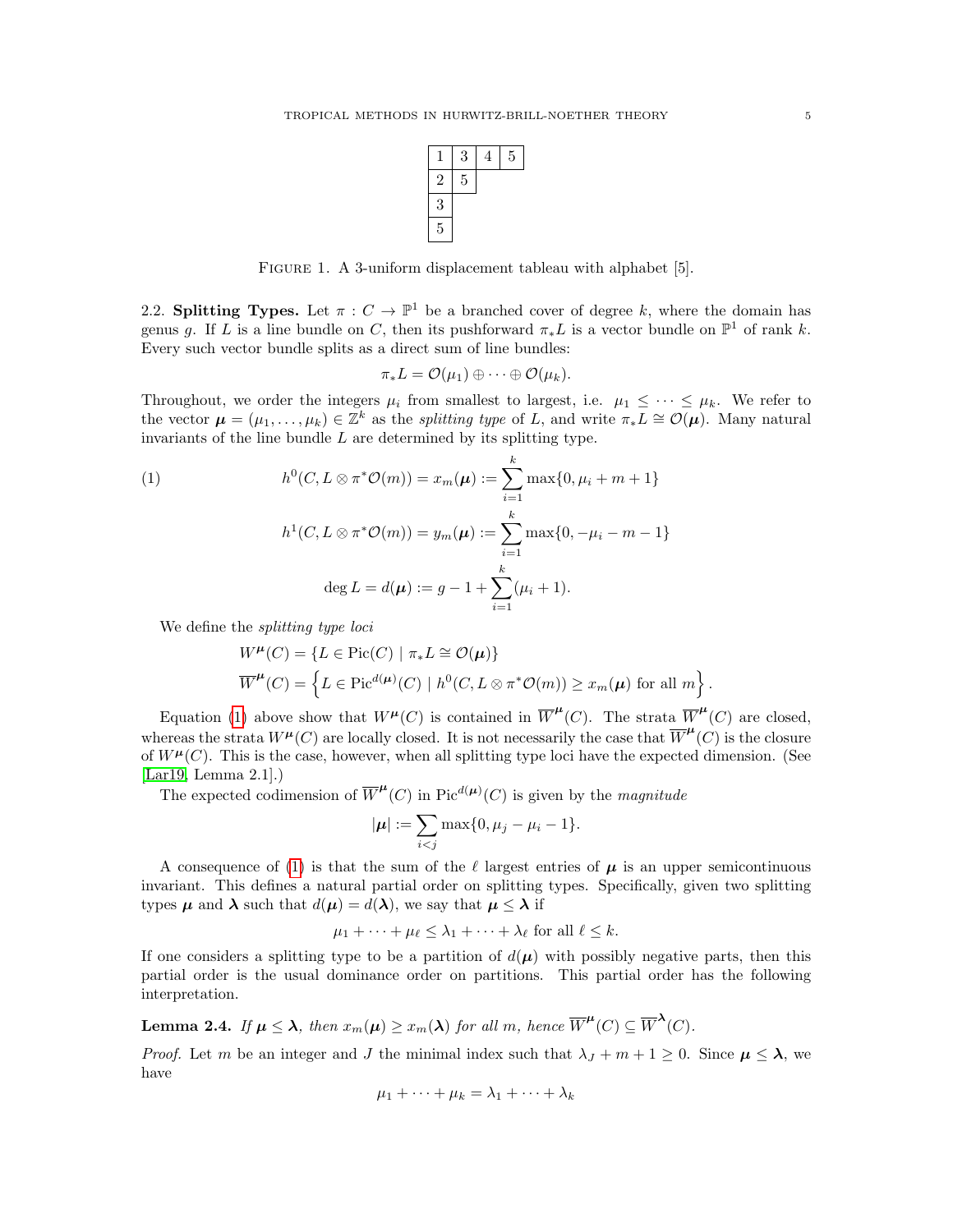$$
\mu_1 + \cdots + \mu_{J-1} \leq \lambda_1 + \cdots + \lambda_{J-1},
$$

which together imply that

$$
\mu_J+\cdots+\mu_k\geq \lambda_J+\cdots+\lambda_k.
$$

Hence

$$
\sum_{i=1}^{k} \max\{0, \lambda_i + m + 1\} = (\lambda_J + m + 1) + \dots + (\lambda_k + m + 1)
$$
  

$$
\leq (\mu_J + m + 1) + \dots + (\mu_k + m + 1) \leq \sum_{i=1}^{k} \max\{0, \mu_i + m + 1\}.
$$

<span id="page-5-0"></span>2.3. Chains of Loops. We briefly discuss the theory of special divisors on chains of loops from [\[CDPR12,](#page-28-0) [Pfl17a,](#page-29-3) [Pfl17b,](#page-29-9) [JR17\]](#page-29-4). For a broader review of divisors on tropical curves, we refer the reader to [\[Bak08,](#page-28-1) [BJ16\]](#page-28-2). For our purposes however, we will only require the material surveyed here.

Throughout, we let  $\Gamma$  be a chain of g loops with bridges, as pictured in Figure [2.](#page-5-1) Let  $m_j$  be the length of the bottom edge of the jth loop and  $\ell_j$  the length of the top edge.



<span id="page-5-1"></span>Figure 2. The chain of loops Γ.

**Definition 2.5.** [\[Pfl17b,](#page-29-9) Definition 1.9] If  $\ell_j + m_j$  is an irrational multiple of  $m_j$ , then the jth torsion order  $\tau_j$  of  $\Gamma$  is 0. Otherwise, we define  $\tau_j$  to be the minimum positive integer such that  $\tau_j m_j$  is an integer multiple of  $\ell_j + m_j$ .

The k-gonal chain of loops of genus g referred to in the introduction is the graph  $\Gamma$  with the following torsion orders:

$$
\tau_j := \begin{cases} 0 & \text{if } j < k \text{ or } j > g - k + 1 \\ k & \text{otherwise.} \end{cases}
$$

Remark 2.6. Some of our arguments in Section [3](#page-7-1) would be simplified if we assumed instead that  $\tau_j = k$  for all j. Although this does not affect the Brill-Noether theory of Γ, we prefer the torsion orders above because the family of chains of loops with these torsion orders has the same dimension as the Hurwitz space  $\mathcal{H}_{g,k}$ .

The Jacobian of  $\Gamma$  has two natural systems of coordinates. The first uses the theory of break divisors from [\[MZ08,](#page-29-16) [ABKS14\]](#page-28-3). On the jth loop, define  $\langle \xi \rangle_i$  to be the point of distance  $\xi m_i$  from the righthand vertex in the counterclockwise direction. Every divisor class  $D$  of degree  $d$  has a unique break divisor representative of the form

$$
(d-g)\langle 0\rangle_g+\sum_{j=1}^g\langle \xi_j(D)\rangle_j.
$$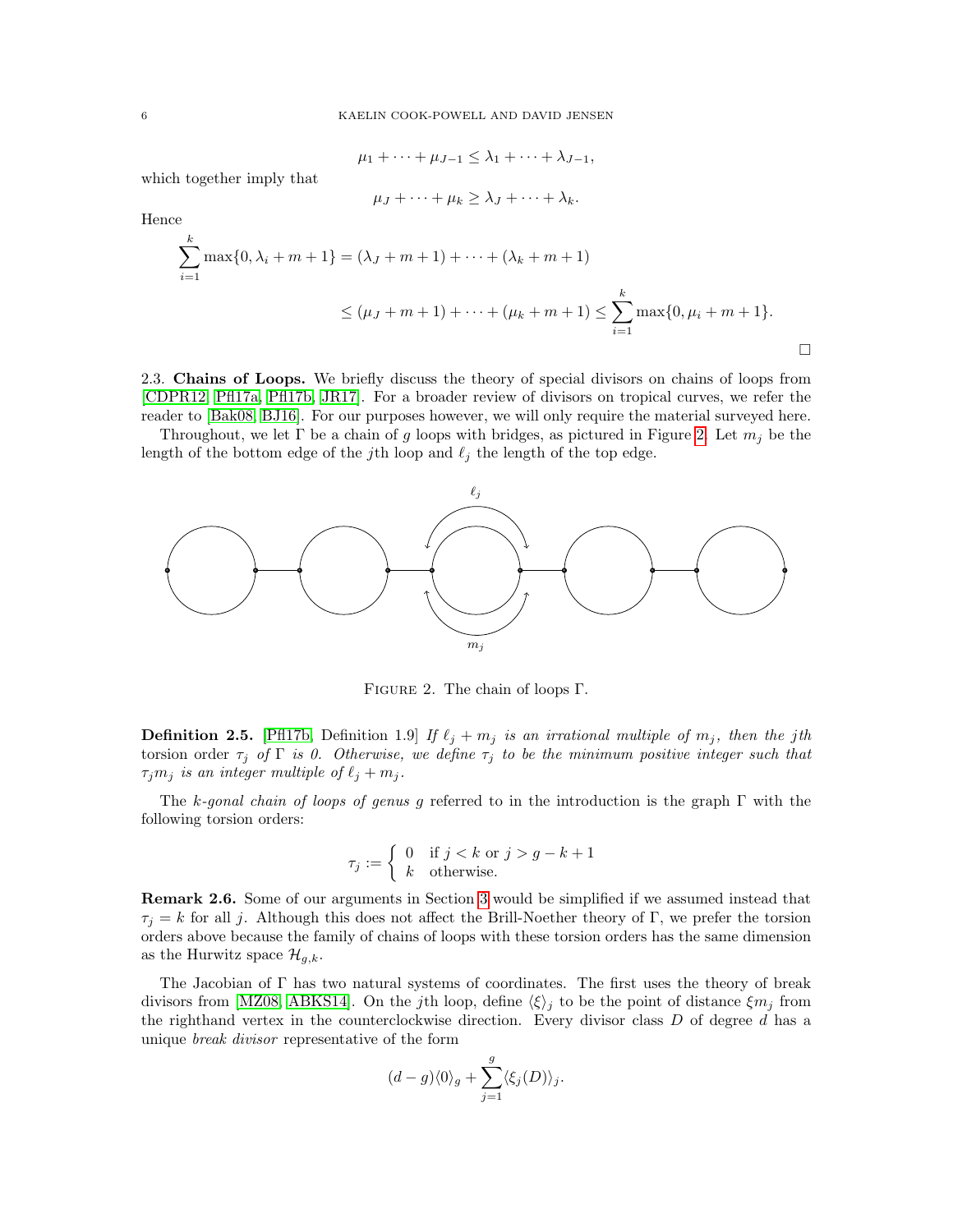Because this representative is unique, the functions  $\xi_j$ : Pic<sup>d</sup>(Γ)  $\to \mathbb{R}/\left(\frac{m_j+\ell_j}{m_j}\right)$  $\left(\frac{j+\ell_j}{m_j}\right)\mathbb{Z}$  act as a system of coordinates on Pic<sup> $d$ </sup>(Γ).

Alternatively, define an orientation on Γ by orienting each of the loops counterclockwise, and let  $\omega_j$  be the harmonic 1-form supported on the jth loop with weight 1. Given a divisor class D on Γ, define

$$
\widetilde{\xi}_j(D):=\frac{1}{m_j}\int_{\langle 0\rangle_g}^D\omega_j.
$$

By the tropical Abel-Jacobi theorem [\[BN07\]](#page-28-4), since the set of 1-forms  $\omega_1, \ldots, \omega_g$  is a basis for  $\Omega(\Gamma)$ , the functions  $\tilde{\xi}_i \in \Omega(\Gamma)^*/H_1(\Gamma,\mathbb{Z})$  form a system of coordinates on Jac(Γ). In our combinatorial arguments, we tend to use the functions  $\xi_j$  more often that  $\tilde{\xi}_j$ , but the latter are useful due to their linearity. That is,  $\xi_i(D_1 + D_2) = \xi_i(D_1) + \xi_i(D_2)$ .

It is straightforward to translate between the two systems of coordinates. Specifically, we have  $\widetilde{\xi}_j(D) = \xi_j(D) - (j-1)$ . Since  $\widetilde{\xi}_j$  is linear, it follows that

<span id="page-6-1"></span>(2) 
$$
\xi_j(D_1 + D_2) = \xi_j(D_1) + \tilde{\xi}_j(D_2).
$$

In [\[Pfl17b\]](#page-29-9), Pflueger classifies the special divisor classes on Γ. This classification specializes to the "generic" case where  $k = \lfloor \frac{g+3}{2} \rfloor$ , studied in [\[CDPR12\]](#page-28-0).

<span id="page-6-2"></span>**Definition 2.7.** [\[Pfl17b,](#page-29-9) Definition 3.5] Let a and b be positive integers and let  $\lambda$  be the rectangular partition

$$
\lambda = \{(x, y) \in \mathbb{N}^2 \mid x \le a, y \le b\}.
$$

Given a k-uniform displacement tableau t on  $\lambda$  with alphabet [q], we define  $\mathbb{T}(t)$  as follows.

$$
\mathbb{T}(t) := \{ D \in \text{Pic}^{g+a-b-1}(\Gamma) \mid \xi_{t(x,y)}(D) = y - x \}.
$$

In the system of coordinates  $\xi_j$ ,  $\mathbb{T}(t)$  is a coordinate subtorus, where the coordinate  $\xi_j$  is fixed if and only if the symbol j is in the image of t. The codimension of  $\mathbb{T}(t)$  is therefore equal to the number of distinct symbols in t. If the symbol  $j$  appears in multiple boxes of the tableau t, then the k-uniform displacement condition guarantees that the two boxes impose the same condition on  $\xi_j$ .

<span id="page-6-0"></span>**Theorem 2.8.** [\[Pfl17b,](#page-29-9) Theorem 1.4] For any positive integers r and d satisfying  $r > d - g$ , we have

$$
W_d^r(\Gamma) = \bigcup \mathbb{T}(t),
$$

where the union is over k-uniform displacement tableaux on  $[r+1] \times [q-d+r]$  with alphabet [g].

A consequence of Theorem [2.8](#page-6-0) is that  $\Gamma$  has a unique divisor class of degree k and rank 1, which we denote by  $g_k^1$ . This justifies the terminology that  $\Gamma$  is a k-gonal chain of loops. Specifically, the unique k-uniform displacement tableau on  $[2] \times [g - k + 1]$  with alphabet  $[g]$  contains the symbols  $1, 2, \ldots, g - k + 1$  in the first column and the symbols  $k, k + 1, \ldots, g$  in the second column. In particular, we have

$$
\widetilde{\xi}_j(g_k^1) = \begin{cases} 0 & \text{if } j \le g - k + 1 \\ k & \text{if } j > g - k + 1. \end{cases}
$$

Given a splitting type  $\mu \in \mathbb{Z}^k$ , we define the tropical splitting type locus

$$
\overline{W}^{\mu}(\Gamma) = \left\{ D \in \text{Pic}^{d(\mu)}(\Gamma) \mid \text{rk}(D + m g_k^1) \ge x_m(\mu) - 1 \text{ for all } m \right\}.
$$

Note that the tropical splitting type locus can be defined in this way for *any* tropical curve  $\Gamma$ with a distinguished  $g_k^1$ . By Lemma [2.4,](#page-4-3) if  $\mu \leq \lambda$ , then  $\overline{W}^{\mu}(\Gamma) \subseteq \overline{W}^{\lambda}(\Gamma)$ . The following is a straightforward consequence of Baker's Specialization Lemma.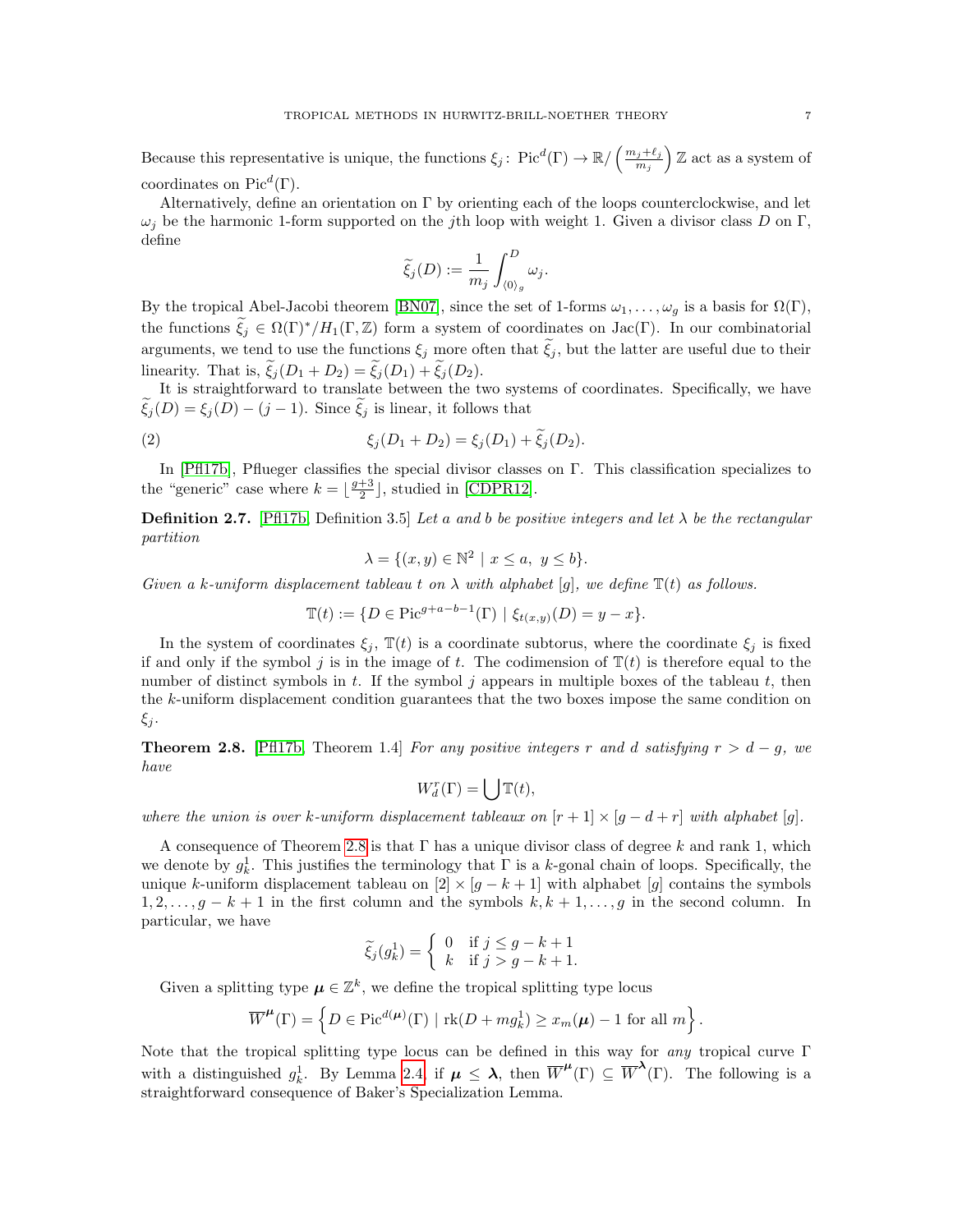<span id="page-7-3"></span>**Proposition 2.9.** Let C be a curve of genus q and gonality k over a nonarchimedean field K with skeleton Γ. Then

$$
\operatorname{Trop}\left(\overline{W}^{\mu}(C)\right) \subseteq \overline{W}^{\mu}(\Gamma).
$$

*Proof.* Since the divisor of degree k and rank 1 on  $\Gamma$  is unique, it must be the tropicalization of the  $g_k^1$  on C by Baker's Specialization Lemma. If  $D \in \overline{W}^{\mu}(C)$ , then by definition we have

$$
h^0(C, D + m g_k^1) \ge x_m(\boldsymbol{\mu})
$$
 for all m.

By Baker's Specialization Lemma, we have

$$
rk(Trop(D + mg_k^1)) \ge h^0(C, D + mg_k^1) - 1 \ge x_m(\mu) - 1
$$
 for all m.

<span id="page-7-1"></span>Thus,  $\text{Trop}(D) \in \overline{W}^{\mu}$ (Γ).

### 3. Tropical Splitting Type Loci

In this section, we prove Theorem [1.3,](#page-1-1) which gives an explicit description of splitting type loci on a k-gonal chain of loops. Before proving Theorem [1.3,](#page-1-1) we first define a partition  $\lambda(\mu)$  associated to each splitting type  $\mu$ .

## 3.1. Staircases.

<span id="page-7-0"></span>**Definition 3.1.** Given a splitting type  $\mu \in \mathbb{Z}^k$  and an integer m, we define the rectangular partition

$$
\lambda_m(\boldsymbol{\mu}) := \left\{ (x, y) \in \mathbb{N}^2 \mid x \leq x_m(\boldsymbol{\mu}), \ y \leq y_m(\boldsymbol{\mu}) \right\}.
$$

We further define

$$
\lambda(\boldsymbol{\mu}) = \bigcup_{m \in \mathbb{Z}} \lambda_m(\boldsymbol{\mu})
$$
  
= { $(x, y) \in \mathbb{N}^2$  |  $\exists m \in \mathbb{Z} \ s.t. \ x \leq x_m(\boldsymbol{\mu}), \ y \leq y_m(\boldsymbol{\mu})$  }.

We call a partition of the form  $\lambda(\mu)$  a k-staircase.

**Example [3](#page-7-2).2.** Let  $\mu = (-3, -1, 1)$ . Figure 3 depicts the rectangular partitions  $\lambda_{-1}(\mu)$ ,  $\lambda_0(\mu)$ , and  $\lambda_1(\mu)$ , together with  $\lambda(\mu)$ . Note that  $\lambda_m(\mu)$  is empty for all m other than -1, 0, or 1.



<span id="page-7-2"></span>FIGURE 3. The partitions  $\lambda_{-1}(\mu)$ ,  $\lambda_0(\mu)$ ,  $\lambda_1(\mu)$ , and  $\lambda(\mu)$ , where  $\mu = (-3, -1, 1)$ .

**Remark 3.3.** If  $\mu = (\mu_1, \ldots, \mu_k)$  and  $\mu' = (\mu_1 + m, \ldots, \mu_k + m)$  for some  $m \in \mathbb{Z}$ , then there is an isomorphism between  $\overline{W}^{\mu}(C)$  and  $\overline{W}^{\mu'}(C)$ , given by twisting by  $\pi^* \mathcal{O}(m)$ . Correspondingly, we have  $\lambda(\mu) = \lambda(\mu').$ 

**Remark 3.4.** If  $\mu \leq \mu'$ , then by Lemma [2.4,](#page-4-3) we have  $\lambda(\mu') \subseteq \lambda(\mu)$ .

If both  $x_m(\mu)$  and  $y_m(\mu)$  are positive, then the box  $(x_m(\mu), y_m(\mu))$  is the unique inside corner of the rectangular partition  $\lambda_m(\mu)$ , and one of the inside corners of  $\lambda(\mu)$ . We define

$$
\alpha_m(\boldsymbol{\mu})=x_m(\boldsymbol{\mu})-x_{m-1}(\boldsymbol{\mu}).
$$

Note that  $\alpha_m(\mu) \leq \alpha_{m+1}(\mu)$  for all m, and  $y_{m-1}(\mu) - y_m(\mu) = k - \alpha_m(\mu)$ . We say that an integer  $\alpha$  is a rank jump in  $\lambda(\mu)$  if  $\alpha = \alpha_m(\mu)$  for some integer m. We say that  $\alpha$  is a strict rank jump in  $\lambda(\mu)$  if  $\alpha = \alpha_m(\mu)$  for some integer m such that both  $x_{m-1}(\mu)$  and  $y_m(\mu)$  are positive. In other words, the strict rank jumps are  $\alpha_{1-\mu_k}(\mu), \alpha_{2-\mu_k}(\mu), \ldots, \alpha_{-2-\mu_1}(\mu)$ .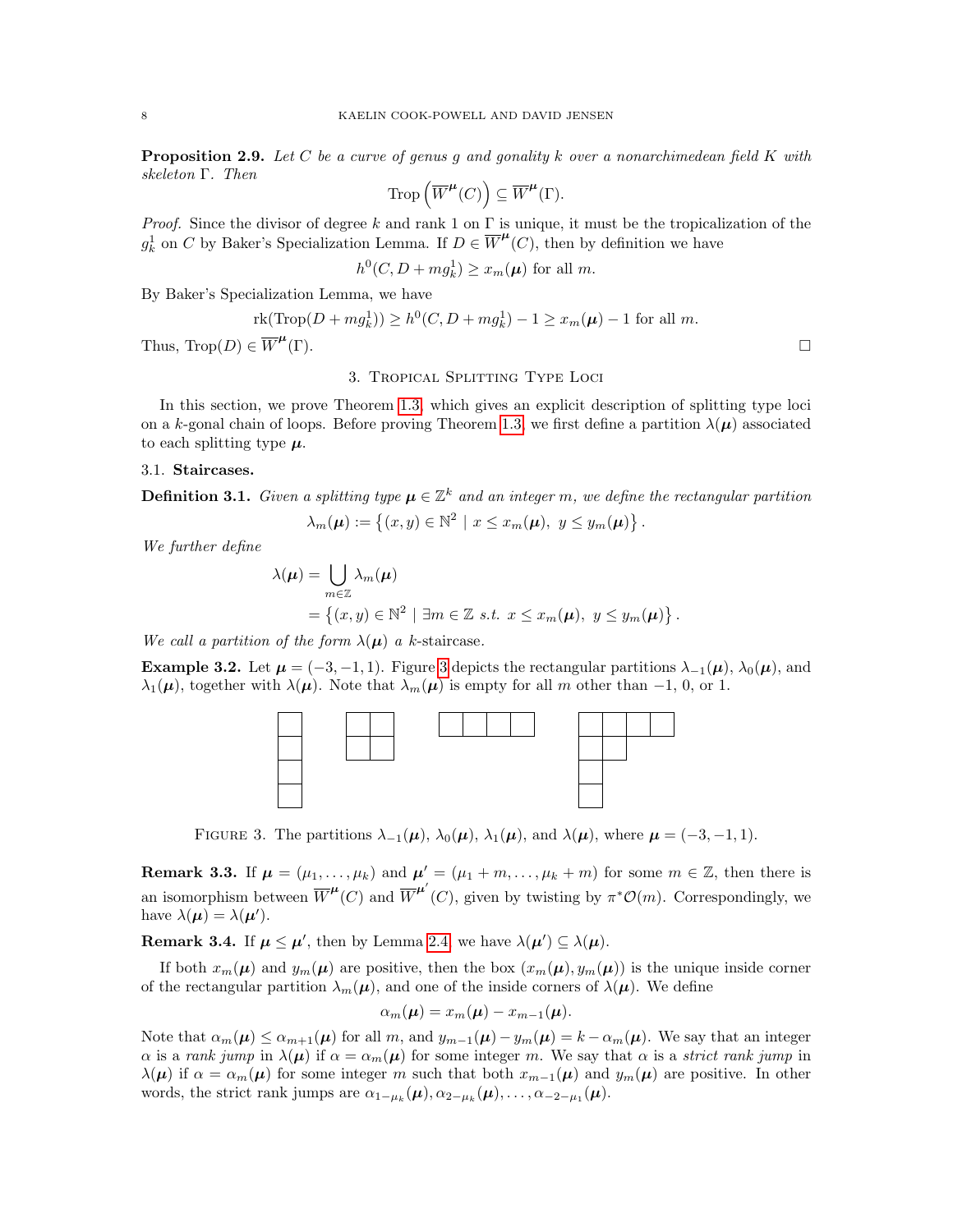3.2. Tropical Splitting Type Loci. We now define the analogue of the coordinate tori from [\[Pfl17b\]](#page-29-9).

<span id="page-8-0"></span>**Definition 3.5.** Let  $\mu \in \mathbb{Z}^k$  be a splitting type. Given an integer m and a k-uniform displacement tableau t on  $\lambda(\mu)$  with alphabet [g], let  $t_m$  denote the restriction of t to the rectangular subpartition  $\lambda_m(\mu)$ . We define the coordinate subtorus  $\mathbb{T}(t)$  as follows.

$$
\mathbb{T}(t) = \left\{ D \in \text{Pic}^{d(\boldsymbol{\mu})}(\Gamma) \mid D + m g_k^1 \in \mathbb{T}(t_m) \text{ for all } m \right\}.
$$

From the definition it appears that, if one wants to determine whether a divisor class D is contained in  $\mathbb{T}(t)$ , one has to compute  $\xi_j(D + m g_k^1)$  for all integers m. Using [\(2\)](#page-6-1), however, we can simplify Definition [3.5](#page-8-0) as follows.

<span id="page-8-1"></span>**Lemma 3.6.** Let  $\mu \in \mathbb{Z}^k$  be a splitting type, and let t be a k-uniform displacement tableau on  $\lambda(\mu)$ with alphabet [g]. Define the function

$$
Z(x,y) = \begin{cases} y-x & \text{if } t(x,y) \le g-k+1 \\ y-x+mk & \text{if } t(x,y) > g-k+1 \text{ and } x_{m-1}(\boldsymbol{\mu}) < x \le x_m(\boldsymbol{\mu}). \end{cases}
$$

Then

$$
\mathbb{T}(t) := \{ D \in \text{Pic}^{d(\boldsymbol{\mu})}(\Gamma) \mid \xi_{t(x,y)}(D) = Z(x,y) \}.
$$

*Proof.* Let m be an integer and let  $t_m(x, y) = j$ . If  $j \le g - k + 1$ , then  $\xi_j(g_k^1) = 0$ , and by [\(2\)](#page-6-1) we see that for any divisor class  $D$  we have

$$
\xi_j(D) = \xi_j(D + mg_k^1).
$$

It follows that  $\xi_j(D) = y - x$  if and only if  $\xi_j(D + m g_k^1) = y - x$ .

On the other hand, if  $j > g - k + 1$ , then we must first show that  $x_{m-1}(\mu) < x \leq x_m(\mu)$ . The second inequality follows from the fact that  $(x, y) \in \lambda_m(\mu)$ . If  $x \leq x_{m-1}(\mu)$ , then the  $k+1$  boxes in the hook

$$
H_m = \{(x, y) \in \lambda(\boldsymbol{\mu}) \mid x \ge x_{m-1}(\boldsymbol{\mu}), y \ge y_m(\boldsymbol{\mu})\}
$$

are all below and to the right of  $(x, y)$ . The two inside corners  $(x_{m-1}(\mu), y_{m-1}(\mu))$  and  $(x_m(\mu), y_m(\mu))$ have lattice distance k, so they are the only two boxes of  $H_m$  that can contain the same symbol. It follows that  $H_m$  contains at least k distinct symbols greater than or equal to j. Since  $j > g - k + 1$ , this is impossible, hence  $x > x_{m-1}(\mu)$ . Now, since  $\tilde{\zeta}_j(g_k^1) = k$ , by [\(2\)](#page-6-1) we see that for any divisor class  $D$  we have

$$
\xi_j(D) = \xi_j(D + mg_k^1) - mk.
$$
  
It follows that  $\xi_j(D) = y - x + mk$  if and only if  $\xi_j(D + mg_k^1) = y - x$ .

As in Definition [2.7,](#page-6-2) the k-uniform displacement condition guarantees that, if the symbol  $j$ appears in more than one box, then the boxes impose the same condition on  $\xi_i$ . In particular, if  $j > g - k + 1$  and  $t_m(x, y) = t_{m'}(x', y') = j$ , then the k-uniform displacement condition guarantees that

$$
(y' - x') - (y - x) = (m - m')k,
$$

so  $Z(x, y) = Z(x', y')$ . As a consequence, we see that the codimension of  $T(t)$  is equal to the number of distinct symbols in t.

**Example 3.7.** Figure [4](#page-9-0) depicts a 3-uniform displacement tableau t on  $\lambda(\mu)$ , where  $\mu = (-3, -1, 1)$ . Since the tableau contains  $q = 5$  distinct symbols,  $\mathbb{T}(t)$  is a zero-dimensional torus. In other words, it consists of a single divisor class  $D$ , also depicted in Figure [4.](#page-9-0) In this picture, the chips on loops 2 and 4 are located at the points  $\langle 1 \rangle_2$  and  $\langle 1 \rangle_4$ . By Theorem [1.3,](#page-1-1) the divisor class D is in  $\overline{W}^{\mu}(\Gamma)$ . That is,  $D - g_3^1$  has rank 0, D has rank 1, and  $D + g_3^1$  has rank 3.

Lemma [3.6](#page-8-1) allows us to formulate the following analogue of [\[CPJ19,](#page-29-6) Lemma 3.6].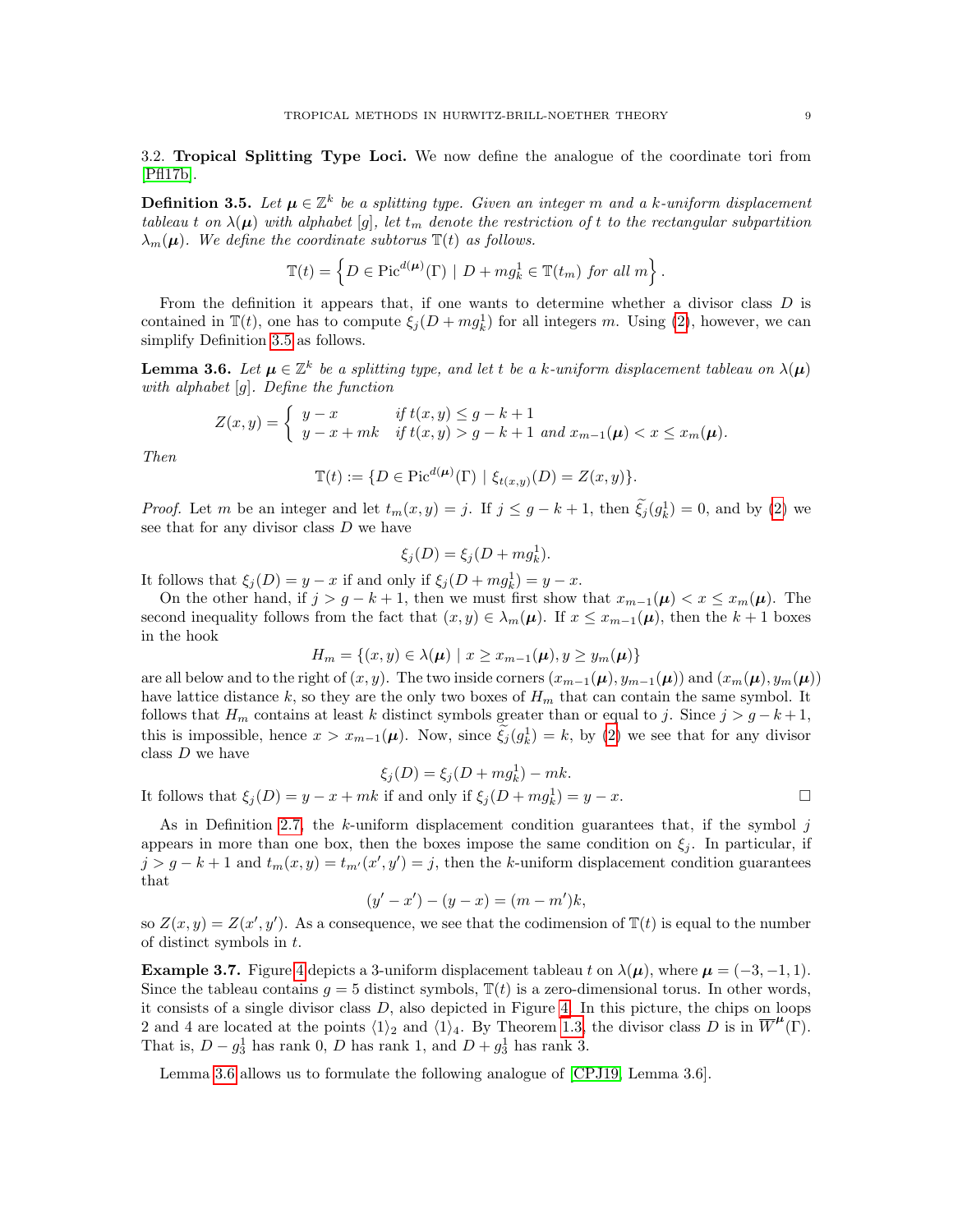

<span id="page-9-0"></span>FIGURE 4. A 3-uniform displacement tableau on  $\lambda(-3, -1, 1)$  and the corresponding divisor class.

<span id="page-9-1"></span>**Lemma 3.8.** Let  $\mu \in \mathbb{Z}^k$  be a splitting type, and let t, t' be k-uniform displacement tableaux on  $\lambda(\mu)$ . Then  $\mathbb{T}(t) \subseteq \mathbb{T}(t')$  if and only if

- $(1)$  every symbol in t' is a symbol in t, and
- (2) if  $t(x, y) = t'(x', y')$ , then  $y x \equiv y' x' \pmod{k}$ .

We now prove Theorem [1.3.](#page-1-1)

Proof of Theorem [1.3.](#page-1-1) We first show that

$$
\overline{W}^{\mu}(\Gamma) \supseteq \bigcup \mathbb{T}(t).
$$

Let t be a k-uniform displacement tableau on  $\lambda(\mu)$ , and let  $D \in \mathbb{T}(t)$ . By definition,  $D+mg_k^1 \in \mathbb{T}(t_m)$ for all m. It follows from Theorem [2.8](#page-6-0) that  $D+mg_k^1$  has degree  $d(\mu)+mk$  and rank at least  $x_m(\mu)-1$ for all m. By definition, we see that  $D \in \overline{W}^{\mu}(\Gamma)$ .

We now show that

$$
\overline{W}^{\mu}(\Gamma) \subseteq \bigcup \mathbb{T}(t).
$$

Let  $D \in \overline{W}^{\mu}(\Gamma)$ . By definition,  $D + m g_k^1$  has degree  $d(\mu) + mk$  and rank at least  $x_m(\mu) - 1$  for all m. By Theorem [2.8,](#page-6-0) there exists a k-uniform displacement tableau  $t_m$  on the rectangular partition  $\lambda_m(\mu)$  such that  $D + m g_k^1 \in \mathbb{T}(t_m)$ . We construct a tableau t on  $\lambda(\mu)$  as follows. For each box  $(x, y)$  in  $\lambda(\mu)$ , define

$$
t(x,y) = \min_{\substack{m \in \mathbb{Z} \text{ s.t.} \\ (x,y) \in \lambda_m(\boldsymbol{\mu})}} t_m(x,y).
$$

We first show that t is a tableau on  $\lambda(\mu)$ . To see that t is strictly increasing across rows, suppose that  $x > 1$  and  $t(x, y) = t_m(x, y)$ . Since  $(x, y) \in \lambda_m(\mu)$ , we see that  $(x - 1, y) \in \lambda_m(\mu)$  as well. It follows that

$$
t(x-1,y) \le t_m(x-1,y) < t_m(x,y) = t(x,y).
$$

The same argument shows that  $t$  is strictly increasing down the columns.

We now show that the tableau t satisfies the k-uniform displacement condition. Suppose that  $t(x, y) = t(x', y')$ . By construction, there exist integers m and m' such that  $t(x, y) = t_m(x, y)$  and  $t(x', y') = t_{m'}(x', y')$ . Since  $D + m g_k^1 \in \mathbb{T}(t_m)$  and  $D + m' g_k^1 \in \mathbb{T}(t_{m'}),$  we see that

$$
\xi_{t(x,y)}(D + mg_k^1) \equiv y - x \pmod{k}
$$
  

$$
\xi_{t(x,y)}(D + m'g_k^1) \equiv y' - x' \pmod{k}.
$$

It therefore suffices to show that

$$
\xi_j(D + m g_k^1) \equiv \xi_j(D + m' g_k^1)
$$
 for all j.

This follows from [\(2\)](#page-6-1) and the fact that  $\tilde{\xi}_j(g_k^1) \equiv 0 \pmod{k}$  for all j.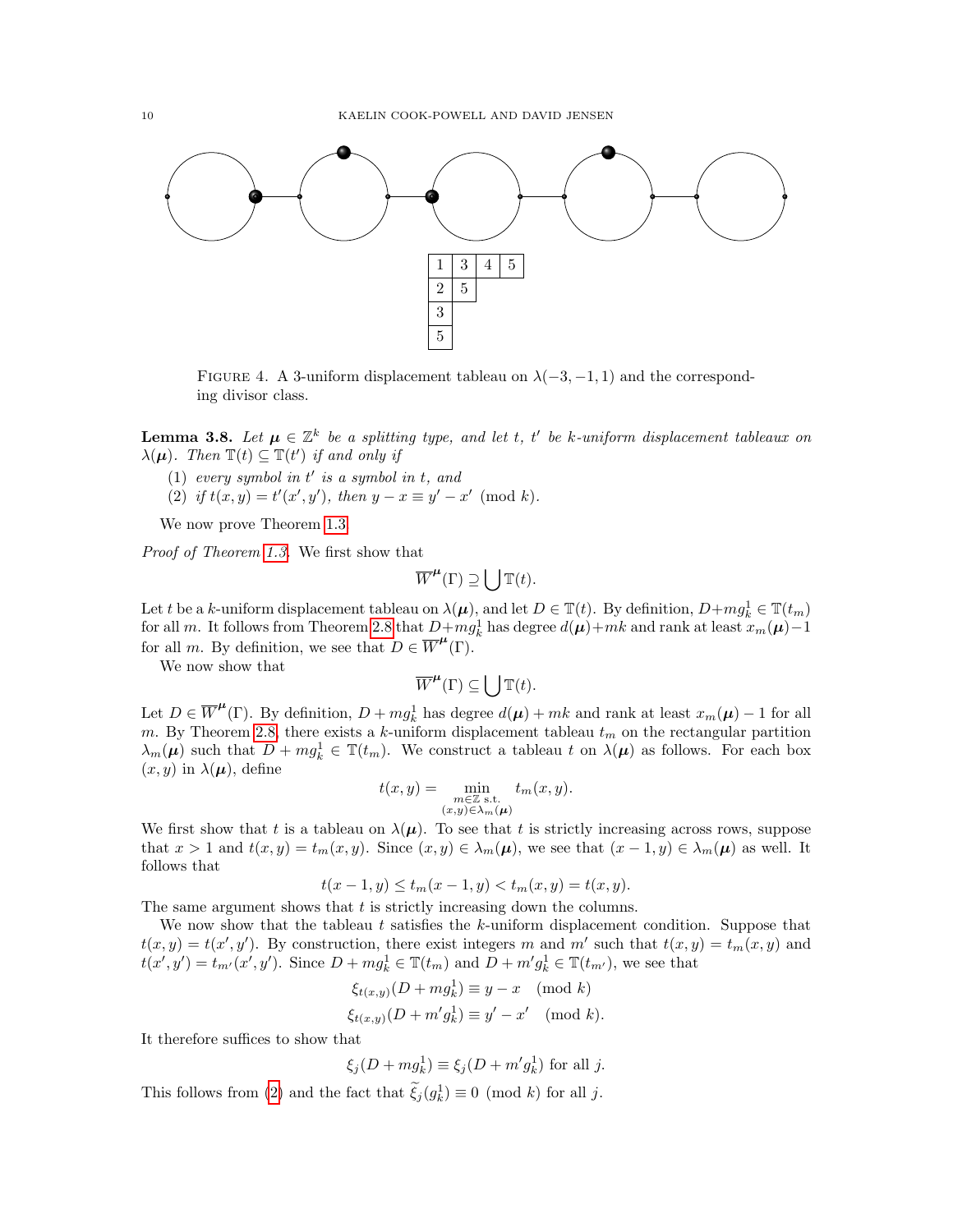Finally, we show that  $D \in \mathbb{T}(t)$ . For every box  $(x, y) \in \lambda(\mu)$ , there is an integer m such that  $\xi_{t(x,y)}(D+mg_k^1) = y - x$ . By Lemma [3.6,](#page-8-1) we have  $\xi_{t(x,y)}(D) = Z(x,y)$ . Since this holds for all  $(x, y) \in \lambda(\mu)$ , we see that  $D \in \mathbb{T}(t)$  by Lemma [3.6.](#page-8-1)

3.3. Operations on Splitting Types. Several operations on splitting types have simple interpretations in terms of the corresponding partitions. The first of these corresponds to Serre duality.

<span id="page-10-0"></span>**Lemma 3.9.** Let  $\mu = (\mu_1, \ldots, \mu_k)$  be a splitting type, and let  $\mu^T = (-\mu_k, \ldots, -\mu_1)$ . Then  $\lambda(\mu^T) =$  $\lambda(\mu)^T$ .

*Proof.* Since both operations are involutions, it suffices to show that  $\lambda(\mu)^T \subseteq \lambda(\mu^T)$ . Let  $(x, y) \in$  $\lambda(\mu)$ . Then there exists an integer  $m \in \mathbb{Z}$  such that

$$
x \le \sum_{i=1}^{k} \max\{0, \mu_i + m + 1\},
$$
  

$$
y \le \sum_{i=1}^{k} \max\{0, -\mu_i - m - 1\}.
$$

Setting  $m' = -2 - m$ , we see that

$$
y \le \sum_{i=1}^{k} \max\{0, -\mu_i - m - 1\} = \sum_{i=1}^{k} \max\{0, -\mu_i + m' + 1\}
$$
  

$$
x \le \sum_{i=1}^{k} \max\{0, \mu_i + m + 1\} = \sum_{i=1}^{k} \max\{0, \mu_i - m' - 1\}.
$$
  

$$
u^T
$$
).

Thus,  $(y, x) \in \lambda(\mu^T)$ 

As a consequence, we see that the set of partitions of the form  $\lambda(\mu)$  is closed under transpose. We now show that it is also closed under the operations of deleting the top row or the leftmost column.

<span id="page-10-1"></span>**Lemma 3.10.** Let  $\mu \in \mathbb{Z}^k$  be a splitting type, let s be the minimal index such that  $\mu_s < \mu_{s+1}$ , and let

$$
\mu^+ = (\mu_1, \ldots, \mu_{s-1}, \mu_s + 1, \mu_{s+1}, \ldots, \mu_k).
$$

Then  $\lambda(\mu^+)$  is the partition obtained from  $\lambda(\mu)$  by deleting the first row. Moreover,  $|\mu| - |\mu^+|$  is equal to the largest strict rank jump in  $\lambda(\mu)$ .

Similarly, let s' be the maximal index such that  $\mu_{s'} > \mu_{s'-1}$ , and let

$$
\boldsymbol{\mu}^- = (\mu_1, \ldots, \mu_{s'-1}, \mu_{s'} - 1, \mu_{s'+1}, \ldots, \mu_k).
$$

Then  $\lambda(\mu^-)$  is the partition obtained from  $\lambda(\mu)$  by deleting the leftmost column. Moreover,  $|\mu| - |\mu^+|$ is equal to  $k - \alpha$ , where  $\alpha$  is the smallest strict rank jump in  $\lambda(\mu)$ .

*Proof.* We prove the statements about  $\mu^+$ . The statements about  $\mu^-$  follow from Lemma [3.9,](#page-10-0) together with the observation that  $\mu^- = (\mu^{T^+})^T$ . Let  $(x, y) \in \lambda(\mu^+)$ . Then there exists an integer m such that

$$
x \le \sum_{i=1}^{k} \max\{0, \mu_i^+ + m + 1\} \text{ and}
$$
  

$$
y \le \sum_{i=1}^{k} \max\{0, -\mu_i^+ - m - 1\}.
$$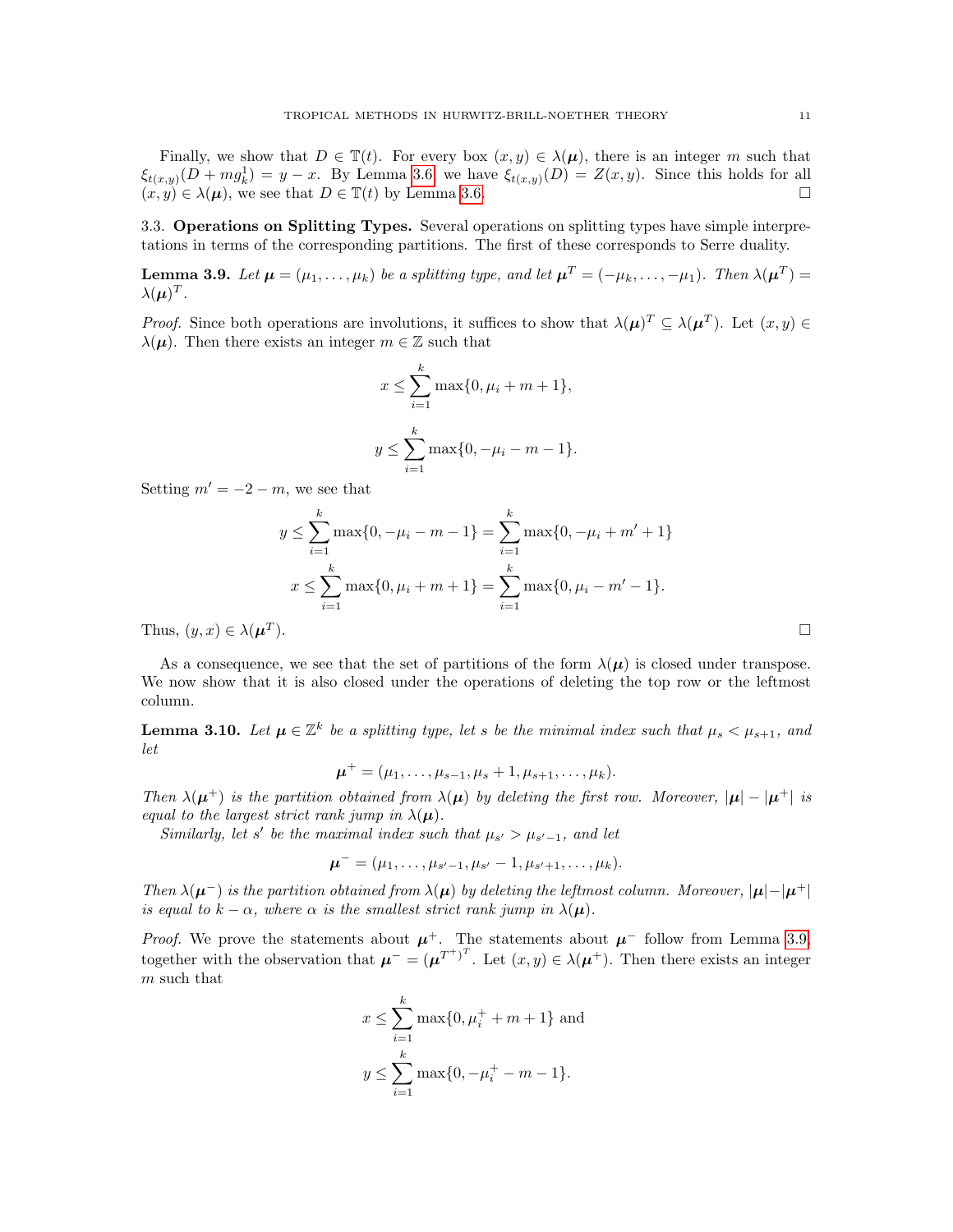Since y is positive and  $\mu_s$  is minimal, we see that  $m \leq -2 - \mu_s$ . It follows that  $\mu_s^+ + m + 1 \leq 0$ , so

$$
x \le \sum_{i=1}^{k} \max\{0, \mu_i^+ + m + 1\} = \sum_{i=1}^{k} \max\{0, \mu_i + m + 1\}
$$
  

$$
y + 1 \le 1 + \sum_{i=1}^{k} \max\{0, -\mu_i^+ - m - 1\} = \sum_{i=1}^{k} \max\{0, -\mu_i - m - 1\}.
$$

So  $(x, y + 1) \in \lambda(\mu)$ . An analogous argument shows that, if  $(x, y) \in \lambda(\mu)$ , then either  $y = 1$  or  $(x, y-1) \in \lambda(\mu^+).$ 

We now compute  $|\mu| - |\mu^+|$ . If  $i, j \neq s$ , then  $\mu_j^+ - \mu_i^+ = \mu_j - \mu_i$ . If  $i < s$ , then  $\mu_s^+ - \mu_i^+ - 1 = 0$ . Finally, if  $j > s$ , then  $\mu_j^+ - \mu_s^+ = \mu_j - \mu_s - 1$ . Thus,

$$
|\boldsymbol{\mu}| - |\boldsymbol{\mu}^+| = \sum_{i < j} \left( \max\{0, \mu_j - \mu_i\} - \max\{0, \mu_j^+ - \mu_i^+ - 1\} \right)
$$
\n
$$
= \sum_{j=1}^k \left( \max\{0, \mu_j - \mu_s - 1\} - \max\{0, \mu_j - \mu_s - 2\} \right).
$$

On the other hand, the largest rank jump in  $\lambda(\mu)$  is

$$
\alpha_{-\mu_s - 2}(\mu) = \sum_{j=1}^k \Big( \max\{0, \mu_j - \mu_s - 1\} - \max\{0, \mu_j - \mu_s - 2\} \Big).
$$

#### 4. Cores and Displacement

<span id="page-11-0"></span>This section contains the main combinatorial arguments that will be used in our examination of tropical splitting type loci. We study an operation on partitions known as displacement, and a certain class of partitions known in the combinatorics literature as  $k$ -cores, which includes the k-staircases. Because of Theorem [1.3,](#page-1-1) we are interested in  $k$ -uniform displacement tableaux on partitions of this type. A tableau t on a partition  $\lambda$  can be thought of as a chain of partitions

$$
\emptyset = \lambda_0 \subseteq \lambda_1 \subseteq \cdots \subseteq \lambda_n = \lambda,
$$

where  $\lambda_j = \{(x, y) \in \lambda | t(x, y) \leq j\}$ . This observation naturally leads us to study posets of partitions, where the cover relations guarantee that the resulting tableaux satisfy k-uniform displacement.

4.1. Diagonals and Displacement. Following [\[CLRW19\]](#page-29-8), given  $a \in \mathbb{Z}/k\mathbb{Z}$ , we define the corresponding *diagonal* (mod  $k$ ) to be

$$
D_a := \{(x, y) \in \mathbb{N}^2 \mid y - x \equiv a \pmod{k}\}.
$$

**Definition 4.[1](#page-11-1).** [\[Pfl13,](#page-29-12) Definition 6.1] Let  $\lambda$  be a partition. The upward displacement<sup>1</sup> of  $\lambda$  with respect to  $a \in \mathbb{Z}/k\mathbb{Z}$  is the partition  $\lambda_a^+$  obtained from  $\lambda$  by adding all outside corners in  $D_a$ .

Similarly, the downward displacement of  $\lambda$  with respect to  $a \in \mathbb{Z}/k\mathbb{Z}$  is the partition  $\lambda_a^-$  obtained from  $\lambda$  by deleting all inside corners in  $D_a$ .

Example 4.2. The operations of upward displacement and downward displacement are not inverses. For example, consider the partition  $\lambda$  on the left in Figure [5,](#page-12-0) where each box has been decorated with its diagonal (mod 4). The second partition in the figure is  $\lambda_2^+$ , the upward displacement with respect to 2 (mod 4), and the third partition is  $(\lambda_2^+)_2^-$ , the downward displacement of the second

<span id="page-11-1"></span><sup>&</sup>lt;sup>1</sup>This terminology is consistent with [\[Pfl13\]](#page-29-12). In that paper, partitions are depicted according to the French convention, whereas ours are in the English style. Because of this, the upward displacement adds boxes below the partition.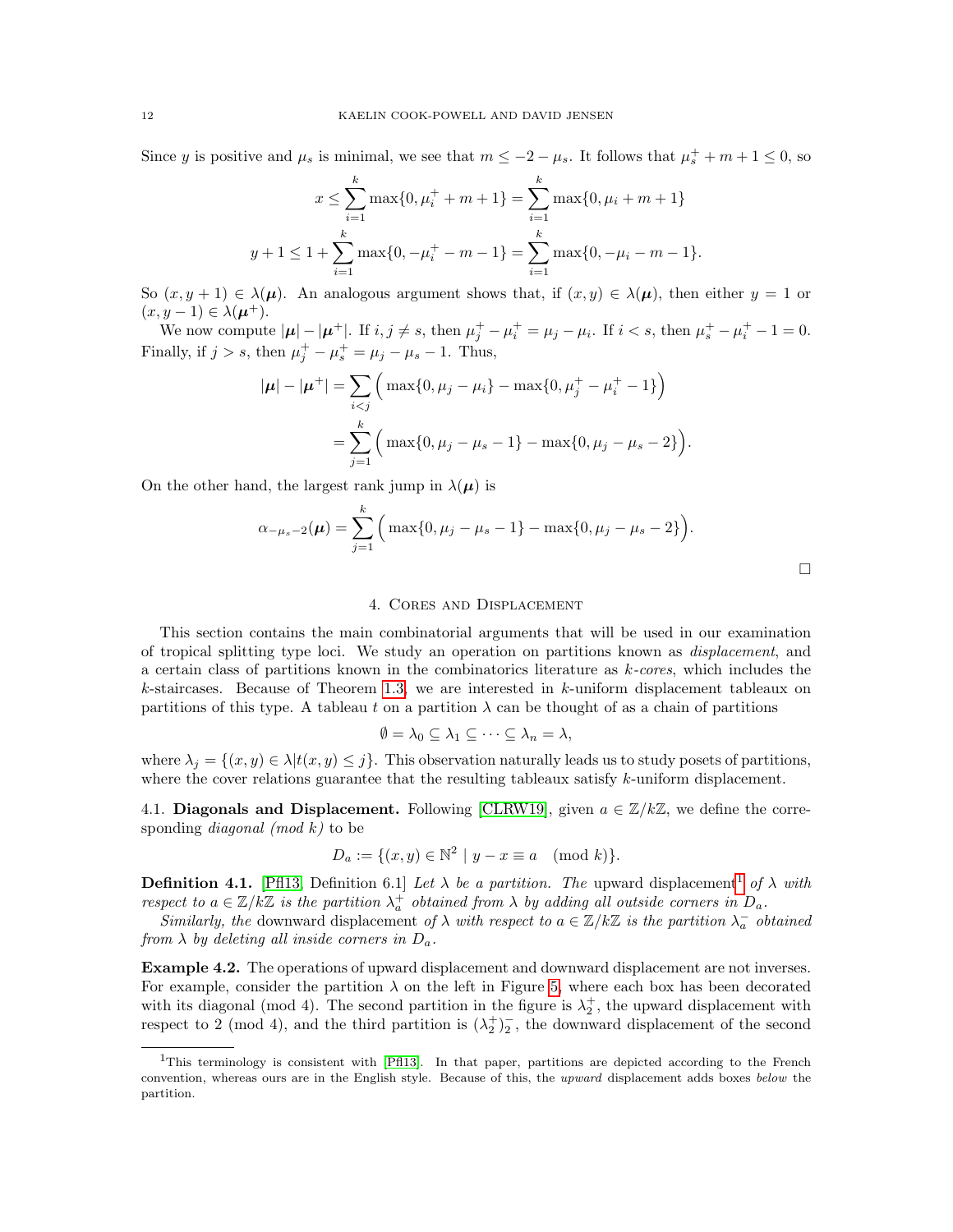partition, again with respect to 2 (mod 4). Note that the first partition and the third partition do not agree.



<span id="page-12-0"></span>Figure 5. Upward displacement followed by downward displacement does not necessarily yield the original partition.

There are important examples of partitions for which the concatenation of an upward and a downward displacement is the identity.

**Definition 4.3.** A partition  $\lambda$  is called a k-core if it can be obtained from the empty partition by a sequence of upward displacements with respect to congruence classes in  $\mathbb{Z}/k\mathbb{Z}$ .

We write  $\mathcal{P}_k$  for the poset of k-cores, where  $\lambda' \leq \lambda$  if  $\lambda$  can be obtained from  $\lambda'$  by a sequence of upward displacements with respect to congruence classes in  $\mathbb{Z}/k\mathbb{Z}$ . If  $\lambda \in \mathcal{P}_k$ , we write  $\mathcal{P}_k(\lambda)$  for the interval (or principal order ideal) below  $\lambda$  in  $\mathcal{P}_k$ .

**Example 4.4.** Figure [6](#page-12-1) depicts a Hasse diagram for  $\mathcal{P}_3(\lambda(\mu))$ , where  $\mu = (-3, -1, 1)$ . The diagram is drawn from left to right, rather than bottom to top, to preserve space on the page. Note that  $\lambda(\mu)$  is a 3-core, and that every maximal chain in the interval below  $\lambda(\mu)$  has the same length. As we shall see, the fact that the length of a maximal chain is 5 corresponds to the fact that any 3-uniform displacement tableau on  $\lambda(\mu)$  has at least 5 symbols. The fact that there are 2 maximal chains corresponds to the fact that there are 2 such tableaux with alphabet [5].



<span id="page-12-1"></span>FIGURE 6. A principal order ideal in  $\mathcal{P}_3$ .

**Remark 4.5.** Recall that, if  $\mu \leq \mu'$ , then  $\lambda(\mu') \subseteq \lambda(\mu)$ . It is not necessarily true, however, that  $\lambda(\mu') \leq \lambda(\mu)$  in the poset  $\mathcal{P}_k$ . For example, if  $\mu = (-3, -1, 1)$  and  $\mu' = (-3, 0, 0)$ , then  $\mu \leq \mu'$  but the partition  $\lambda(\mu')$ , pictured in Figure [7,](#page-12-2) is not contained in  $\mathcal{P}_3(\lambda(\mu))$ , pictured in Figure [6.](#page-12-1)

<span id="page-12-2"></span>FIGURE 7. The partition  $\lambda(\mu')$  is not in the principal order ideal of Figure [6.](#page-12-1)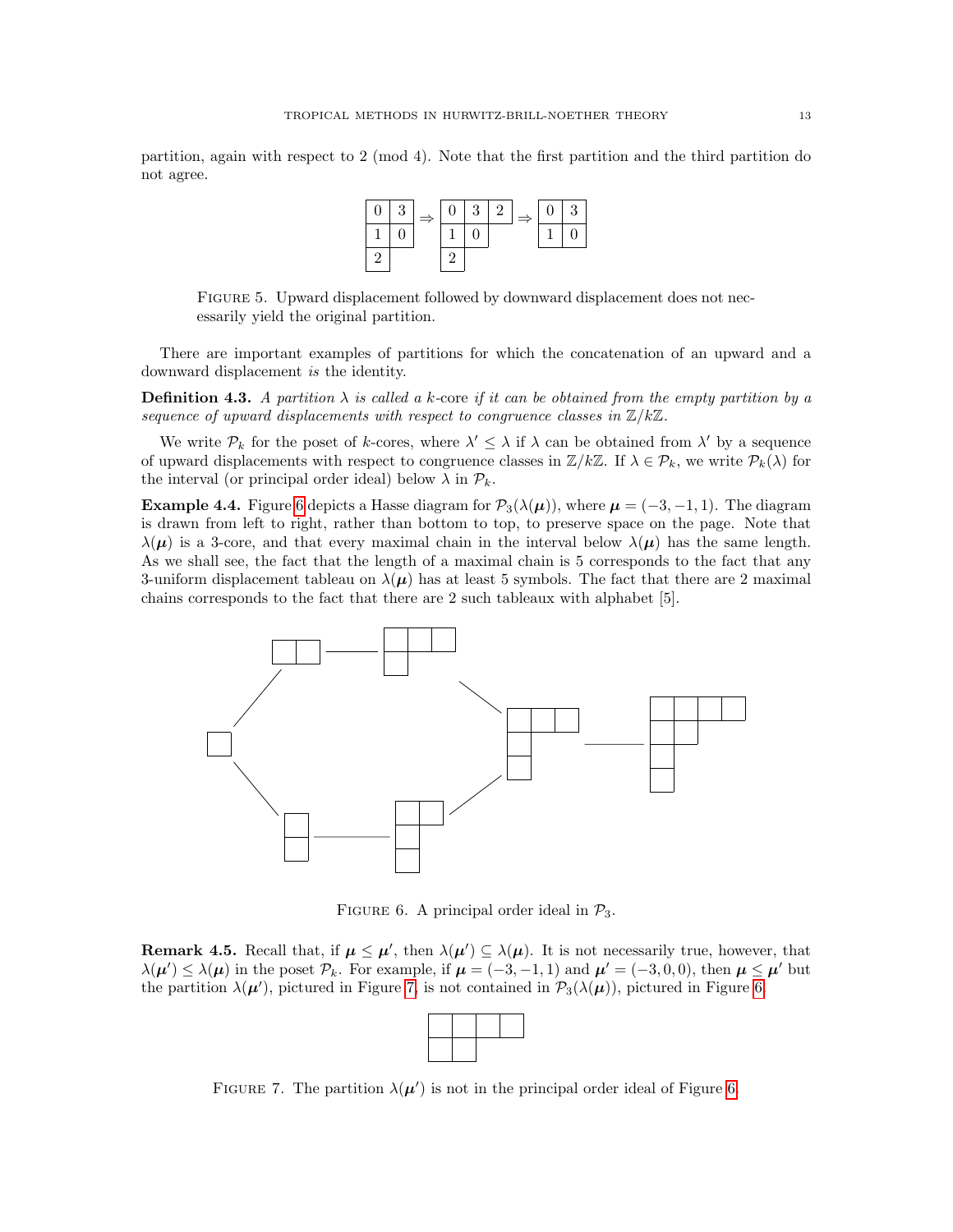We note the following simple observation.

<span id="page-13-2"></span>**Lemma 4.6.** The transpose of a  $k$ -core is a  $k$ -core.

*Proof.* This follows directly from the fact that  $(\lambda_a^+)^T = (\lambda^T)^+_{-a}$ . — Первый профессиональный профессиональный профессиональный профессиональный профессиональный профессиональн<br>В 1990 году в 1990 году в 1990 году в 1990 году в 1990 году в 1990 году в 1990 году в 1990 году в 1990 году в<br>

We now define some invariants of partitions. Let  $\lambda$  be a partition and  $a \in \mathbb{Z}/k\mathbb{Z}$  a congruence class. We define

$$
C_a(\lambda) := \max \{ y \mid \exists (x, y) \in \lambda \cap D_a \text{ with } (x, y + 1) \notin \lambda \}.
$$

In other words,  $C_a(\lambda)$  is the height of the tallest column whose last box is in  $D_a$ . If no such column exists, we define  $C_a(\lambda)$  to be zero. We write

$$
\mathbf{C}(\lambda)=(C_0(\lambda),C_1(\lambda),\ldots,C_{k-1}(\lambda)),
$$

and further define

$$
\rho_k(\lambda) := \sum_{a \in \mathbb{Z}/k\mathbb{Z}} C_a(\lambda).
$$

**Example 4.7.** Figure [8](#page-13-0) again depicts the partition  $\lambda(\mu)$ , where  $\mu = (-3, -1, 1)$ . Each column is labeled by the diagonal (mod 3) containing its last box. The tallest column whose last box is in  $D_0$ has height 4, the tallest column whose last box is in  $D_1$  has height 1, and there is no column whose last box is in  $D_2$ . Therefore,  $\mathbf{C}(\lambda(\mu)) = (4, 1, 0)$ , and

$$
\rho_3(\lambda(\mu)) = 4 + 1 + 0 = 5 = |\mu|.
$$



<span id="page-13-0"></span>FIGURE 8. The partition  $\lambda(-3, -1, 1)$ , with each column labeled by the diagonal (mod 3) containing its last box.

4.2. Descent. We now provide an alternate characterization of k-cores. Most of the material in this and the next subsection has appeared previously in the literature on k-cores. (See, for example, [\[LM05,](#page-29-13) [LLM](#page-29-11)<sup>+</sup>14].) We nevertheless include these arguments here, as they are fairly short and we wish to advertise these ideas.

**Definition 4.8.** We say that a partition  $\lambda$  satisfies k-descent if the following condition holds for every congruence class  $a \in \mathbb{Z}/k\mathbb{Z}$ . Whenever  $(x, y) \in \lambda \cap D_a$  and  $(x + 1, y) \notin \lambda$ , then  $C_{a-1}(\lambda) < y$ .

**Example 4.9.** The partition  $\lambda$  pictured on the left in Figure [5](#page-12-0) does not satisfy 4-descent, because the last box in the first row is in  $D_3$ , and there exists a column whose last box is in  $D_2$ . In other words,  $(2, 1) \in \lambda \cap D_3$  and  $(3, 1) \notin \lambda$ , but  $C_2(\lambda) = 3 \geq 1$ .

On the other hand, the partition  $\lambda(\mu)$  pictured in Figure [8](#page-13-0) does satisfy 3-descent. There is no row whose last box is in  $D_1$ . The last box in the first row is in  $D_0$ , and there is no column whose last box is in  $D_2$ . The last box in the third row is in  $D_2$ , and  $C_1(\lambda(\mu)) = 1 < 3$ .

**Remark 4.10.** If  $\lambda$  satisfies k-descent, then there is a congruence class  $a \in \mathbb{Z}/k\mathbb{Z}$  such that  $C_a(\lambda)$ 0. Specifically, if  $(x, 1)$  is the last box in the first row, then by definition  $C_{-x}(\lambda) = 0$ .

Our goal for this subsection is to prove the following.

<span id="page-13-1"></span>**Proposition 4.11.** A partition  $\lambda$  is a k-core if and only if both  $\lambda$  and  $\lambda^T$  satisfy k-descent.

To prove Proposition [4.11,](#page-13-1) we will need a few preliminary results. First, we examine the behavior of inside corners in partitions that satisfy k-descent.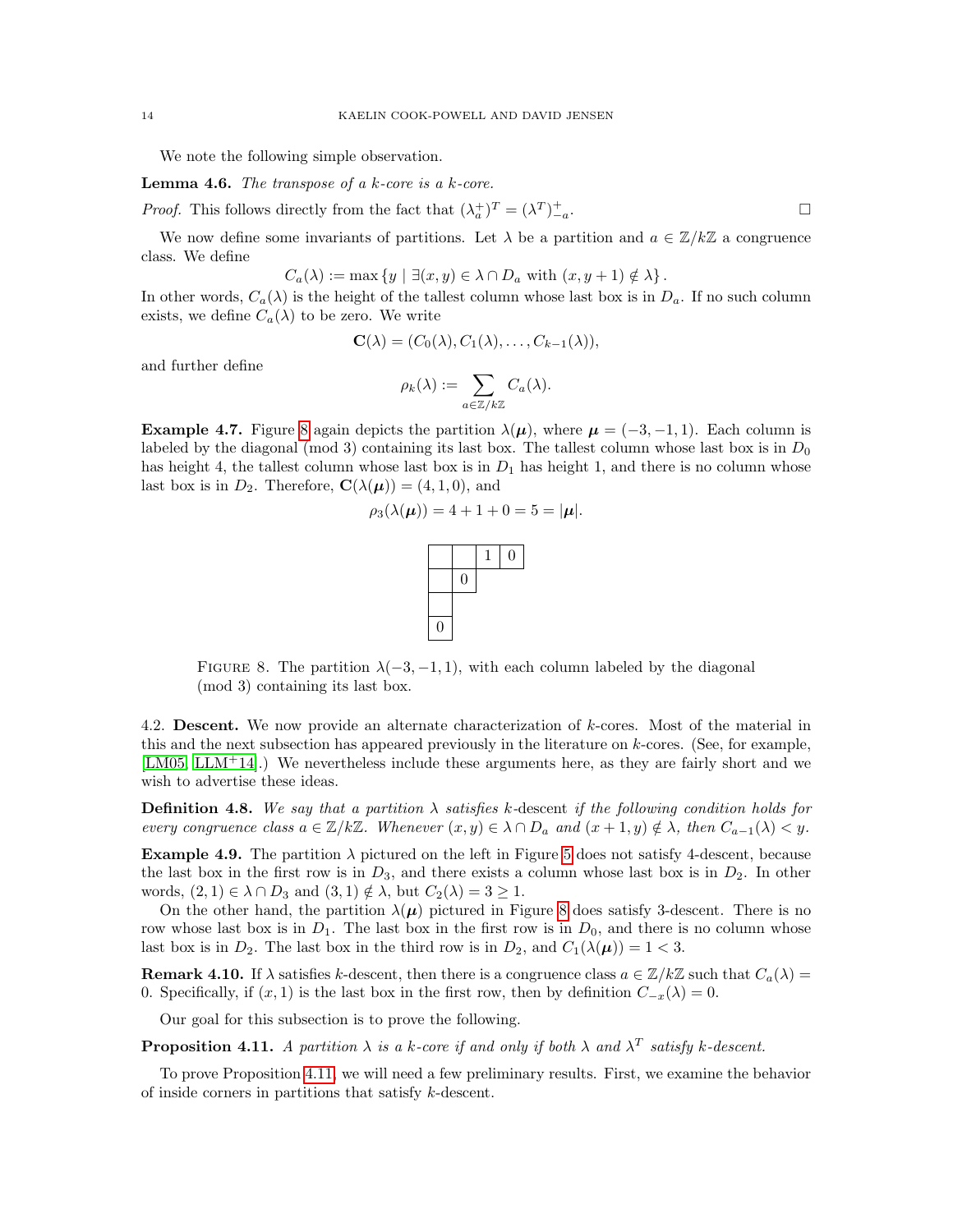<span id="page-14-0"></span>**Lemma 4.12.** Let  $\lambda$  be a partition that satisfies k-descent, and let  $a \in \mathbb{Z}/k\mathbb{Z}$  be a congruence class. If  $\lambda$  has an inside corner in  $D_a$ , then the tallest column whose last box is in  $D_a$  contains an inside corner.

*Proof.* Let  $(x, y) \in \lambda \cap D_a$  be an inside corner, and consider the tallest column whose last box is in  $D_a$ . If it doesn't contain an inside corner, then the column immediately to the right has the same height, and its last box is in  $D_{a-1}$ . But the height of this column is greater than y, contradicting the definition of k-descent.  $\Box$ 

<span id="page-14-4"></span>**Lemma 4.13.** Let  $\lambda$  be a partition that satisfies k-descent. Then  $\lambda$  has an inside corner in  $D_a$  if and only if  $C_{a-1}(\lambda) < C_a(\lambda)$ .

*Proof.* First, suppose that  $\lambda$  has an inside corner in  $D_a$ . By Lemma [4.12,](#page-14-0) the tallest column of  $\lambda$  whose last box is in  $D_a$  ends in an inside corner. In other words, there is an x such that  $(x, C_a(\lambda)) \in \lambda \cap D_a$  and  $(x + 1, C_a(\lambda)) \notin \lambda$ . Thus, by the definition of k-descent, we see that  $C_{a-1}(\lambda) < C_a(\lambda)$ .

Conversely, suppose that  $C_{a-1}(\lambda) < C_a(\lambda)$ , and consider the tallest column of  $\lambda$  whose last box is in  $D_a$ . Let  $(x, C_a(\lambda))$  be the last box in this column. By definition,  $(x, C_a(\lambda) + 1) \notin \lambda$ . Since  $C_{a-1}(\lambda) < C_a(\lambda)$  and  $(x+1, C_a(\lambda)) \in D_{a-1}$ , we see that  $(x+1, C_a(\lambda)) \notin \lambda$ . Thus,  $(x, C_a(\lambda)) \in D_a$ is an inside corner.  $\Box$ 

<span id="page-14-1"></span>**Lemma 4.14.** Let  $\lambda$  be a partition, and suppose that both  $\lambda$  and  $\lambda^T$  satisfy k-descent. For any congruence class  $a \in \mathbb{Z}/k\mathbb{Z}$ ,  $\lambda$  cannot have both an inside corner and an outside corner in  $D_a$ .

*Proof.* Suppose that  $(x, y) \in D_a$  is an inside corner and  $(x', y') \in D_a$  is an outside corner. By definition, either  $y' = 1$  or  $(x', y' - 1) \in \lambda \cap D_{a-1}$ , hence  $C_{a-1}(\lambda) \ge y' - 1$ . Since  $\lambda$  satisfies k-descent, we see that  $y' - 1 < y$ . Similarly, since  $\lambda^T$  satisfies k-descent, we see that  $x' - 1 < x$ . Together, these inequalities imply that  $(x', y') \in \lambda$ , contradicting our assumption that  $(x', y')$  is an outside corner.

Lemma [4.14](#page-14-1) implies that, when restricted to partitions satisfying k-descent, the operations of upward and downward displacement are inverses.

<span id="page-14-3"></span>**Lemma 4.15.** Let  $\lambda$  be a partition, and suppose that both  $\lambda$  and  $\lambda^T$  satisfy k-descent. If  $\lambda$  has an inside corner in  $D_a$ , then  $\lambda = (\lambda_a^-)_a^+$ . Similarly, if  $\lambda$  has an outside corner in  $D_a$ , then  $\lambda = (\lambda_a^+)_a^-$ .

Proof. We show the first equality above. The second equality follows from an analogous argument. Note that  $\lambda \subseteq (\lambda_a^-)_a^+$ . To see the reverse containment, let  $(x, y) \in (\lambda_a^-)_a^+$ . If  $(x, y) \notin D_a$  or  $(x, y)$  is not an inside corner of  $(\lambda_a^-)_a^+$ , then  $(x, y) \in \lambda_a^- \subset \lambda$ . On the other hand, if  $(x, y) \in D_a$  is an inside corner of  $(\lambda_a^-)_a^+$ , then neither  $(x-1,y)$  nor  $(x,y-1)$  are in  $D_a$ , so either  $x=1$  or  $(x-1,y)\in\lambda$ , and either  $y = 1$  or  $(x, y - 1) \in \lambda$ . It follows that either  $(x, y) \in \lambda$  or  $(x, y)$  is an outside corner of  $\lambda$ . By Lemma [4.14,](#page-14-1) however,  $\lambda$  cannot have an outside corner in  $D_a$ . Thus,  $(x, y) \in \lambda$ , and  $(\lambda_a^-)_a^+ \subseteq \lambda$ .  $\Box$ 

Crucially, the k-descent property is preserved by upward and downward displacements.

<span id="page-14-2"></span>**Lemma 4.16.** Let  $\lambda$  be a partition that satisfies k-descent. Then, for any  $a \in \mathbb{Z}/k\mathbb{Z}$ ,  $\lambda_a^+$  and  $\lambda_a^$ also satisfy k-descent.

*Proof.* We prove the statement about  $\lambda_a^+$ . The statement about  $\lambda_a^-$  holds by an analogous argument. Suppose that  $(x, y) \in \lambda_a^+$  and  $(x + 1, y) \notin \lambda_a^+$ . By the definition of k-descent, either  $(x, y) \notin \lambda$ , or  $(x, y) \in \lambda$  and  $C_{y-x-1}(\lambda) < y$ . We first consider the case where  $(x, y) \notin \lambda$ . Since  $(x, y) \in \lambda_a^+$ , this implies that  $(x, y) \in D_a$ . Note that  $(x - 1, y) \in \lambda \cap D_{a+1}$  and  $(x, y) \notin \lambda$ . By the definition of kdescent, we see that  $C_a(\lambda) < y$ . It follows that, if  $(x', y') \in \lambda \cap D_{a-1}$  with  $y' \geq y$  and  $(x', y' + 1) \notin \lambda$ , then  $(x', y' + 1)$  is an outside corner, and thus in  $\lambda_a^+$ . From this we obtain  $C_{a-1}(\lambda_a^+) < y$ .

On the other hand, if  $(x, y) \in \lambda$ , then  $C_{y-x-1}(\lambda) < y$ . We may assume that  $(x, y) \in D_{a+1}$ , because otherwise we have  $C_{y-x-1}(\lambda_a^+) \leq C_{y-x-1}(\lambda)$ . Then, since  $(x+1,y) \notin \lambda_a^+$ , we must have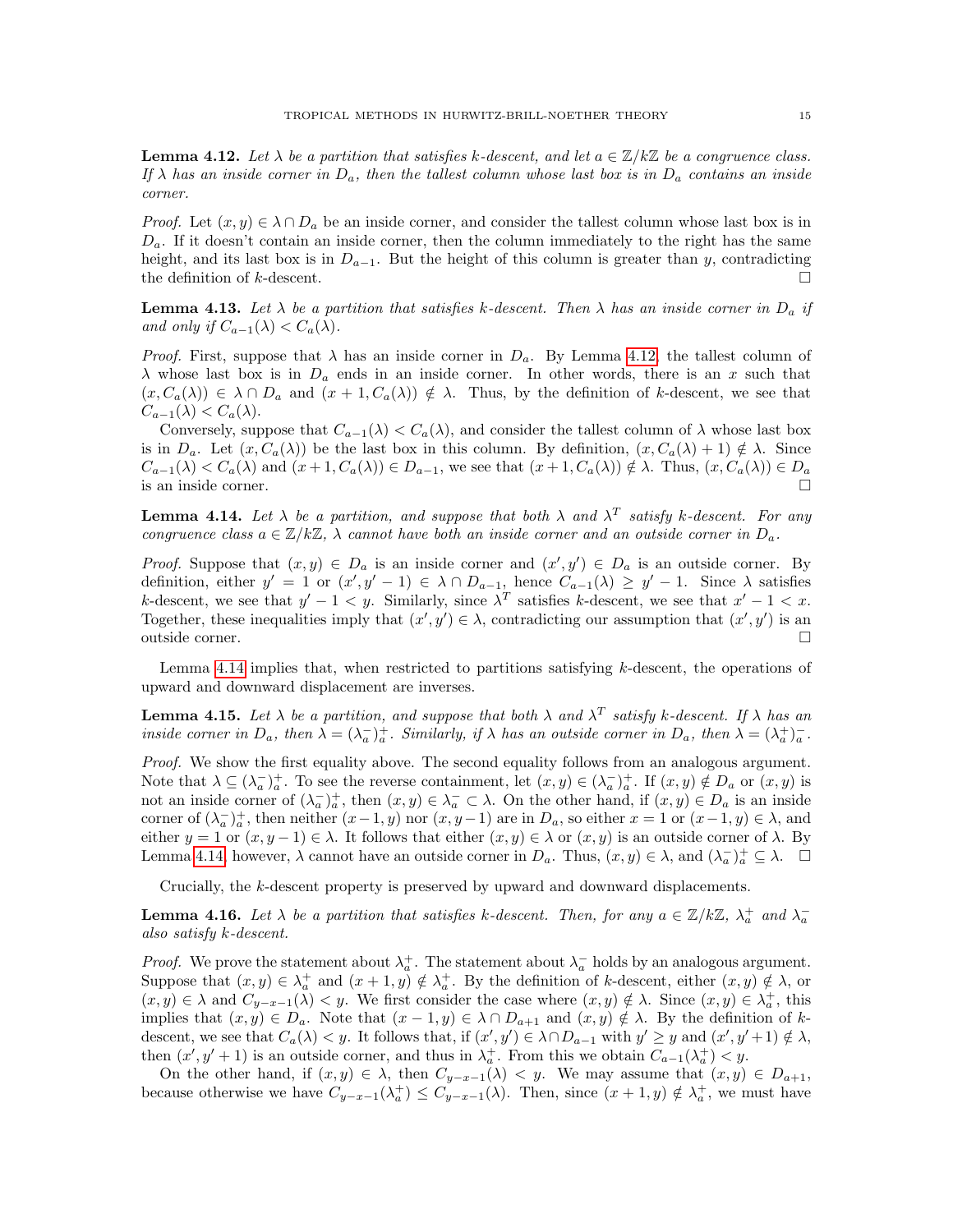$(x + 1, y - 1) \notin \lambda$ . Since  $\lambda$  satisfies k-descent and  $(x, y - 1) \in \lambda \cap D_a$ , we see that  $C_{a-1}(\lambda) < y - 1$ . Since  $C_a(\lambda) < y$  and  $C_{a-1}(\lambda) < y - 1$ , we see that  $C_a(\lambda_a^+) < y$ .

We now establish that this is an alternate characterization of  $k$ -cores.

*Proof of Proposition [4.11.](#page-13-1)* First, let  $\lambda$  be a k-core. By Lemma [4.6,](#page-13-2)  $\lambda^T$  is a k-core. It therefore suffices to prove that  $\lambda$  satisfies k-descent. By definition,  $\lambda$  is obtained from the empty partition by a sequence of upward displacements with respect to congruence classes in  $\mathbb{Z}/k\mathbb{Z}$ . We prove that  $\lambda$  satisfies k-descent by induction on the number of upward displacements in this sequence. The base case is the empty partition, which satisfies k-descent trivially. The inductive step follows from Lemma [4.16,](#page-14-2) which says that the upward displacement of a partition satisfying  $k$ -descent also satisfies k-descent.

Now, let  $\lambda$  be a partition such that both  $\lambda$  and  $\lambda^T$  satisfy k-descent. We prove that  $\lambda$  is a k-core by induction on the number of boxes in  $\lambda$ . The base case is the empty partition, which is a k-core. If  $\lambda$  is non-empty, then there is an inside corner  $(x, y) \in \lambda$ . By Lemma [4.16,](#page-14-2) the downward displacements  $\lambda_{y-x}^-$  and  $(\lambda_{y-x}^-)^T = (\lambda^T)_{x-y}^-$  satisfy k-descent. By induction,  $\lambda_{y-x}^-$  is therefore a k-core, hence by definition,  $(\lambda_{y-x}^{-})_{y-x}^{+}$  is a k-core as well. By Lemma [4.15,](#page-14-3) however,  $\lambda = (\lambda_{y-x}^{-})_{y-x}^{+}$ , so  $\lambda$  is a k-core.

4.3. Behavior of Invariants Under Displacement. A consequence of this characterization is that  $\mathcal{P}_k$  is a graded poset. To see this, given a vector  $\mathbf{C} = (C_0, C_1, \ldots, C_{k-1})$  and a congruence class  $a \in \mathbb{Z}/k\mathbb{Z}$ , define the vector  $\mathbf{C}_a^- = (C_{0a}^-, C_{1a}^-, \dots, C_{k-1a}^-)$  by

$$
C_{ba}^- = \begin{cases} C_a - 1 & \text{if } b = a - 1 \\ C_{a-1} & \text{if } b = a \\ C_b & \text{otherwise.} \end{cases}
$$

The notation is justified by the following proposition.

<span id="page-15-1"></span>**Proposition 4.17.** If  $\lambda \in \mathcal{P}_k$  has an inside corner in  $D_a$ , then  $\mathbf{C}(\lambda_a^-) = \mathbf{C}(\lambda_a^-)$ .

*Proof.* It is straightforward to see that, if  $b \neq a, a - 1$ , then  $C_b(\lambda_a^-) = C_b(\lambda)$ . By Lemma [4.12,](#page-14-0) the tallest column of  $\lambda$  whose last box is in  $D_a$  contains an inside corner, and by Lemma [4.13,](#page-14-4)  $C_{a-1}(\lambda) < C_a(\lambda)$ . It follows that  $C_{a-1}(\lambda_a^-) = C_a(\lambda) - 1$ .

Now, suppose that  $(x, y) \in \lambda \cap D_a$  is the last box of a column. If  $y > C_{a-1}(\lambda)$ , then  $(x, y)$ is an inside corner of  $\lambda$ , because  $(x + 1, y) \in D_{a-1}$  cannot be in  $\lambda$  by definition. It follows that  $(x, y) \notin \lambda_a^-$ , and thus that  $C_a(\lambda_a^-) \leq C_{a-1}(\lambda)$ . We now show that equality holds. If  $C_{a-1}(\lambda) = 0$ , then there is nothing to show. Otherwise, suppose that column  $x$  is the tallest column whose last box is in  $D_{a-1}$ . By Lemma [4.14,](#page-14-1)  $(x, C_{a-1}(\lambda) + 1)$  cannot be an outside corner of  $\lambda$ , hence  $x > 1$ and  $(x - 1, C_{a-1}(\lambda) + 1) \notin \lambda$ . It follows that  $(x - 1, C_{a-1}(\lambda)) \in D_a$  is the last box in its column. Since  $(x - 1, C_{a-1}(\lambda))$  is not an inside corner, it is contained in  $\lambda_a$ , so  $C_a(\lambda_a^-) \geq C_{a-1}(\lambda)$ .  $\Box$ 

<span id="page-15-0"></span>**Corollary 4.18.** The set  $\mathcal{P}_k$  is a graded poset with rank function  $\rho_k$ .

*Proof.* Let  $\lambda \in \mathcal{P}_k$ , and suppose that  $\lambda$  has an inside corner in  $D_a$ . It suffices to show that

$$
\rho_k(\lambda) = \rho_k(\lambda_a^-) + 1.
$$

This follows from Proposition [4.17](#page-15-1) by summing over all  $b \in \mathbb{Z}/k\mathbb{Z}$ .

4.4. Saturated Tableaux. Corollary [4.18](#page-15-0) provides a natural interpretation for the function  $\rho_k$ . As we shall see in Corollary [4.22,](#page-16-1) if  $\lambda \in \mathcal{P}_k$ , then  $\rho_k(\lambda)$  is the minimal number of symbols in a k-uniform displacement tableau on  $\lambda$ . Let  $\mathscr{C}(\mathcal{P})$  denote the set of maximal chains in a poset  $\mathcal{P}$ . Given a partition  $\lambda \in \mathcal{P}_k$ , we define a map

$$
\Phi_{\lambda}: \begin{pmatrix} [g] \\ \rho_k(\lambda) \end{pmatrix} \times \mathscr{C}(\mathcal{P}_k(\lambda)) \to YT_k(\lambda)
$$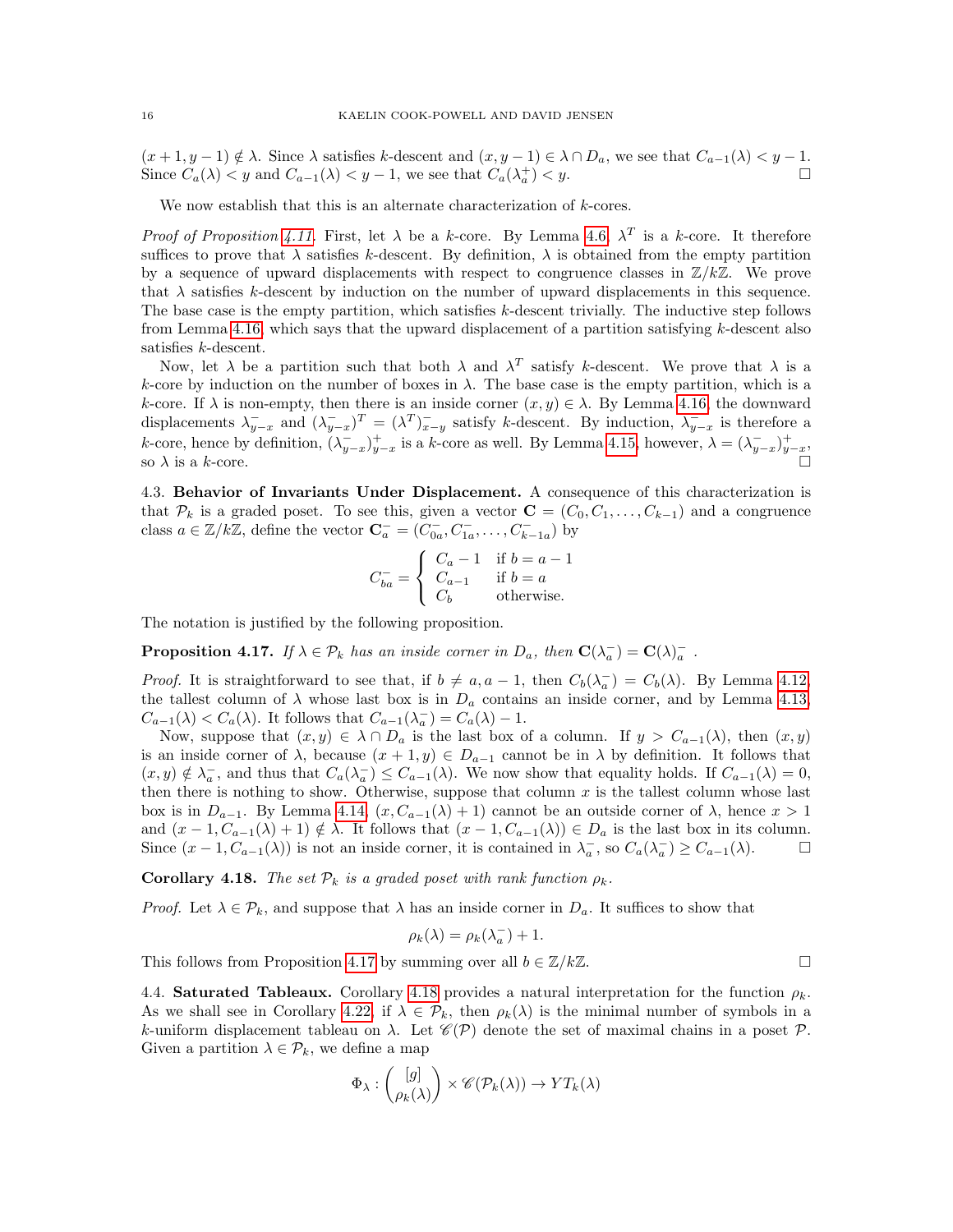as follows. Let

$$
s_1 < s_2 < \cdots < s_{\rho_k(\lambda)}
$$

be the elements of  $S \subseteq [g]$ , and let

$$
\emptyset = \lambda_0 < \lambda_1 < \dots < \lambda_{\rho_k(\lambda)} = \lambda
$$

be a maximal chain in  $\mathcal{P}_k(\lambda)$ . Define the tableau  $t = \Phi_\lambda(S, \vec{\lambda})$  by setting

$$
t(x,y) = s_j \text{ if } (x,y) \in \lambda_j \setminus \lambda_{j-1}.
$$

For each j, every symbol in  $\lambda_{j-1}$  is smaller than  $s_j$ , so t is a tableau. Moreover, every box containing the symbol  $s_i$  is in the same diagonal (mod k), so t satisfies k-uniform displacement. We say that a tableau t on  $\lambda$  is k-saturated if it is in the image of  $\Phi_{\lambda}$ . Note that every k-saturated tableau contains exactly  $\rho_k(\lambda)$  distinct symbols.

<span id="page-16-2"></span>**Theorem 4.19.** Let  $\lambda$  be a k-core, and let t be a k-uniform displacement tableau on  $\lambda$ . Then there exists a k-saturated tableau  $t'$  on  $\lambda$  such that:

- (1) every symbol in  $t'$  is a symbol in  $t$ , and
- (2) if  $t(x, y) = t'(x', y')$ , then  $y x \equiv y' x' \pmod{k}$ .

*Proof.* We prove this by induction on  $\rho_k(\lambda)$ . The base case is when  $\rho_k(\lambda) = 0$ , in which case  $\lambda$  is the empty partition, and the result is trivial.

For the inductive step, suppose that  $h$  is the largest symbol in  $t$ . Note that any box containing h must be an inside corner of  $\lambda$ , and every such box is contained in the same diagonal  $D_a$ . In particular, the symbol h does not appear in the restriction  $t|_{\lambda_{\alpha}}$ . By induction, there exists a hsaturated tableau  $t''$  on  $\lambda_a^-$  such that every symbol in  $t''$  is a symbol in  $t|_{\lambda_a^-}$ , and if  $t(x, y) = t''(x', y')$ , then  $y - x \equiv y' - x' \pmod{k}$ .

By Corollary [4.18,](#page-15-0)  $\rho_k(\lambda_a^-) = \rho_k(\lambda) - 1$ , so the set S of symbols in t'' has size  $\rho_k(\lambda) - 1$ . By definition, there is a maximal chain

$$
\emptyset = \lambda_0 < \lambda_1 < \dots < \lambda_{\rho_k(\lambda)-1} = \lambda_a^-
$$

such that  $t'' = \Phi_{\lambda_a^-}(S, \vec{\lambda})$ . Let  $S' = S \cup \{h\}$ , let  $\vec{\lambda}'$  be the chain obtained by appending  $\lambda$  to the end of  $\vec{\lambda}$ , and let  $t' = \Phi_{\lambda}(S', \vec{\lambda}')$ . In other words,

$$
t'(x,y) = \begin{cases} t''(x,y) & \text{if } (x,y) \in \lambda_a^- \\ h & \text{if } (x,y) \notin \lambda_a^- . \end{cases}
$$

Clearly, every symbol in t' is a symbol in t. Since h is larger than every symbol appearing in  $t|_{\lambda_{\alpha}^-}$ , we see that t' is a tableau. Finally, since every box containing h is in  $D_a$ , we see that if  $t(x, y) = h$ , then  $y - x \equiv a \pmod{k}$ .

<span id="page-16-0"></span>**Remark 4.20.** Under the bijection between k-uniform displacement tableaux on k-cores and words in the affine symmetric group, Theorem [4.19](#page-16-2) is equivalent to the statement that every word is equivalent to a reduced word.

<span id="page-16-3"></span>**Example 4.21.** Given a k-uniform displacement tableau t on  $\lambda$ , the proof of Theorem [4.19](#page-16-2) provides an explicit algorithm for producing the k-saturated tableau  $t'$ . At each step, find the diagonal  $D_a$ containing the largest symbol in t. Replace every inside corner in  $D_a$  with this symbol, then downward displace with respect to a, and iterate the procedure.

Figure [9](#page-17-1) illustrates this procedure for a 3-uniform displacement tableau on  $\lambda(\mu)$ , where  $\mu =$  $(-3, -1, 1)$ . The tableau on the left uses 8 symbols. At each step, we highlight in gray the downward displacement of the previous partition in the sequence, replacing symbols as we go until we arrive at a tableau with  $\rho_3(\lambda(\mu)) = 5$  symbols.

<span id="page-16-1"></span>Corollary 4.22. Let  $\lambda$  be a k-core. The minimum number of symbols in a k-uniform displacement tableau on  $\lambda$  is  $\rho_k(\lambda)$ .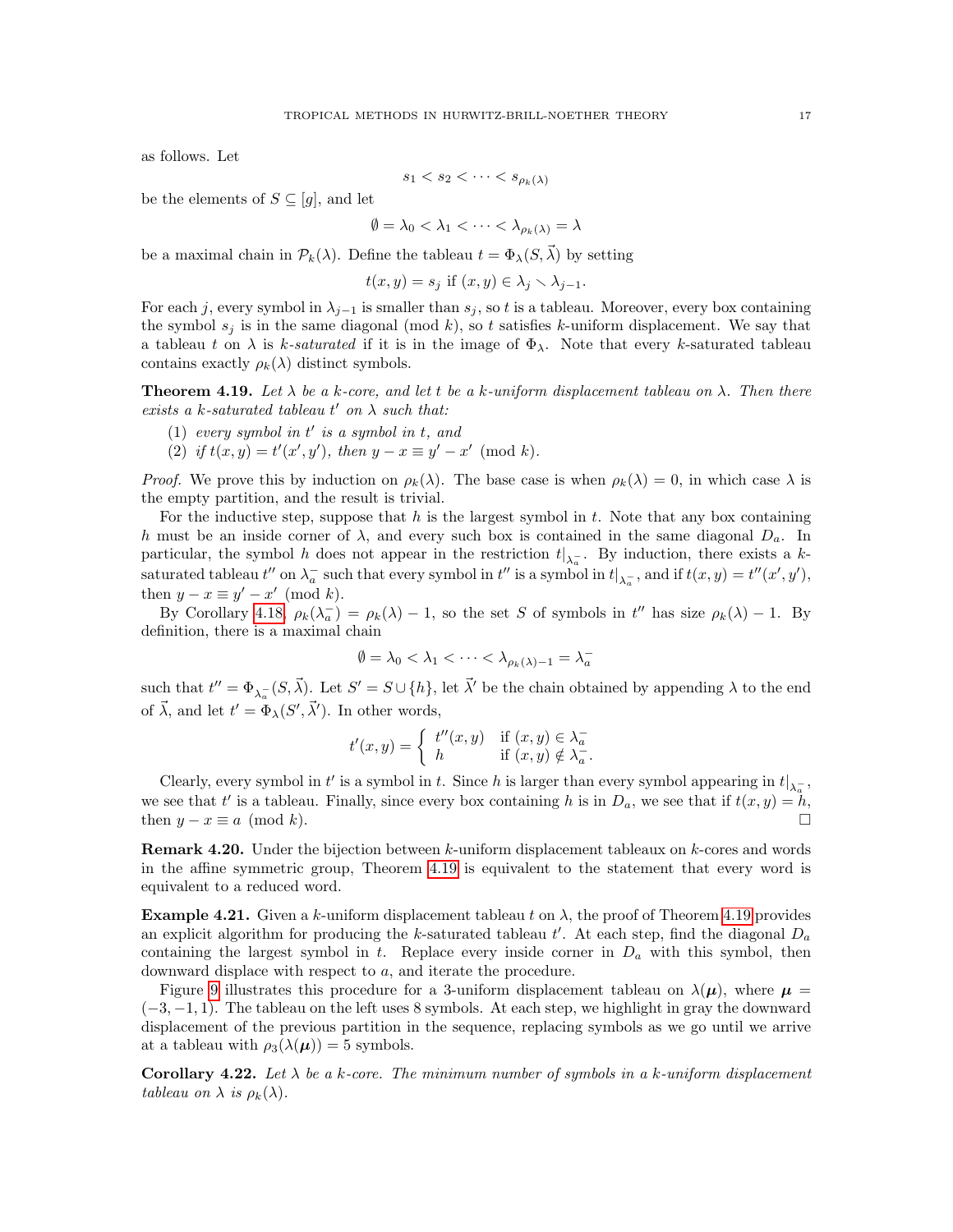

<span id="page-17-1"></span>FIGURE 9. Starting with the tableau on the left, we produce a 3-uniform displacement tableau with only 5 symbols.

*Proof.* Let t be a k-uniform displacement tableau on  $\lambda$ . By Theorem [4.19,](#page-16-2) there exists a k-uniform displacement tableau  $t'$  on  $\lambda$  such that every symbol in  $t'$  is a symbol in t, and t' has exactly  $\rho_k(\lambda)$ symbols. It follows that t has at least  $\rho_k(\lambda)$  symbols.

# 5. Dimensions of Tropical Splitting Type Loci

<span id="page-17-0"></span>In this section, we compute the dimension of  $\overline{W}^{\mu}(\Gamma)$ , proving Theorem [1.2.](#page-1-0) In order to do this, we first apply the results of Section [4](#page-11-0) to  $k$ -staircases.

**Lemma 5.1.** Let  $\mu \in \mathbb{Z}^k$  be a splitting type, and let  $c(\mu) = -\sum_{i=1}^k \mu_i$ . Then every inside corner of  $\lambda(\mu)$  is in  $D_{c(\mu)}$ .

*Proof.* Recall that the inside corners of  $\lambda(\mu)$  are the boxes  $(x_m(\mu), y_m(\mu))$ . By definition, we have

$$
y_m(\mu) - x_m(\mu) = \sum_{i=1}^k \left( \max\{0, -\mu_i - m - 1\} - \max\{0, \mu_i + m + 1\} \right)
$$
  
= 
$$
\sum_{i=1}^k \left( \max\{0, -\mu_i - m - 1\} + \min\{0, -\mu_i - m - 1\} \right) = \sum_{i=1}^k (-\mu_i - m - 1)
$$
  
= 
$$
-\sum_{i=1}^k \mu_i \pmod{k}.
$$

If  $\lambda$  is a k-staircase, then there is a simple expression for the invariants  $C_a(\lambda)$ .

<span id="page-17-2"></span>**Lemma 5.2.** Let  $\mu \in \mathbb{Z}^k$  be a splitting type. Then

$$
C_{c(\mu)+i}(\lambda(\mu)) = y_{-\mu_{k-i}}(\mu) = \sum_{j=1}^{k-1-i} \max\{0, \mu_{k-i} - \mu_j - 1\} \text{ for all } 0 \le i \le k-1.
$$

*Proof.* We first identify the congruence classes  $a \in \mathbb{Z}/k\mathbb{Z}$  such that  $C_a(\lambda(\mu)) = 0$ . Let  $(x, y)$ be the last box in a column of  $\lambda(\mu)$ . Then there exists an integer m such that  $y = y_m(\mu)$  and  $x_{m-1}(\mu) < x \leq x_m(\mu)$ . Since  $(x_m(\mu), y_m(\mu)) \in D_{c(\mu)}$ , we see that  $(x, y) \in D_{c(\mu)+i}$  for some i in the range  $0 \leq i < \alpha_m(\mu)$ . Since  $\alpha_m(\mu) \leq \alpha_{m+1}(\mu)$  for all m, we may reduce to the case where  $m = -2 - \mu_1$  is maximal. We see that  $C_{c(\mu)+i}(\lambda(\mu))$  is nonzero for i in the range  $0 \leq i < \alpha_{-2-\mu_1}(\mu)$ and zero for i in the range  $\alpha_{-2-\mu_1}(\mu) \leq i \leq k-1$ . Note that  $\alpha_{-2-\mu_1}(\mu)$  is the minimal index j such that  $\mu_{j+1} \geq \mu_1 + 2$ .

To establish the formula when  $C_a(\lambda(\mu))$  is nonzero, we proceed by induction on the number of rows of  $\lambda(\mu)$ . The base case is when  $\mu_j - \mu_i \leq 1$  for all  $i < j$ , in which case  $\lambda(\mu)$  is the empty partition. In this case,  $C_i(\lambda(\mu)) = y_{-\mu_{k-i}}(\mu) = 0$  for all  $0 \le i \le k-1$ .

For the inductive step, recall from Lemma [3.10](#page-10-1) that  $\lambda(\mu^+)$  is the partition obtained by deleting the first row of  $\lambda(\mu)$ . It follows that

$$
C_{a+1}(\lambda(\boldsymbol{\mu}^+)) = \begin{cases} C_a(\lambda(\boldsymbol{\mu})) - 1 & \text{if } C_a(\lambda(\boldsymbol{\mu})) \neq 0\\ 0 & \text{if } C_a(\lambda(\boldsymbol{\mu})) = 0. \end{cases}
$$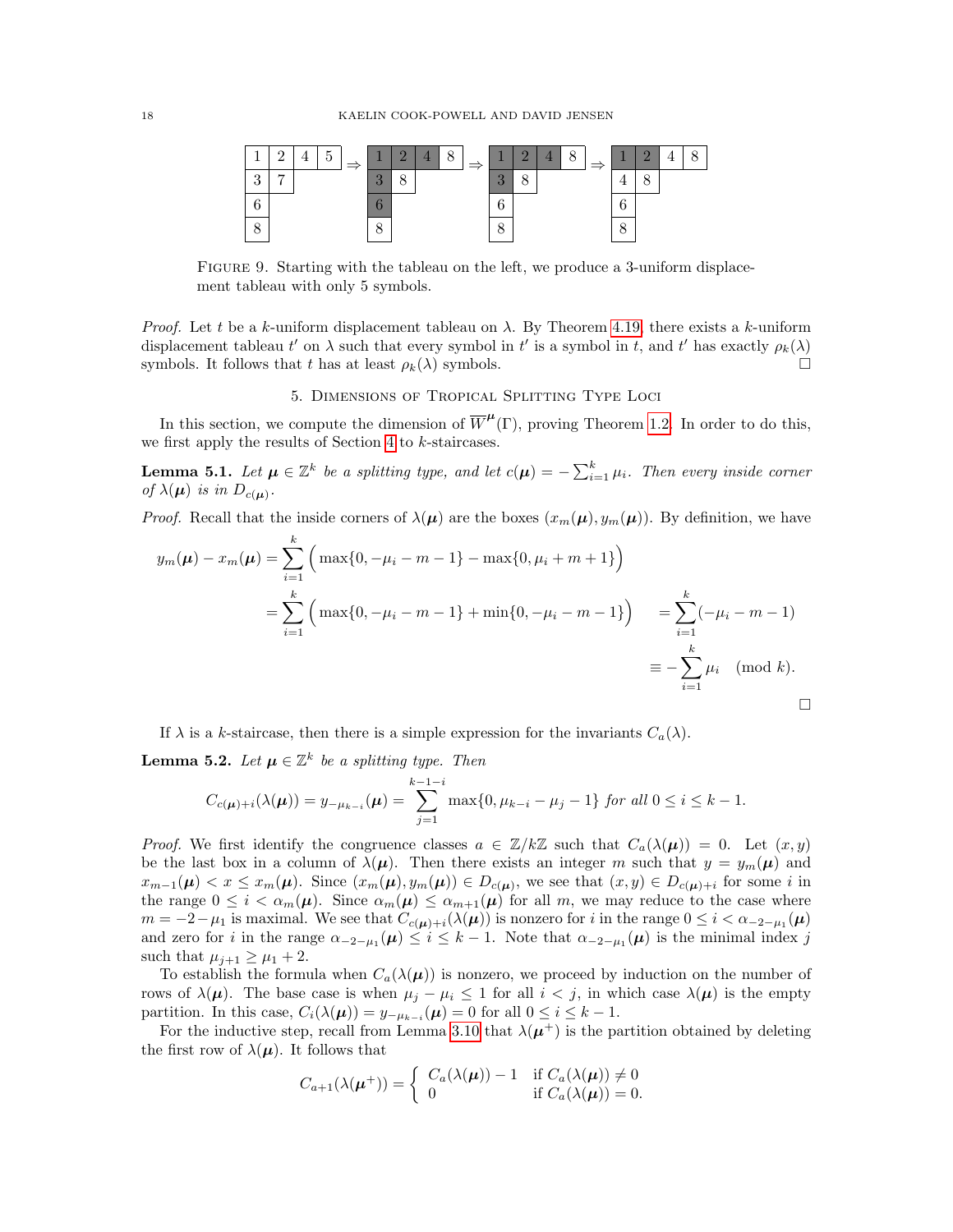Note that  $c(\mu^+) = c(\mu) + 1$ . If  $\mu_{k-i} \leq \mu_1 + 1$ , then  $C_{c(\mu^+)+i}(\lambda(\mu^+)) = y_{-\mu^+_{k-i}}(\mu^+) = 0$ . By induction, if  $\mu_{k-i} \geq \mu_1 + 2$ , then

$$
C_{c(\mu^{+})+i}(\lambda(\mu^{+})) = \sum_{j=1}^{k-1-i} \max\{0, \mu_{k-i} - \mu_j^{+} - 1\} = \sum_{j=1}^{k-1-i} \max\{0, \mu_{k-i} - \mu_j - 1\} - 1,
$$

and the result follows.  $\Box$ 

<span id="page-18-2"></span>**Corollary 5.3.** Let  $\mu \in \mathbb{Z}^k$  be a splitting type. Then  $\rho_k(\lambda(\mu)) = |\mu|$ .

Proof. By Lemma [5.2,](#page-17-2) we have

$$
\rho_k(\lambda(\mu)) = \sum_{i=0}^{k-1} C_{c(\mu)+i}(\lambda(\mu))
$$
  
= 
$$
\sum_{i=0}^{k-1} \sum_{j=1}^{k-1-i} \max\{0, \mu_{k-i} - \mu_j - 1\}
$$
  
= 
$$
\sum_{j
$$

In order to use the results of Section [4,](#page-11-0) we must show that k-staircases are in  $\mathcal{P}_k$ .

<span id="page-18-0"></span>Proposition 5.4. Every k-staircase is a k-core.

*Proof.* Let  $\mu \in \mathbb{Z}^k$  be a splitting type. By Proposition [4.11,](#page-13-1) we must show that  $\lambda(\mu)$  and  $\lambda(\mu)^T$ satisfy k-descent. By Lemma [3.9,](#page-10-0) it suffices to show that  $\lambda(\mu)$  satisfies k-descent. Let  $(x, y) \in \lambda(\mu) \cap$  $D_a$  and suppose that  $(x+1, y) \notin \lambda(\mu)$ . We will show that  $C_{a-1}(\lambda(\mu)) < y$ . By assumption, there is an integer m such that  $x = x_m(\mu)$  and  $y_{m+1}(\mu) < y \le y_m(\mu)$ . Since  $(x_{m+1}(\mu), y_{m+1}(\mu)) \in D_{c(\mu)}$ , we see that  $(x, y) \in D_{c(\mu)+i}$  for some i in the range  $\alpha_{m+1}(\mu) < i \leq k$ . By Lemma [5.2,](#page-17-2) we have

$$
C_{c(\boldsymbol{\mu})-i-1}(\lambda(\boldsymbol{\mu}))=y_{-\mu_{k-i+1}}(\boldsymbol{\mu}).
$$

If  $m + 1 \geq -\mu_{k-i+1}(\mu)$ , then  $\alpha_{m+1}(\mu) \geq i$ , a contradiction. It follows that

$$
y_{-\mu_{k-i+1}}(\boldsymbol{\mu}) < y_{m+1}(\boldsymbol{\mu}) < y.
$$

 $\Box$ 

We now prove the main theorem.

<span id="page-18-1"></span>**Theorem 5.5.** Let  $\Gamma$  be a k-gonal chain of loops of genus g, and let  $\mu \in \mathbb{Z}^k$  be a splitting type. Then

$$
\overline{W}^{\mu}(\Gamma) = \left| \int \mathbb{T}(t), \right|
$$

where the union is over all k-saturated tableaux on  $\lambda(\mu)$  with alphabet [g].

*Proof.* Let t be a k-uniform displacement tableau on  $\lambda(\mu)$ . By Theorem [1.3,](#page-1-1) it suffices to show that there is a k-saturated tableau t' on  $\lambda(\mu)$  such that  $\mathbb{T}(t) \subseteq \mathbb{T}(t')$ . By Proposition [5.4,](#page-18-0)  $\lambda(\mu)$  is a k-core. Thus, by Theorem [4.19,](#page-16-2) there is a k-saturated tableau  $t'$  such that every symbol in  $t'$  is a symbol in t and, if  $t(x, y) = t(x', y')$ , then  $y - x \equiv y' - x' \pmod{k}$ . By Lemma [3.8,](#page-9-1) we have  $\mathbb{T}(t) \subseteq \mathbb{T}(t')$ ).

*Proof of Theorem [1.2.](#page-1-0)* Recall that the codimension of  $T(t)$  is equal to the number of symbols in t. The result then follows from Theorem [5.5](#page-18-1) because every k-saturated tableau on  $\lambda$  contains exactly  $\rho_k(\lambda)$  symbols, and by Corollary [5.3,](#page-18-2)  $\rho_k(\lambda(\mu)) = |\mu|$ .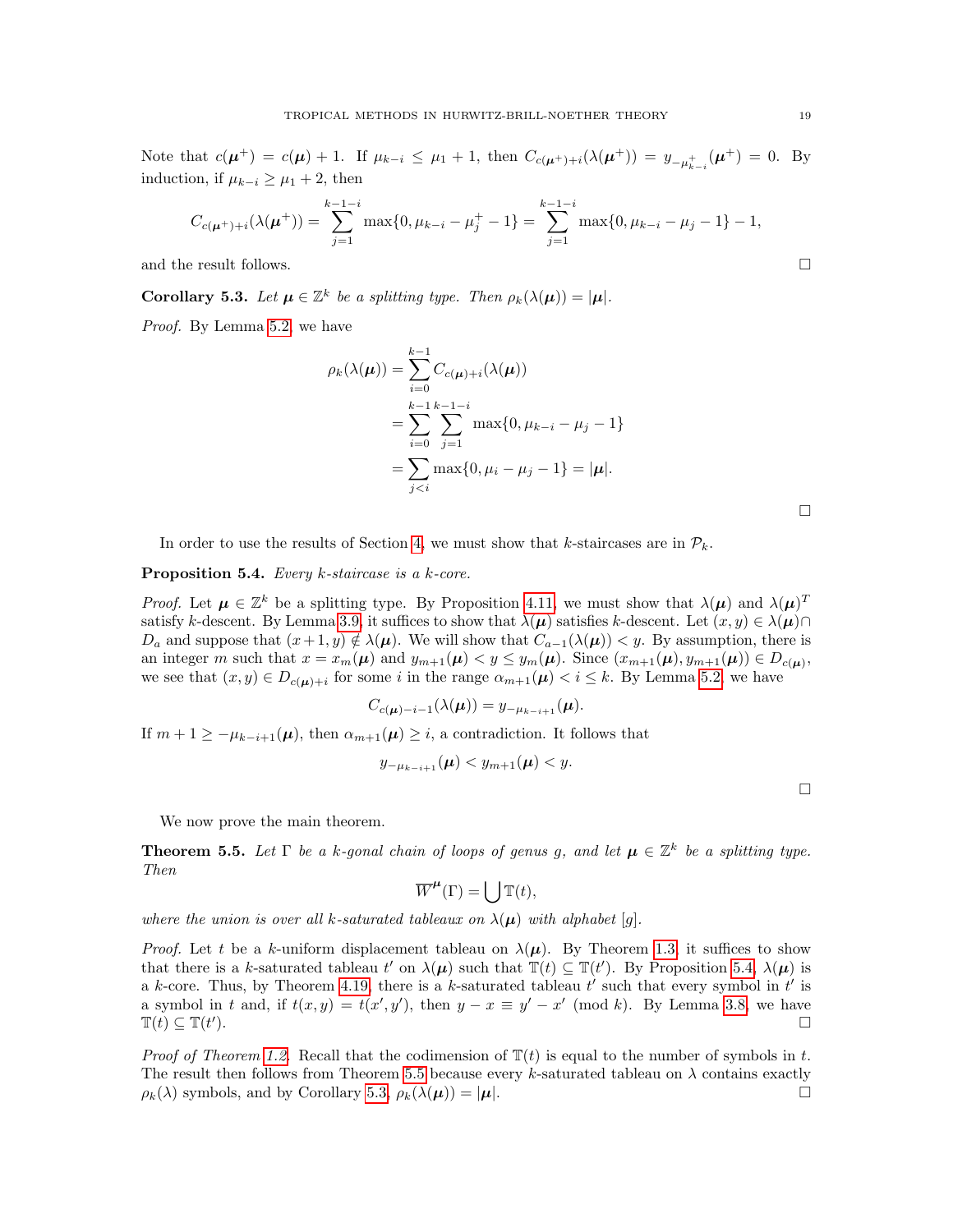We now explain the connection between the tropical geometry and classical algebraic geometry. The following has become a standard argument in tropical geometry, for instance in [\[CDPR12,](#page-28-0) [Pfl17a,](#page-29-3) [JR17,](#page-29-4) CPJ19. Recall that, if  $\overline{W}^{\mu}(C)$  is nonempty, then  $\dim \overline{W}^{\mu}(C) \geq g - |\mu|$ . We show the reverse inequality.

Proof of Theorem [1.1.](#page-0-0) By [\[Pfl17a,](#page-29-3) Lemma 2.4], there exists a curve C of genus g and gonality  $k$ over a nonarchimedean field K with skeleton  $\Gamma$ . By Proposition [2.9,](#page-7-3) we have

$$
\operatorname{Trop}\left(\overline{W}^{\mu}(C)\right) \subseteq \overline{W}^{\mu}(\Gamma).
$$

By [\[Gub07,](#page-29-17) Theorem 6.9], we have

$$
\dim \overline{W}^{\mu}(C) = \dim \operatorname{Trop}\left(\overline{W}^{\mu}(C)\right) \le \dim \overline{W}^{\mu}(\Gamma) = g - |\mu|,
$$

where the last equality comes from Theorem [1.2.](#page-1-0)  $\Box$ 

## 6. Connectedness of Tropical Splitting Type Loci

<span id="page-19-0"></span>In this section, we prove Theorem [1.4,](#page-1-2) which says that  $\overline{W}^{\mu}(\Gamma)$  is connected in codimension one. We borrow the ideas and terminology from [\[CLRW19,](#page-29-8) Section 4.2].

Let t be a k-uniform displacement tableau, let a be a symbol that is not in t, and let b be either the smallest symbol in t that is greater than  $a$  or the largest symbol in t that is smaller than  $a$ . If we take a proper subset of the boxes containing b and replace them with a, then we obtain a k-uniform displacement tableau t', with  $\mathbb{T}(t') \subset \mathbb{T}(t)$  and dim  $\mathbb{T}(t') = \dim \mathbb{T}(t) - 1$ . If we instead replace every instance of the symbol b in t with the symbol a, then we obtain a k-uniform displacement tableau t', with dim  $\mathbb{T}(t') = \dim \mathbb{T}(t)$ , such that  $\mathbb{T}(t)$  and  $\mathbb{T}(t')$  intersect in codimension one. This procedure is called swapping in a for b.

Given a symbol  $b$  in  $t$ , we obtain a  $k$ -uniform displacement tableau  $t'$  without the symbol  $b$ , by iterating the procedure above. If there is a symbol  $a < b$  that is not in t, then the resulting tableau can be described explicitly:

$$
t'(x,y) = \begin{cases} t(x,y) - 1 & \text{if } a < t(x,y) \le b \\ t(x,y) & \text{otherwise.} \end{cases}
$$

If there is a symbol  $a > b$  that is not in t, then t' is obtained instead by increasing by 1 every symbol in t between b and a. Because  $t'$  is obtained by a sequence of swaps, we see that there is a chain of tori from  $\mathbb{T}(t)$  to  $\mathbb{T}(t')$ , such that each consecutive pair of tori in the chain intersect in codimension one. This procedure is called cycling out b.

*Proof of Theorem [1.4.](#page-1-2)* Let t, t' be k-saturated tableaux on  $\lambda(\mu)$ . By Theorem [5.5,](#page-18-1) it suffices to construct a sequence

$$
t = t_0, t_1, \ldots, t_m = t'
$$

of k-saturated tableaux, where  $\mathbb{T}(t_i)$  and  $\mathbb{T}(t_{i+1})$  intersect in codimension one for all i. Both t and t' contain precisely | $\mu$ | symbols. By cycling out all symbols greater than  $|\mu|$ , we may assume that the symbols in t and t' are precisely those in  $[|\mu|]$ . In other words, there exist maximal chains

$$
\emptyset = \lambda_0 < \lambda_1 < \cdots < \lambda_{|\mu|} = \lambda(\mu),
$$
\n
$$
\emptyset = \lambda'_0 < \lambda'_1 < \cdots < \lambda'_{|\mu|} = \lambda(\mu)
$$

such that  $t = \Phi(||\mu||, \vec{\lambda})$  and  $t' = \Phi(||\mu||, \vec{\lambda}')$ . If  $\vec{\lambda}$  and  $\vec{\lambda}'$  coincide, then  $t = t'$ , and we are done.

We prove the remaining cases by induction, having just completed the base case. Let  $j$  be the largest symbol such that  $\lambda_{j-1} \neq \lambda'_{j-1}$ . Equivalently, the symbols  $j + 1, \ldots, |\mu|$  appear in the same set of boxes of  $t$  and  $t'$ . We will construct a sequence

$$
t = t'_0, t'_1, \dots, t'_n = t''
$$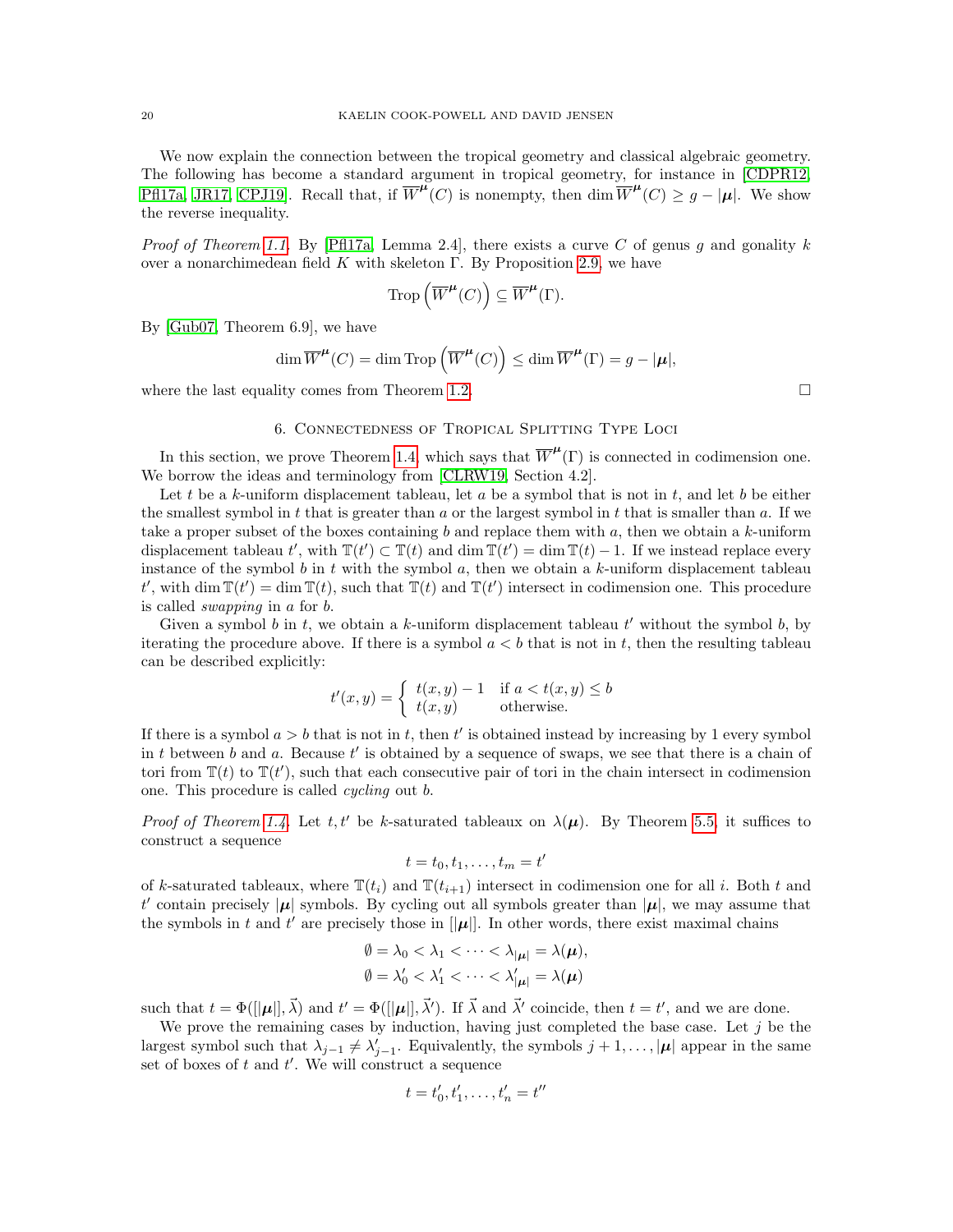of k-saturated tableaux, where  $\mathbb{T}(t'_{i})$  and  $\mathbb{T}(t'_{i+1})$  intersect in codimension one for all i, and where each of the symbols  $j, \ldots, |\mu|$  appears in the same set of boxes of t' and t''.

Since  $g > |\mu|$ , either  $g = j + 1$  or there exists a symbol in [g] that is greater than  $j + 1$ . We let  $\hat{t}$ be the tableau obtained by cycling  $j + 1$  out of t. In other words,

$$
\widehat{t}(x,y) = \begin{cases} t(x,y) & \text{if } t(x,y) \leq j \\ t(x,y) + 1 & \text{if } t(x,y) > j. \end{cases}
$$

We define

$$
\widetilde{t}(x,y) = \begin{cases} j+1 & \text{if } (x,y) \in \lambda'_j \setminus \lambda'_{j-1} \\ \widehat{t}(x,y) & \text{otherwise.} \end{cases}
$$

To see that  $\tilde{t}$  is a tableau, note that

$$
\lambda_j = \lambda'_j = \{ (x, y) \in \lambda(\boldsymbol{\mu}) \mid \hat{t}(x, y) \leq j \},
$$

and  $\hat{t}$  does not contain the symbol  $j + 1$ , so every box in  $\lambda(\mu) \setminus \lambda'_{j}$  contains a symbol that is greater than  $j + 1$ , and every box in  $\lambda'_{j-1}$  contains a symbol that is smaller than  $j + 1$ . Note that  $\tilde{t}$  contains one more symbol than  $\hat{t}$ , so  $\mathbb{T}(\tilde{t}) \subset \mathbb{T}(\hat{t})$  has codimension 1. Applying the procedure of Example [4.21,](#page-16-3) we obtain a k-saturated tableau  $\tilde{t}'$  such that  $\mathbb{T}(\tilde{t}) \subset \mathbb{T}(\tilde{t}')$ . Since  $i + 1$  is the largest symbol in  $\lambda'_i$  for all  $i \geq j$ , we see that  $\tilde{t}'(x, y) = \tilde{t}(x, y)$  for all  $(x, y) \in \lambda(\mu) \setminus \lambda'_{j-1}$ . Finally, we let  $t''$  be the tableau obtained by cycling out all symbols greater than  $|\mu|$  from  $\tilde{t}'$ . By construction, each of the symbols  $j, \ldots, |\mu|$  appears in the same set of boxes of t' and t'' . В последните последните последните последните последните последните последните последните последните последн<br>В последните последните последните последните последните последните последните последните последните последнит

<span id="page-20-1"></span>Remark 6.1. Under the bijection with words in the affine symmetric group, Theorem [1.4](#page-1-2) is equivalent to the statement that any two reduced expressions for the same word can be connected via a sequence of "braid moves" (see [\[BB05,](#page-28-5) Theorem 3.3.1]).

Example 6.2. Figure [10](#page-20-2) illustrates the procedure in the proof of Theorem [1.4.](#page-1-2) The two tableaux t, t' on the ends correspond to two maximal-dimension tori in  $\overline{W}^{\mu}(\Gamma)$ , where  $\mu = (-3, -1, 1)$ . If  $g \geq 6$ , we construct a chain of tori from  $\mathbb{T}(t)$  to  $\mathbb{T}(t')$  in this tropical splitting type locus, where each torus intersects the preceding torus in codimension one. The largest symbol where  $t$  and  $t'$ disagree is 4. We therefore begin by cycling out 5, to obtain the second tableau in the chain. We then place a 5 in each box where a 4 appears in  $t'$ , to obtain the third tableau in the chain, using all 6 symbols. Applying the procedure of Example [4.21,](#page-16-3) we obtain the fourth tableau. Finally, by cycling out 6, we arrive at  $t'$ .



FIGURE 10. If  $g ">= 6$ , then  $\overline{W}^{(-3,-1,1)}(\Gamma)$  is connected in codimension 1.

<span id="page-20-2"></span>7. Cardinality of Tropical Splitting Type Loci

<span id="page-20-0"></span>We begin this section by proving Theorem [1.5.](#page-2-2)

Proof of Theorem [1.5.](#page-2-2) By Theorem [5.5,](#page-18-1)

$$
\overline{W}^{\mu}(\Gamma) = \left( \int \mathbb{T}(t), \right)
$$

where the union is over all k-saturated tableaux on  $\lambda(\mu)$  with alphabet [g]. Since  $g = |\mu|$ , each torus  $\mathbb{T}(t)$  in this union is 0-dimensional, and therefore consists of a single divisor class. Consider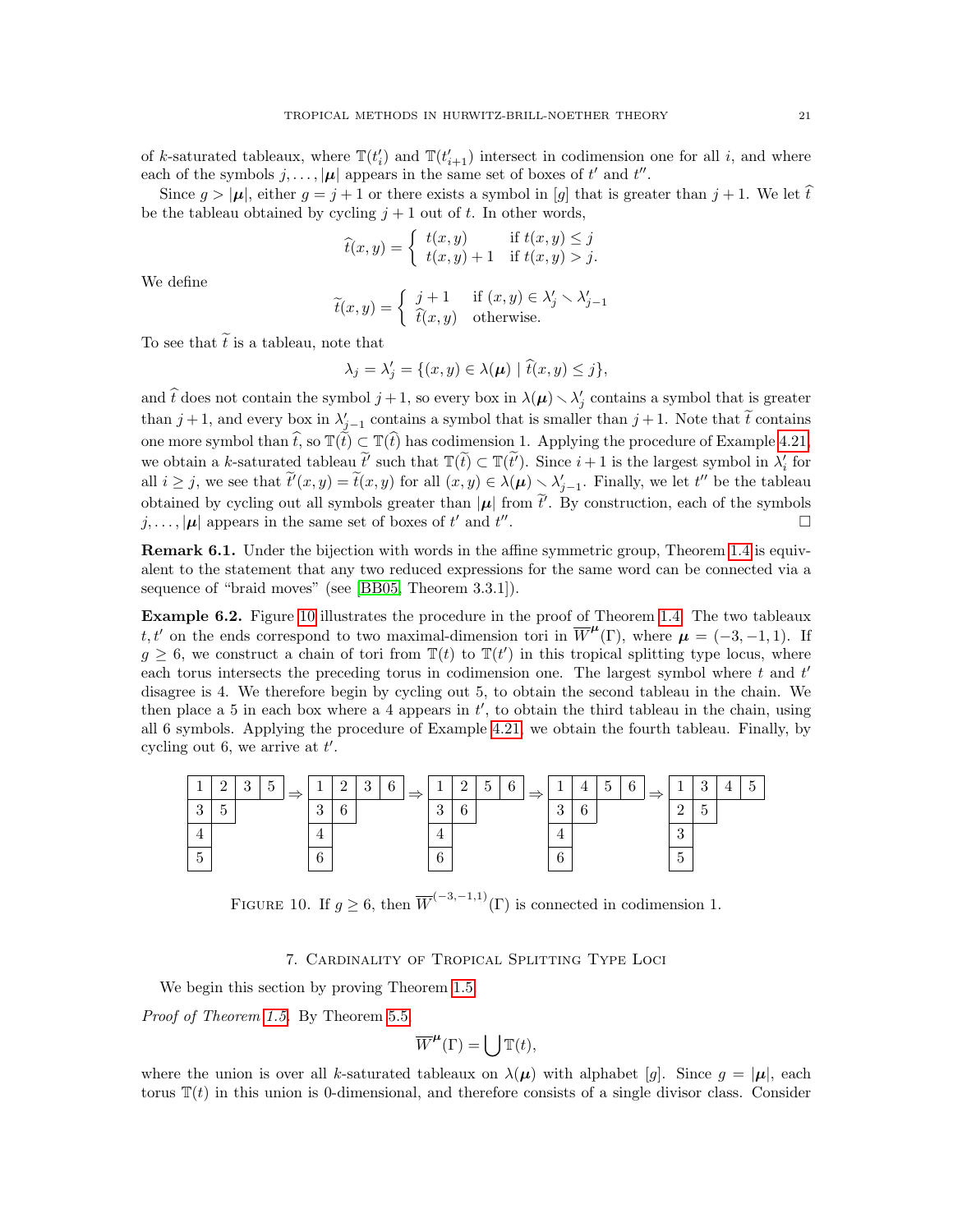the composition of  $\Phi_{\lambda(\mu)}$  with the map sending a tableau t to the unique divisor class in  $\mathbb{T}(t)$ . By the above, this composition surjects onto  $\overline{W}^{\mu}(\Gamma)$ , and it suffices to show that it is injective. Let

$$
\emptyset = \lambda_0 < \lambda_1 < \dots < \lambda_g = \lambda(\mu)
$$
\n
$$
\emptyset = \lambda'_0 < \lambda'_1 < \dots < \lambda'_g = \lambda(\mu)
$$

be distinct maximal chains in  $\mathcal{P}_k(\lambda(\mu))$ , and let j be the minimal index such that  $\lambda'_j \neq \lambda_j$ . By definition,  $\lambda_j = \lambda_{j-1,a}^+$  and  $\lambda'_j = \lambda_{j-1,b}^+$  for some  $a \not\equiv b \pmod{k}$ . It follows that, if  $\mathbb{T}(t) = \{D\}$ , then  $\xi_j(D) \equiv a \not\equiv b \pmod{k}$ , so  $D \notin \mathbb{T}(t')$ . Therefore, every maximal chain in  $\mathcal{P}_k$  corresponds to a distinct divisor class in  $\overline{W}^{\mu}$ (Γ).

7.1. Algorithm for Computing Maximal Chains. The number of maximal chains in  $\mathcal{P}_k(\lambda)$  is an important invariant of a partition  $\lambda \in \mathcal{P}_k$ , not only because of Theorem [1.5,](#page-2-2) but also because of its connection to the affine symmetric group [\[LM05\]](#page-29-13). We would therefore like to compute this invariant in examples. In order to simplify our arguments, we first show that a partition  $\lambda \in \mathcal{P}_k$  is uniquely determined by the vector  $\mathbf{C}(\lambda)$ .

<span id="page-21-1"></span>**Lemma 7.1.** Let  $\lambda, \lambda' \in \mathcal{P}_k$ . If there exists a permutation  $\sigma \in S_k$  such that  $C_a(\lambda) = C_{\sigma(a)}(\lambda')$  for all  $a \in \mathbb{Z}/k\mathbb{Z}$ , then  $\lambda = \lambda'$ .

*Proof.* We prove this by induction on  $\rho_k(\lambda) = \rho_k(\lambda')$ . The base case is when  $\rho_k(\lambda) = 0$ , in which case  $\lambda = \lambda'$  is the empty partition. For the inductive step, let

$$
y = \max_{a \in \mathbb{Z}/k\mathbb{Z}} C_a(\lambda) = \max_{a \in \mathbb{Z}/k\mathbb{Z}} C_a(\lambda'),
$$

and let x be the number of congruence classes  $a \in \mathbb{Z}/k\mathbb{Z}$  such that  $C_a(\lambda) = y$ . By definition, the first x columns of both  $\lambda$  and  $\lambda'$  must all have height y. If  $\lambda$  is nonempty then it has an inside corner. This implies that  $x \leq k - 1$  by Lemma [4.13.](#page-14-4) It follows that column  $x + 1$  of both  $\lambda$  and  $\lambda'$ has height less than y, so  $(x, y)$  is an inside corner of both partitions, and  $y = C_{y-x}(\lambda) = C_{y-x}(\lambda')$ . By Proposition [4.17,](#page-15-1) there exists a permutation  $\pi \in S_k$  such that

$$
C_a(\lambda_{y-x}^-) = C_{\pi(a)}(\lambda_{y-x}^{\prime -})
$$
 for all  $a \in \mathbb{Z}/k\mathbb{Z}$ .

By Lemma [4.16,](#page-14-2)  $\lambda_{y-x}^-, \lambda_{y-x}^{\prime -} \in \mathcal{P}_k$ , hence by induction,  $\lambda_{y-x}^- = \lambda_{y-x}^{\prime -}$ . Finally, by Lemma [4.15,](#page-14-3) we have

$$
\lambda = (\lambda_{y-x}^-)^+_{y-x} = (\lambda_{y-x}'^-)^+_{y-x} = \lambda'.
$$

Lemma [7.1](#page-21-1) allows us to simplify arguments by focusing on the vectors  $\mathbf{C}(\lambda)$ , rather than the partitions  $\lambda$ . For example, Figure [11](#page-22-1) depicts the Hasse diagram of a principal order ideal in  $\mathcal{P}_6$ , where each partition  $\lambda$  is represented by the vector  $\mathbf{C}(\lambda)$ .

Given a partition  $\lambda \in \mathcal{P}_k$ , we provide an algorithm for producing the Hasse diagram  $\mathcal{P}_k(\lambda)$ , as in Figure [11.](#page-22-1)

<span id="page-21-0"></span>Algorithm 7.2. Step 1: Initialize with the vector  $\mathbf{C}(\lambda)$ .

**Step 2:** For each vector **C**, write below it the vectors  $\mathbf{C}_a^-$ , for all a such that  $C_{a-1} < C_a$ . Step 3: Iterate Step 2 for each vector that is written down, until exhaustion.

By Lemma [7.1,](#page-21-1) the number of partitions in  $\mathcal{P}_k$  or rank  $\rho$  is less than or equal to the number of partitions of  $\rho$  with at most  $k-1$  parts. (In fact, these numbers are equal, see [\[LLM](#page-29-11)<sup>+</sup>14, Proposition 1.3..) Together with the fact that each partition covers at most  $k-1$  others, this implies that the algorithm terminates in polynomial time for fixed  $k$ .

We introduce notation that will simplify our examples. Given  $\lambda \in \mathcal{P}_k$ , we define  $\alpha(\mathbf{C}(\lambda))$  to be the number of maximal chains in  $\mathcal{P}_k(\lambda)$ . By Lemma [7.1,](#page-21-1) this is well-defined. We further define  $\alpha$ up to cyclic permutation; that is,

$$
\alpha\Big(C_i(\lambda), C_{i+1}(\lambda), \ldots, C_{i-1}(\lambda)\Big) = \alpha\Big(C_0(\lambda), C_1(\lambda), \ldots, C_{k-1}(\lambda)\Big).
$$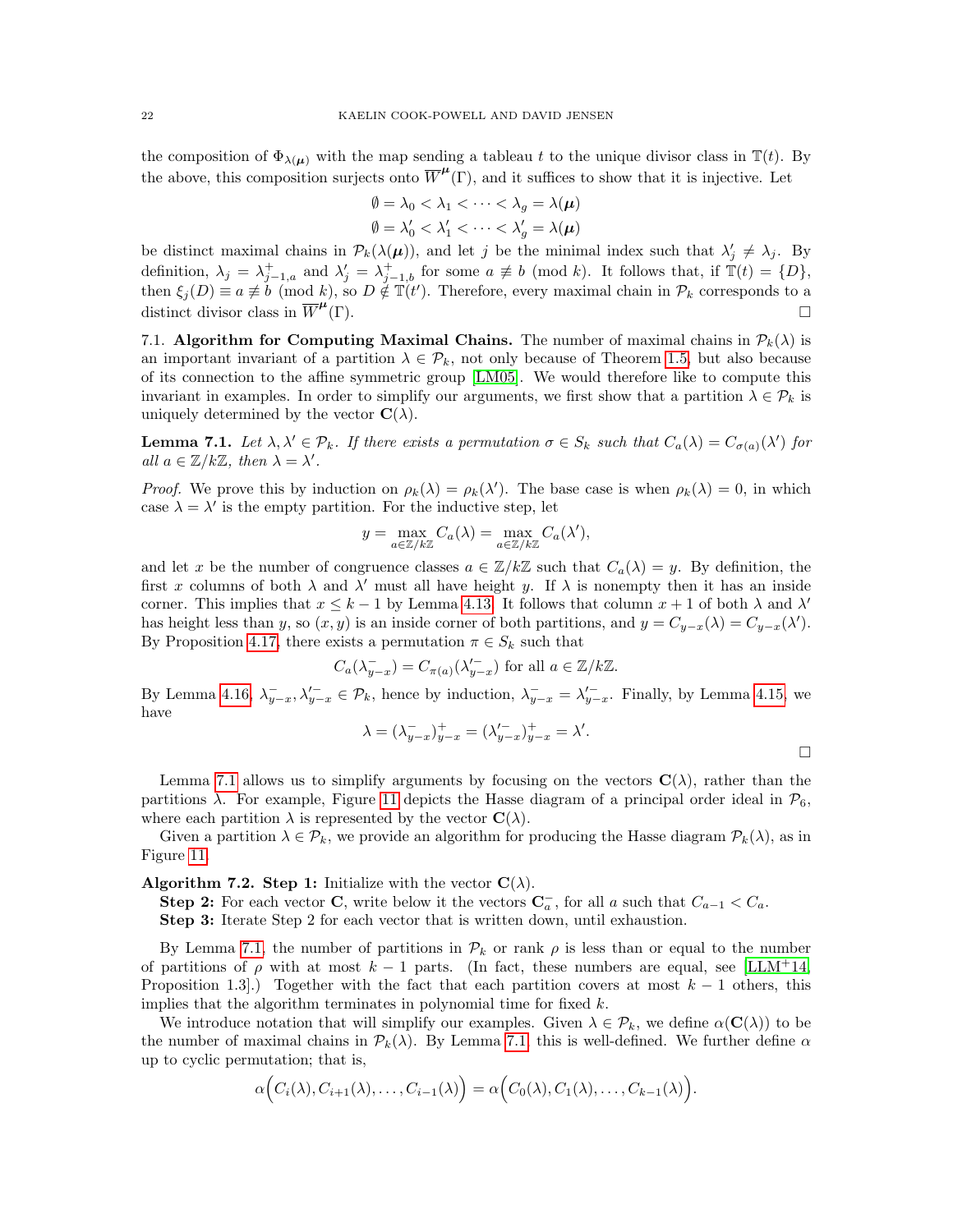

<span id="page-22-1"></span>FIGURE 11. A principal order ideal in  $\mathcal{P}_6$ . The circled values indicate the number of maximal chains below each vector.

Again, by Lemma [7.1,](#page-21-1)  $\alpha$  is well-defined. Indeed, by Lemma 7.1,  $\alpha$  could be defined up to arbitrary permutation, but in practice it is important to keep track of which values  $C_a$  are consecutive. This is because  $\alpha$  satisfies the following recurrence.

<span id="page-22-0"></span>**Lemma 7.3.** For any  $\lambda \in \mathcal{P}_k$ , we have

$$
\alpha(\mathbf{C}(\lambda)) = \sum_{\substack{a \in \mathbb{Z}/k\mathbb{Z} \ s.t. \\ C_{a-1}(\lambda) < C_a(\lambda)}} \alpha(\mathbf{C}(\lambda)_a^-).
$$

Proof. The number of maximal chains in  $\mathcal{P}_k(\lambda)$  is equal to the sum, over  $\lambda' \in \mathcal{P}_k$  covered by  $\lambda$ , of the number of maximal chains in  $\mathcal{P}_k(\lambda')$ . By definition,  $\lambda' \in \mathcal{P}_k$  is covered by  $\lambda$  if and only if  $\lambda' = \lambda_a^-$  and  $\lambda$  has an inside corner in  $D_a$ . By Lemma [4.13,](#page-14-4)  $\lambda$  has an inside corner in  $D_a$  if and only if  $C_{a-1}(\lambda) < C_a(\lambda)$ . The result then follows from Proposition [4.17.](#page-15-1) □

Using Algorithm [7.2](#page-21-0) and Lemma [7.3,](#page-22-0) one can compute  $\alpha(\mathbf{C}(\lambda))$  recursively. Start at the bottom of the Hasse diagram, note that  $\alpha(\vec{0}) = 1$ , and then proceed upwards, summing the numbers that appear directly below each vector. These numbers appear in the circles in Figure [11.](#page-22-1)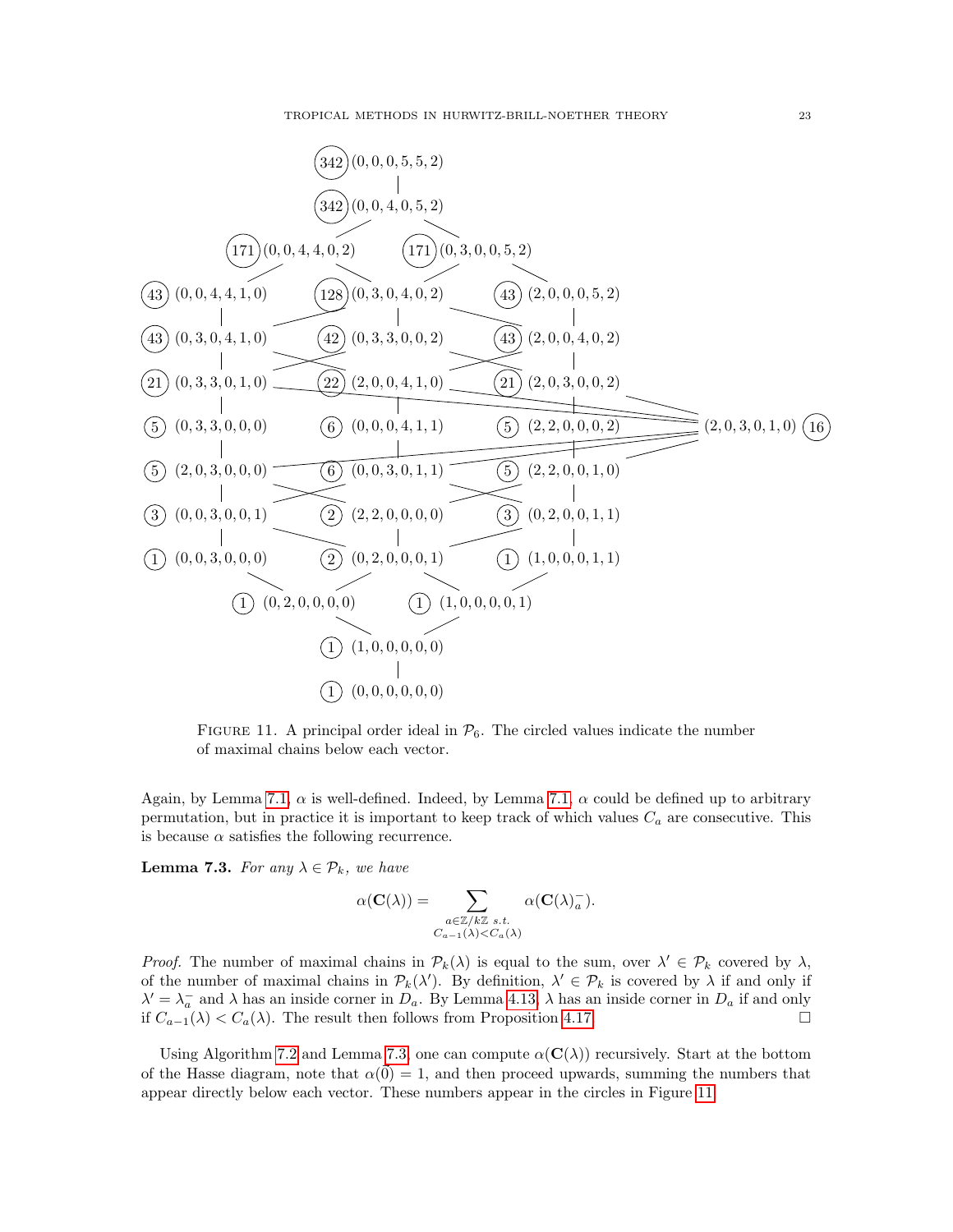7.2. Examples. The remainder of the paper consists of examples, using Lemma [7.3](#page-22-0) to compute the number of maximal chains in  $\mathcal{P}_k(\lambda(\mu))$  for various splitting types  $\mu$ . In many cases, we will see that this number agrees with the cardinality of  $\overline{W}^{\mu}(C)$  for general  $(C, \pi) \in \mathcal{H}_{g,k}$ . In each case, we assume that  $g = |\mu|$ . By Theorem [1.1,](#page-0-0) this implies that  $W^{\mu}(C) = \overline{W}^{\mu}(C)$ .

<span id="page-23-3"></span>**Example 7.4.** If  $-2 \leq \mu_j \leq 0$  for all j, then  $\lambda(\mu) = \lambda_0(\mu)$  is a rectangle, and every k-uniform displacement tableau on  $\lambda(\mu)$  is a standard Young tableau. The number of such tableaux is counted by the standard hook-length formula:

$$
|\overline{W}^{\boldsymbol{\mu}}(\Gamma)| = |\boldsymbol{\mu}|! \prod_{j=0}^{x_0(\boldsymbol{\mu})-1} \frac{j!}{(y_0(\boldsymbol{\mu})+j)!}.
$$

It is a classical result, due to Castelnuovo, that this formula also yields the number of  $g_d^r$ 's on a general curve of genus  $|\mu|$ , where  $r = x_0(\mu) - 1$ , and  $d = d(\mu)$  [\[ACGH85,](#page-28-6) p.211].

<span id="page-23-1"></span>**Example 7.5.** If  $\mu_j$  is equal to either  $\mu_1$  or  $\mu_1 + 1$  for each  $j < k$ , then  $d(\mu) = k\mu_k$  and up to cyclic permutation we have  $\mathbf{C}(\lambda(\mu)) = (|\mu|, 0, 0, \dots, 0)$ . For ease of notation, we write this as  $\mathbf{C}(\lambda(\mu)) = (|\mu|, 0^{(k-1)})$ . We show that  $\alpha(z, 0^{(k-1)}) = 1$ . This is easy to see by induction on z. It is clear that  $\alpha(1, 0^{(k-1)}) = 1$ , and by Lemma [7.3,](#page-22-0) we have

$$
\alpha(z, 0^{(k-1)}) = \alpha(0^{(k-1)}, z - 1) = \alpha(z - 1, 0^{(k-1)}).
$$

Now, if  $D \in \overline{W}^{\mu}(C)$ , then by definition,  $\deg D = k\mu_k$  and  $D - \mu_k g_k^1$  is effective. It follows that  $\overline{W}^{\mu}(C) = {\mu_k g_k^1}$ . This splitting type locus therefore has cardinality 1, equal to that of  $\overline{W}^{\mu}(\Gamma)$ .

We note that Serre duality induces a bijection between  $\overline{W}^{\mu}(C)$  and  $\overline{W}^{\mu}(C)$ . Tropically, this corresponds to the fact that the number of maximal chains in  $\mathcal{P}_k(\lambda)$  is equal to the number of maximal chains in  $\mathcal{P}_k(\lambda^T)$ . If we apply this observation to Example [7.5,](#page-23-1) we see that if  $\mu_j$  is equal to either  $\mu_k$  or  $\mu_k - 1$  for each  $j > 1$ , then

$$
|\overline{W}^{\pmb{\mu}}(C)|=|\overline{W}^{\pmb{\mu}}(\Gamma)|=1.
$$

A similar remark applies to each of the examples below.

<span id="page-23-0"></span>**Example 7.6.** Let  $\mu = (-3, -2, \ldots, -2, 0, 0)$ . Then  $g = 2k - 2$ , and  $\lambda(\mu)$  is the partition depicted in Figure [12.](#page-23-2)



<span id="page-23-2"></span>FIGURE 12. The partition  $\lambda(\mu)$  of Example [7.6.](#page-23-0)

If t is a k-uniform displacement tableau on  $\lambda(\mu)$ , then the restriction of t to the first two columns is a standard Young tableau. If t has precisely  $2k-2$  symbols, then we must have  $t(3, 1) = t(1, k-1)$ and  $t(4, 1) = t(2, k - 1)$ . (These are the boxes labeled with a square and a triangle, respectively, in Figure [12.](#page-23-2)) It follows that  $t(2, 1) < t(1, k-1)$ . Since the number of standard Young tableaux on the first two columns is the  $(k-1)$ st Catalan number  $C_{k-1}$ , and since there is a unique such standard Young tableau t with  $t(2, 1) > t(1, k-1)$ , we see that the number of k-uniform displacement tableaux on  $\lambda(\mu)$  with precisely  $2k-2$  symbols is  $C_{k-1}-1$ .

A general curve C of genus  $2k - 2$  has gonality k, and by Example [7.4,](#page-23-3) the number of gonality pencils is precisely  $C_{k-1}$ . Such a pencil is in  $\overline{W}^{\mu}(C)$  if and only if it is not equal to the distinguished  $g_k^1$ . It follows that  $|\overline{W}^{\mu}(C)| = C_{k-1} - 1$ , confirming Conjecture [1.6](#page-2-0) in this case.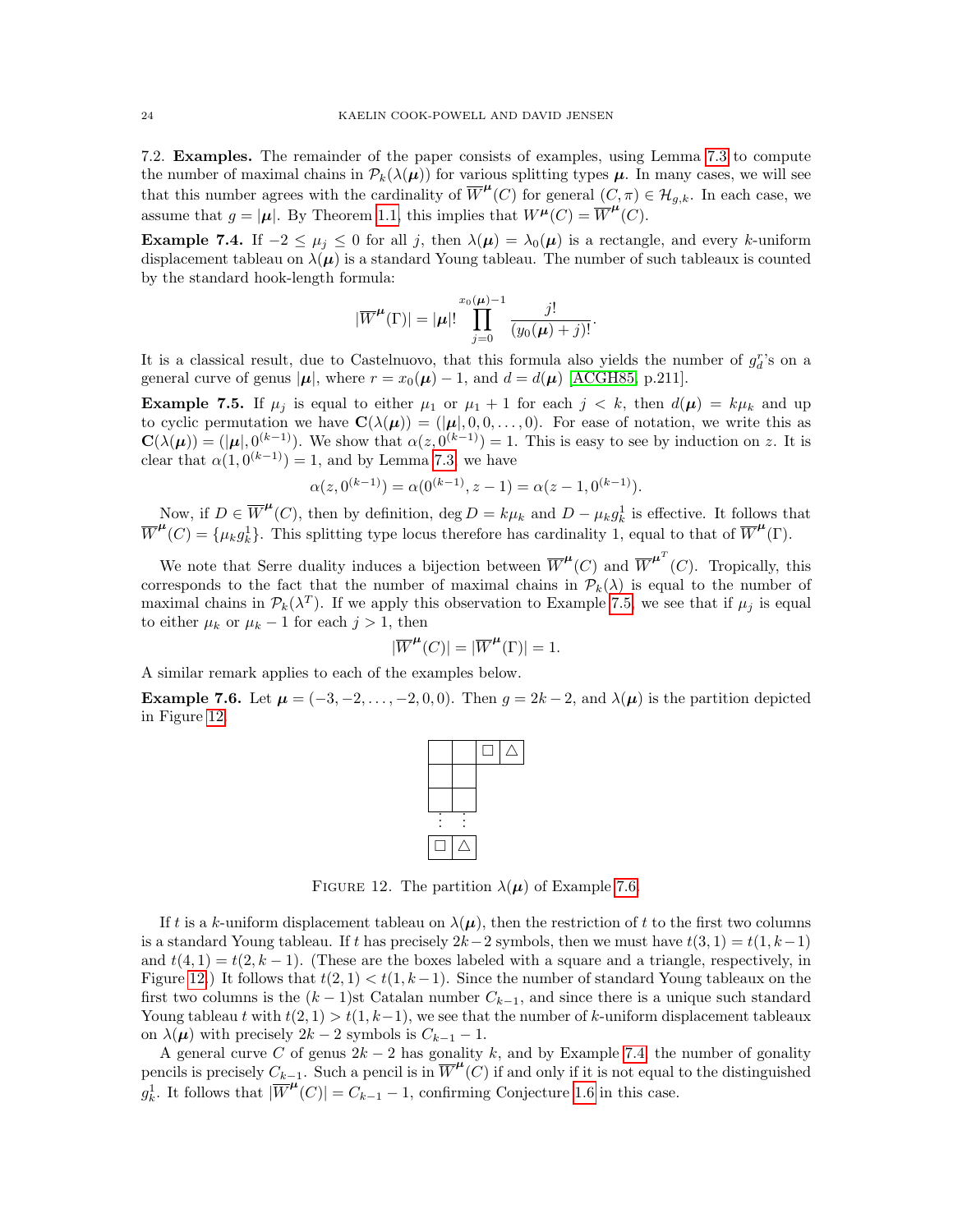<span id="page-24-0"></span>**Example 7.7.** If  $k = 2$ , then every splitting type  $\mu$  satisfies the hypotheses of Example [7.5.](#page-23-1) The first interesting examples, therefore, occur when k is equal to 3. Let  $k = 3$ , and suppose that  $\mu$  is not of the type considered in Example [7.5.](#page-23-1) In other words,  $\mu_3 > \mu_2 + 1$ , and  $\mu_2 > \mu_1 + 1$ . Then  $g = 2(\mu_3 - \mu_1) - 3$  is odd, and up to cyclic permutation, we have

$$
\mathbf{C}(\lambda(\boldsymbol{\mu})) = (2\mu_3 - \mu_2 - \mu_1 - 2, \mu_2 - \mu_1 - 1, 0).
$$

We show that

$$
\alpha(2\mu_3 - \mu_2 - \mu_1 - 2, \mu_2 - \mu_1 - 1, 0) = {\mu_3 - \mu_1 - 2 \choose \mu_2 - \mu_1 - 1}.
$$

One way to see that this formula is invariant under transposition is to note that  $\mu_2 - \mu_1 - 1$  is equal to the number of strict rank jumps of size 2, whereas  $\mu_3 - \mu_2 - 1$  is equal to the number of strict rank jumps of size 1. As in Example [7.5,](#page-23-1) we prove this by induction. When  $\mu_2 - \mu_1 - 1 = 0$ , the result follows from Example [7.5,](#page-23-1) and when  $\mu_3 - \mu_2 - 1 = 0$ , the result follows from the same example applied to  $\lambda(\mu)^T$ . If  $z_1 - 1 > z_2 > 0$ , then by Lemma [7.3,](#page-22-0) we have

$$
\alpha(z_1, z_2, 0) = \alpha(0, z_2, z_1 - 1)
$$
  
=  $\alpha(z_2 - 1, 0, z_1 - 1) + \alpha(0, z_1 - 2, z_2).$ 

This expression has the following interpretation. If  $\mathbf{C}(\lambda(\mu)) = (z_1, z_2, 0)$ , then  $\mathbf{C}(\lambda(\mu^+)) = (z_2 1, 0, z_1 - 1$  and  $\mathbf{C}(\lambda(\mu^-)) = (0, z_1 - 2, z_2)$ . In other words, the number of k-saturated tableaux on  $\lambda(\mu)$  is the sum of the number on a partition with one fewer row and the number on a partition with one fewer column. Evaluating this expression and applying induction, we see that

$$
\alpha(2\mu_3 - \mu_2 - \mu_1 - 2, \mu_2 - \mu_1 - 1, 0) = {\mu_3 - \mu_1 - 3 \choose \mu_2 - \mu_1 - 2} + {\mu_3 - \mu_1 - 3 \choose \mu_2 - \mu_1 - 1} = {\mu_3 - \mu_1 - 2 \choose \mu_2 - \mu_1 - 1}.
$$

In [\[Lar20,](#page-29-18) Theorem 1.1], Larson computes the cardinality of  $\overline{W}^{\mu}(C)$  for a general trigonal curve C of Maroni invariant n. Since g is odd, if  $(C, \pi) \in \mathcal{H}_{q,3}$  is general, it has Maroni invariant 1. Larson's formula then yields the binomial coefficient above, confirming Conjecture [1.6](#page-2-0) for  $k = 3$ .

Example [7.7](#page-24-0) can be generalized to the case where  $k$  is arbitrary and

$$
\mu_2=\mu_3=\cdots=\mu_{k-1}.
$$

This is done in Example [7.13](#page-27-0) below.

We now consider examples where  $k$  is equal to 4, 5, or 6. We do not consider every splitting type in these cases, considering only the "maximal" splitting types in which every strict rank jump has the same size  $\alpha$ . If all strict rank jumps of  $\mu$  have size  $\alpha$ , then all strict rank jumps of  $\mu^T$  have size  $k - \alpha$ , so it suffices to consider the case where  $\alpha \leq \frac{k}{2}$ . Since Example [7.5](#page-23-1) is the case where  $\alpha = 1$ , the first interesting case occurs when  $k$  is equal to 4. We do not know if Conjecture [1.6](#page-2-0) holds for these splitting types, proving it in only a small number of cases.

<span id="page-24-1"></span>**Example 7.8.** Let  $k = 4$ , and suppose that  $\alpha = 2$ . In other words,  $\mu_2$  is equal to either  $\mu_1$  or  $\mu_1 + 1$ , and  $\mu_3$  is equal to either  $\mu_4$  or  $\mu_4 - 1$ . In this case we see that, up to cyclic permutation,  $\mathbf{C}(\lambda(\boldsymbol{\mu}))$  is either of the form  $(z, z, 0, 0)$  or  $(z + 1, z - 1, 0, 0)$ . We show, by induction on z, that

$$
\alpha(z, z, 0, 0) = \alpha(z + 1, z - 1, 0, 0) = 2^{z - 1}.
$$

The base case, when  $z$  is equal to 1, is covered by Example [7.5.](#page-23-1) For the inductive step, by Lemma [7.3,](#page-22-0) we see that

$$
\alpha(z, z, 0, 0) = \alpha(0, z, 0, z - 1) = \alpha(z - 1, 0, 0, z - 1) + \alpha(0, z, z - 2, 0)
$$
  
=  $2^{z-2} + 2^{z-2} = 2^{z-1}$   

$$
\alpha(z + 1, z - 1, 0, 0) = \alpha(0, z - 1, 0, z) = \alpha(z - 2, 0, 0, z) + \alpha(0, z - 1, z - 1, 0)
$$
  
=  $2^{z-2} + 2^{z-2} = 2^{z-1}$ .

As in Example [7.7,](#page-24-0) the expressions on the right are equal to  $\alpha(\mathbf{C}(\lambda(\boldsymbol{\mu}^+))) + \alpha(\mathbf{C}(\lambda(\boldsymbol{\mu}^-)))$ .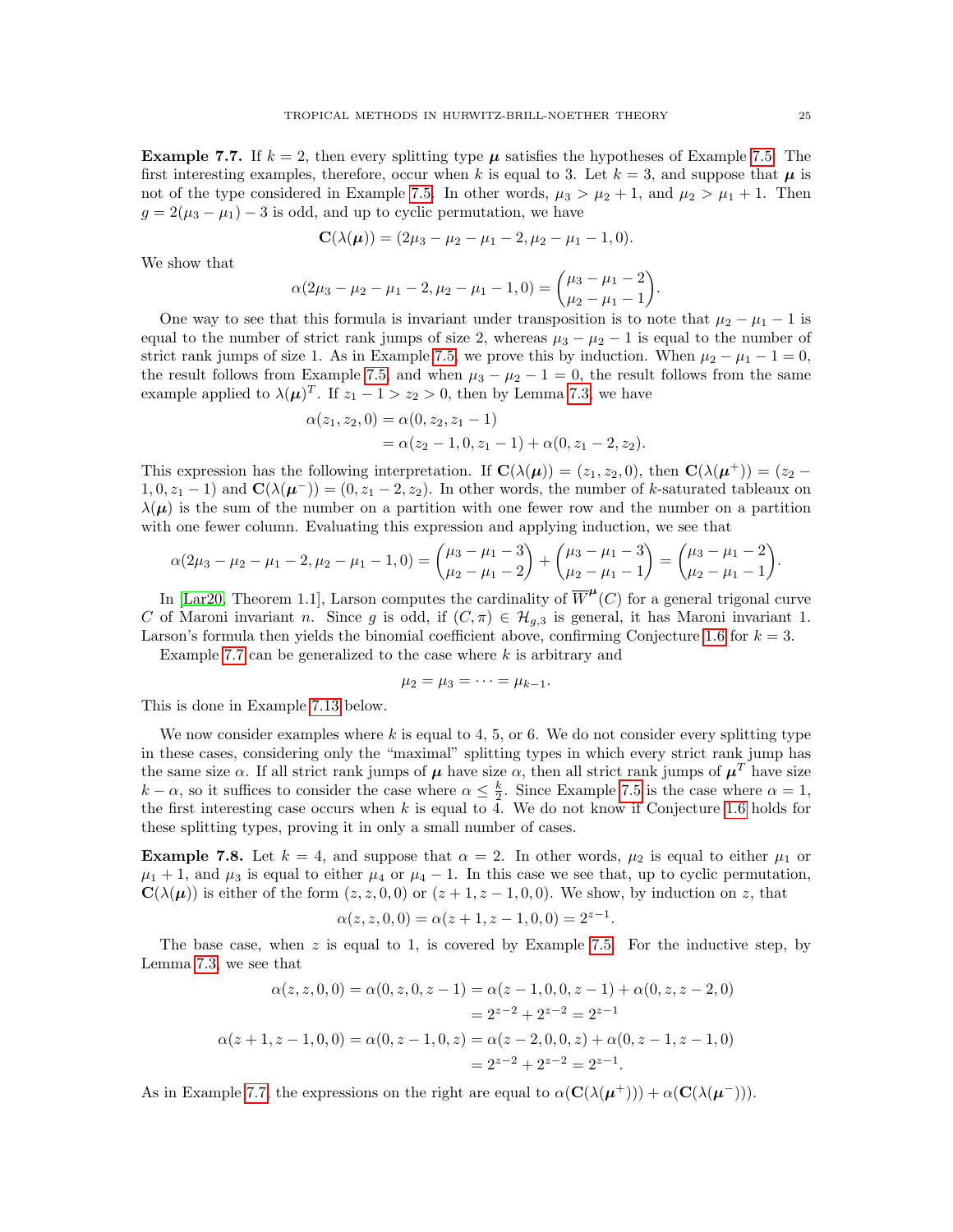In general, we do not know if Conjecture [1.6](#page-2-0) holds in this case. It holds for  $z \leq 2$  by Example [7.4,](#page-23-3) and for  $z = 3$  by Example [7.6.](#page-23-0) We will see in Example [7.12](#page-26-0) below that it also holds for the splitting type  $\mu = (-3, -3, 0, 0)$ , in which case  $z = 4$ .

<span id="page-25-0"></span>**Example 7.9.** Let  $k = 5$ , and suppose that  $\alpha = 2$ . In other words,  $\mu_2$  and  $\mu_3$  are equal to either  $\mu_1$  or  $\mu_1 + 1$ , and  $\mu_4$  is equal to either  $\mu_5$  or  $\mu_5 - 1$ . Up to cyclic permutation,  $\mathbf{C}(\lambda(\mu))$  is either of the form  $(z, z, 0, 0, 0)$  or  $(z + 2, z - 1, 0, 0, 0)$ . We show, by induction on z, that

$$
\alpha(z, z, 0, 0, 0) = F_{2z-2}
$$
  

$$
\alpha(z+2, z-1, 0, 0, 0) = F_{2z-1},
$$

where  $F_n$  denotes the *n*th Fibonacci number. The base case, where  $z = 1$ , follows from Example [7.5.](#page-23-1) For the inductive step, by Lemma [7.3,](#page-22-0) we have

$$
\alpha(z, z, 0, 0, 0) = \alpha(0, z, 0, 0, z - 1) \text{ and}
$$
  

$$
\alpha(z + 2, z - 1, 0, 0, 0) = \alpha(0, z - 1, 0, 0, z + 1),
$$

so we will also show by induction that  $\alpha(0, z, 0, 0, z - 1) = F_{2z-2}$  and  $\alpha(0, z - 1, 0, 0, z + 1) =$  $F_{2z-1}$ . Again, the base cases follow from Example [7.5.](#page-23-1) Together with the inductive hypothesis, by Lemma [7.3,](#page-22-0) we have

$$
\alpha(0, z, 0, 0, z - 1) = \alpha(z - 1, 0, 0, 0, z - 1) + \alpha(0, z, 0, z - 2, 0)
$$
  
=  $F_{2z-4} + F_{2z-3} = F_{2z-2}$   

$$
\alpha(0, z - 1, 0, 0, z + 1) = \alpha(z - 2, 0, 0, 0, z + 1) + \alpha(0, z - 1, 0, z, 0)
$$
  
=  $F_{2z-3} + F_{2z-2} = F_{2z-1}$ .

Conjecture [1.6](#page-2-0) holds when  $-2 \leq \mu_j \leq 0$  for all j by Example [7.4,](#page-23-3) and when  $\mu = (-3, -2, -2, 0, 0)$ by Example [7.6.](#page-23-0) We will see in Example [7.12](#page-26-0) below that it also holds when  $\mu = (-3, -3, -2, 0, 0)$ . We now show that it holds when  $\mu = (-3, -3, -2, -1, 0)$ .

In this case,  $g = 7$ ,  $\mathbf{C}(\lambda(\mu)) = (5, 2, 0, 0, 0)$ , and  $\alpha(5, 2, 0, 0, 0) = F_5 = 8$ . For  $(C, \pi) \in \mathcal{H}_{7,5}$ , we see that  $D \in \overline{W}^{\mu}(C)$  if and only if D is effective of degree 2 and  $K_C - g_5^1 - D$  has rank at least 1. By Riemann-Roch, the divisor class  $K_C - g_5^1$  has degree 7 and rank 2. The image of C under the complete linear series  $|K_C - g_5^1|$  is a plane curve of degree 7, with  $\binom{7-1}{2} - 7 = 8$  nodes. An effective divisor D satisfies  $rk(K_C - g_5^1 - D) \geq 1$  if and only if the image of D under this map is a single point. It follows that the divisor classes in  $\overline{W}^{\mu}(C)$  are precisely the preimages of the nodes, and thus that  $|\overline{W}^{\mu}(C)| = 8$ .

<span id="page-25-1"></span>**Example 7.10.** Let  $k = 6$ , and suppose that  $\alpha = 2$ . Up to cyclic permutation,  $\mathbf{C}(\lambda(\mu))$  is either of the form  $(z, z, 0, 0, 0, 0)$  or  $(z + 2, z - 2, 0, 0, 0, 0)$ . We show, by induction on z, the following formulas:

$$
\alpha(z, z, 0, 0, 0, 0) = \alpha(0, z, 0, 0, 0, z - 1) = \frac{3^{z-1} + 1}{2}
$$

$$
\alpha(z + 2, z - 2, 0, 0, 0, 0) = \alpha(0, z - 2, 0, 0, 0, z + 1) = \frac{3^{z-1} - 1}{2}
$$

$$
\alpha(z + 1, 0, 0, z - 1, 0, 0) = 3^{z-1}.
$$

The base cases, when  $z = 1$  on the first and third line, or when  $z = 2$  on the second line, follow from Example [7.5.](#page-23-1) The first equality on each of the first two lines above follows directly from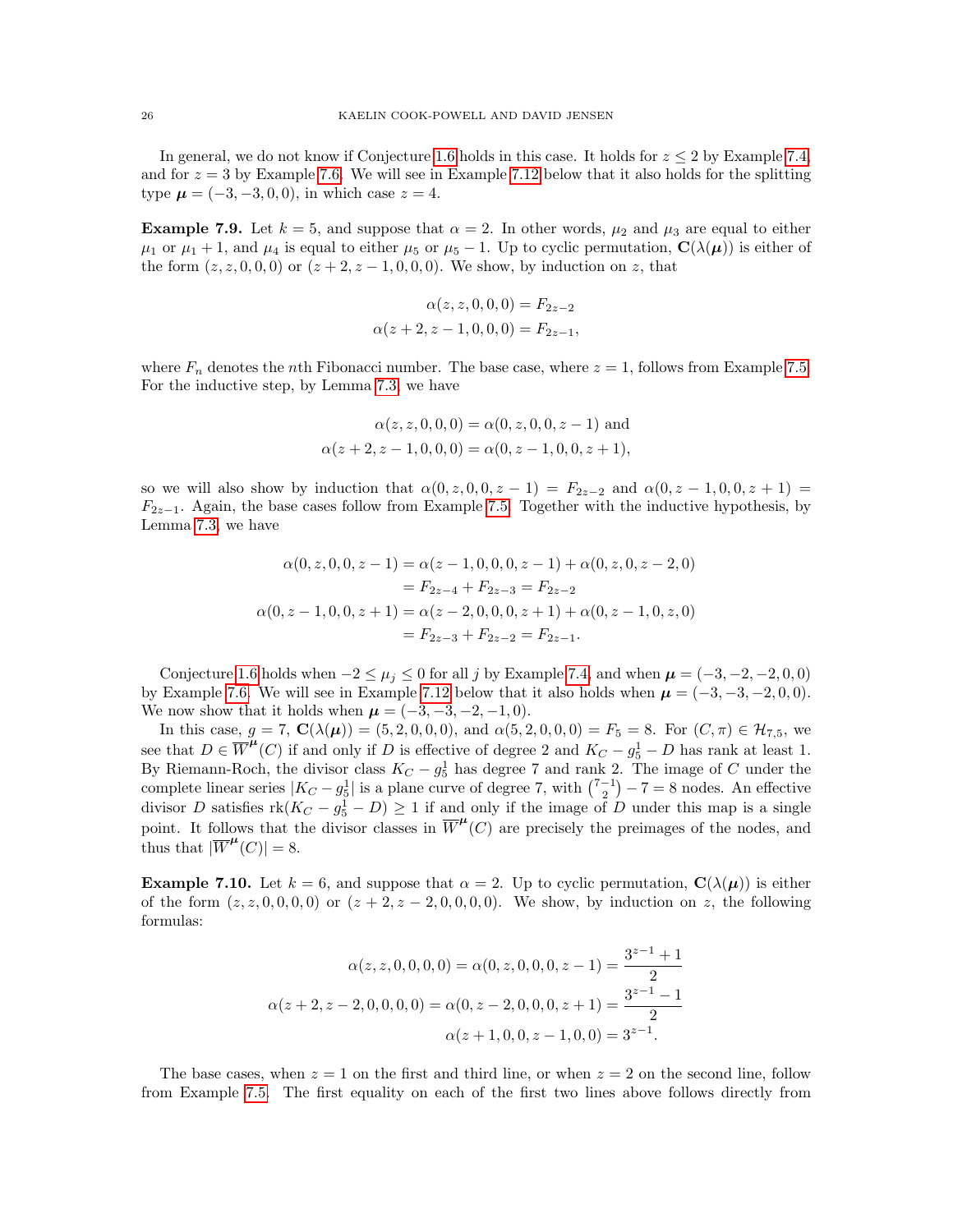Lemma [7.3.](#page-22-0) For the inductive step, by induction together with Lemma [7.3,](#page-22-0) we have

$$
\alpha(0, z, 0, 0, 0, z - 1) = \alpha(z - 1, 0, 0, 0, 0, z - 1) + \alpha(0, z, 0, 0, z - 2, 0)
$$
  
= 
$$
\frac{3^{z-2} + 1}{2} + 3^{z-2} = \frac{3^{z-1} + 1}{2}
$$
  

$$
\alpha(0, z - 2, 0, 0, 0, z + 1) = \alpha(z - 3, 0, 0, 0, 0, z + 1) + \alpha(0, z - 2, 0, 0, z, 0)
$$
  
= 
$$
\frac{3^{z-2} - 1}{2} + 3^{z-2} = \frac{3^{z-1} - 1}{2}
$$
  

$$
\alpha(z + 1, 0, 0, z - 1, 0, 0) = \alpha(0, 0, 0, z - 1, 0, z) + \alpha(z + 1, 0, z - 2, 0, 0, 0)
$$
  
= 
$$
\frac{3^{z-1} + 1}{2} + \frac{3^{z-1} - 1}{2} = 3^{z-1}.
$$

Conjecture [1.6](#page-2-0) holds when  $z \leq 3$ , and for the splitting type  $\mu = (-2, -2, -2, -2, 0, 0)$  by Ex-ample [7.4.](#page-23-3) It also holds for the splitting type  $\mu = (-3, -2, -2, -2, 0, 0)$  by Example [7.6.](#page-23-0) The splitting types  $\mu = (-3, -3, -2, -2, 0, 0)$  and  $\mu^T = (-3, -3, -1, -1, 0, 0)$  will make an appearance in Example [7.12](#page-26-0) below.

<span id="page-26-1"></span>**Example 7.11.** Let  $k = 6$ , and suppose that  $\alpha = 3$ . Up to cyclic permutation,  $\mathbf{C}(\lambda(\mu))$  is of the form  $(z, z, z, 0, 0, 0)$ ,  $(z+1, z+1, z-2, 0, 0, 0)$ , or  $(z+2, z-1, z-1, 0, 0, 0)$ . To formulate expressions in these cases, we first introduce the function

$$
\beta(z) := \begin{cases} 2 & \text{if } z \equiv 0 \pmod{3} \\ -1 & \text{otherwise.} \end{cases}
$$

Note that  $\beta(z-1)+\beta(z)=-\beta(z+1)$ . By a similar argument to Examples [7.8,](#page-24-1) [7.9,](#page-25-0) and [7.10,](#page-25-1) we obtain the following formulas.

$$
\alpha(z, z, z, 0, 0, 0) = \alpha(0, z, z, 0, 0, z - 1) = \frac{2^{3z - 2} + (-1)^z \beta(z)}{3}
$$

$$
\alpha(z + 1, z + 1, z - 2, 0, 0, 0) = \alpha(0, z + 1, z - 2, 0, 0, z) = \frac{2^{3z - 2} + (-1)^z \beta(z - 1)}{3}
$$

$$
\alpha(z + 2, z - 1, z - 1, 0, 0, 0) = \alpha(0, z - 1, z - 1, 0, 0, z + 1) = \frac{2^{3z - 2} + (-1)^z \beta(z + 1)}{3}
$$

$$
\alpha(z - 1, 0, z, 0, z + 1, 0) = 2^{3z - 2}.
$$

We will consider the splitting type  $\mu = (-3, -3, -2, -1, 0, 0)$  in Example [7.12](#page-26-0) below. The Hasse diagram pictured in Figure [11](#page-22-1) is that of  $\mathcal{P}_6(\lambda(\mu))$ .

<span id="page-26-0"></span>**Example 7.12.** Let  $(C, \pi) \in \mathcal{H}_{2k,k}$  be general, and let  $L = K_C - g_k^1$ . By Riemann-Roch,  $h^0(C, L) =$  $k+1$ , and we consider the image of C in  $\mathbb{P}^k$  under the complete linear series |L|. We have

$$
\text{expdim} H^0(\mathbb{P}^k, \mathcal{I}_C(2)) = \dim \text{Sym}^2 H^0(C, L) - \dim H^0(C, 2L)
$$

$$
= {k+2 \choose 2} - (4k-3).
$$

The variety  $X_4$  parameterizing quadrics of rank at most 4 in  $\mathbb{P}^k$  has dimension  $4k-2$ , so one expects the curve C to be contained in a finite number of rank 4 quadrics. The expected number of rank 4 quadrics in  $H^0(\mathbb{P}^k, \mathcal{I}_C(2))$  is

$$
\deg X_4 = \frac{\binom{k+1}{k-3}\binom{k+2}{k-4}\cdots\binom{2k-3}{1}}{\binom{1}{0}\binom{3}{1}\binom{5}{2}\cdots\binom{2k-7}{k-4}} [HT84].
$$

Each rank 4 quadric is a cone over  $\mathbb{P}^1 \times \mathbb{P}^1$ , and the pullback of  $\mathcal{O}(1)$  from each of the two factors yields a pair of line bundles on  $C$ , each of rank 1, whose tensor product is  $L$ .

Conversely, given a pair of divisor classes  $D, D'$ , each of rank 1, such that  $D + D' = L$ , we obtain a rank 4 quadric in  $\mathbb{P}^k$  containing C. To see this, let  $s_0, s_1$  be a basis for  $H^0(C, D)$  and  $t_0, t_1$  be a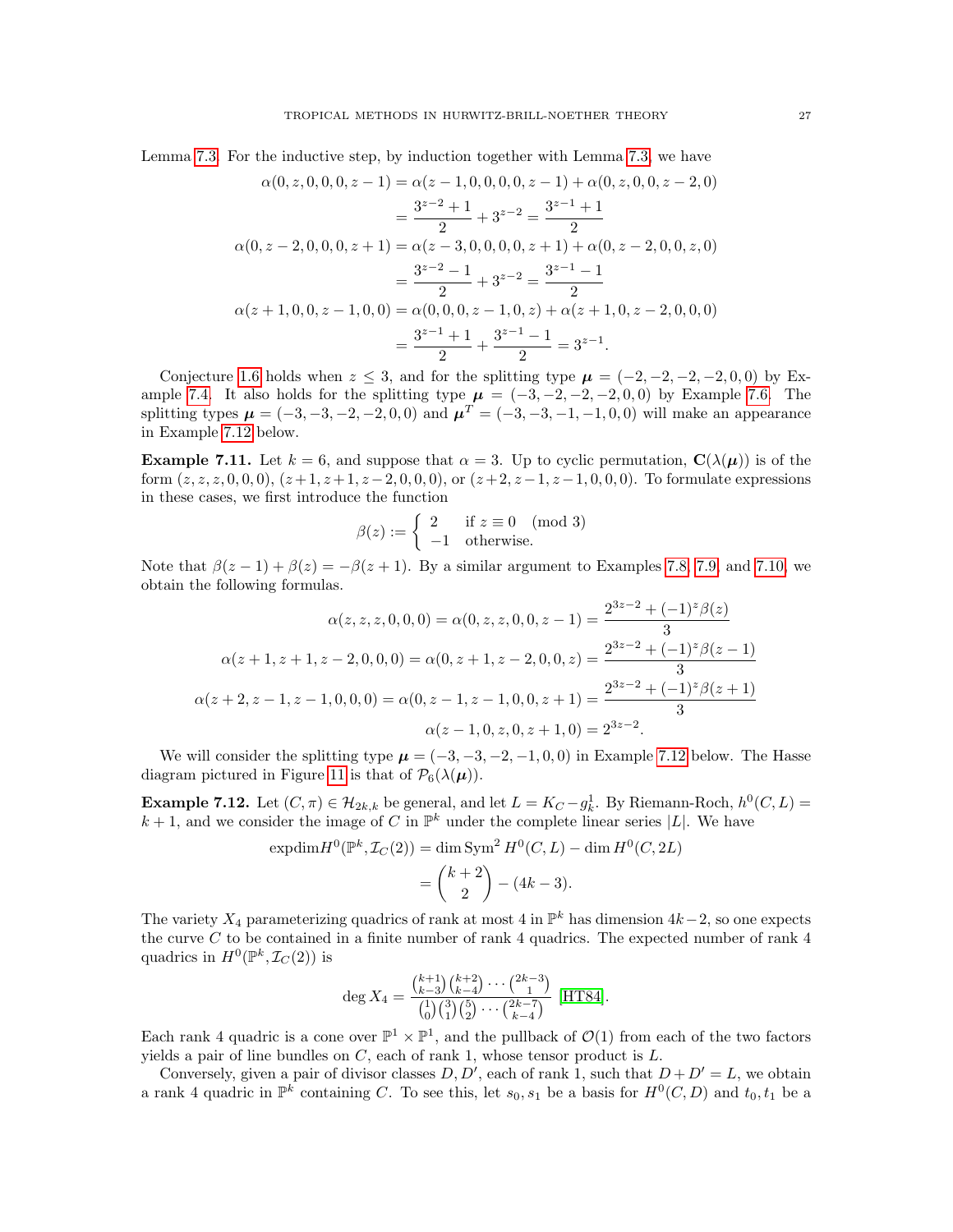basis for  $H^0(C, D')$ . Then the entries of the  $2 \times 2$  matrix  $M_{ij} = (s_i \otimes t_j)$  are linear forms in  $\mathbb{P}^k$ , and the determinant of this matrix is a rank 4 quadric that vanishes on C. In other words, each rank 4 quadric corresponds to a pair of divisors in the set

$$
\{D \in \text{Pic}(C) \mid h^0(C, D) = h^0(C, L - D) = 2\}
$$
  
= 
$$
\Big(\bigcup_{i=0}^{k-4} W^{(-3^{(2)}, -2^{(i)}, -1^{(k-4-i)}, 0^{(2)})}(C)\Big) \cup \{g_k^1\} \cup \{L - g_k^1\}.
$$

Since  $(C, \pi)$  is general, the splitting type loci in the union above are all smooth of dimension zero, and we see that

$$
2 + \sum_{i=0}^{k-4} \left| W^{(-3^{(2)}, -2^{(i)}, -1^{(k-4-i)}, 0^{(2)})}(C) \right| = 2 \frac{\binom{k+1}{k-3} \binom{k+2}{k-4} \cdots \binom{2k-3}{1}}{\binom{1}{0} \binom{3}{1} \binom{5}{2} \cdots \binom{2k-7}{k-4}}.
$$

We now show that this expression holds for  $\Gamma$  when  $k \leq 6$ . By Example [7.8,](#page-24-1) when  $k = 4$ , we have

$$
2 + |W^{(-3,-3,0,0)}(\Gamma)| = 2 + 2^3 = 10 = 2\binom{5}{1}.
$$

By Example [7.9,](#page-25-0) when  $k = 5$ , we have

$$
2 + |W^{(-3,-3,-2,0,0)}(\Gamma)| + |W^{(-3,-3,-1,0,0)}(\Gamma)|
$$
  
= 2 + F<sub>8</sub> + F<sub>8</sub> = 2 + 34 + 34 = 70 = 2 $\frac{\binom{6}{2}\binom{7}{1}}{\binom{1}{0}\binom{3}{1}}$ .

By Examples [7.10](#page-25-1) and [7.11,](#page-26-1) when  $k = 6$ , we have

$$
2 + \left| W^{(-3,-3,-2,-2,0,0)}(\Gamma) \right| + \left| W^{(-3,-3,-2,-1,0,0)}(\Gamma) \right| + \left| W^{(-3,-3,-1,-1,0,0)}(\Gamma) \right|
$$
  
= 
$$
2 + \frac{3^5 + 1}{2} + \frac{2^{10} + 2}{3} + \frac{3^5 + 1}{2} = 2 + 122 + 342 + 122 = 588 = 2 \frac{{\binom{7}{3}} {\binom{8}{2}} {\binom{9}{1}}}{\binom{7}{0}} {\binom{5}{3}}.
$$

<span id="page-27-0"></span>**Example 7.13.** We now consider the case where  $k$  is arbitrary and

$$
\mu_2=\mu_3=\cdots=\mu_{k-1}.
$$

The cases where  $\mu_k \le \mu_{k-1} + 1$  or  $\mu_1 \ge \mu_2 - 1$  are covered in Example [7.5,](#page-23-1) so we assume otherwise. For ease of notation, we write  $z_1 = (k-1)(\mu_k - 1) - (k-2)\mu_2 - \mu_1$  and  $z_2 = \mu_2 - \mu_1 - 1$ . Then  $\mathbf{C}(\lambda(\boldsymbol{\mu})) = (z_1, z_2^{(k-2)}, 0)$ , and we will show in Lemma [7.14](#page-28-7) below that

$$
\alpha(z_1, z_2^{(k-2)}, 0) = \binom{(k-2)(\mu_k - \mu_1 - 2)}{(k-2)(\mu_2 - \mu_1 - 1)}.
$$

This expression matches the cardinality of  $\overline{W}^{\mu}(C)$  for general  $(C, \pi) \in \mathcal{H}_{g,k}$ . To see this, following [\[Lar20,](#page-29-18) Lemma 2.2], we see that

$$
W^{\mu}(C) = \left\{ D \in \text{Pic}^{d(\mu)}(C) \mid h^0(D - \mu_k g_k^1) = h^0(K_C - D + (\mu_1 + 2)g_k^1) = 1 \right\}.
$$

In other words,  $D \in W^{\mu}(C)$  if and only if  $D = \mu_k g_k^1 + E$ , where E is an effective divisor of degree  $(k-2)(\mu_2 - \mu_1 - 1)$ , such that  $K_C - (\mu_k - \mu_1 - 2)g_k^1 - E$  is also effective. Note that

$$
\deg\left(K_C - (\mu_k - \mu_1 - 2)g_k^1\right) = (k-2)(\mu_k - \mu_1 - 2).
$$

Since C is general,  $K_C - (\mu_k - \mu_1 - 2)g_k^1$  is equivalent to a unique effective divisor. If this divisor is a sum of distinct points, then the set of divisor classes E satisfying the conditions above is simply the set of subsets of these points of size  $(k-2)(\mu_2 - \mu_1 - 1)$ . We therefore see that  $|W^{\mu}(C)|$  is equal to the binomial coefficient above.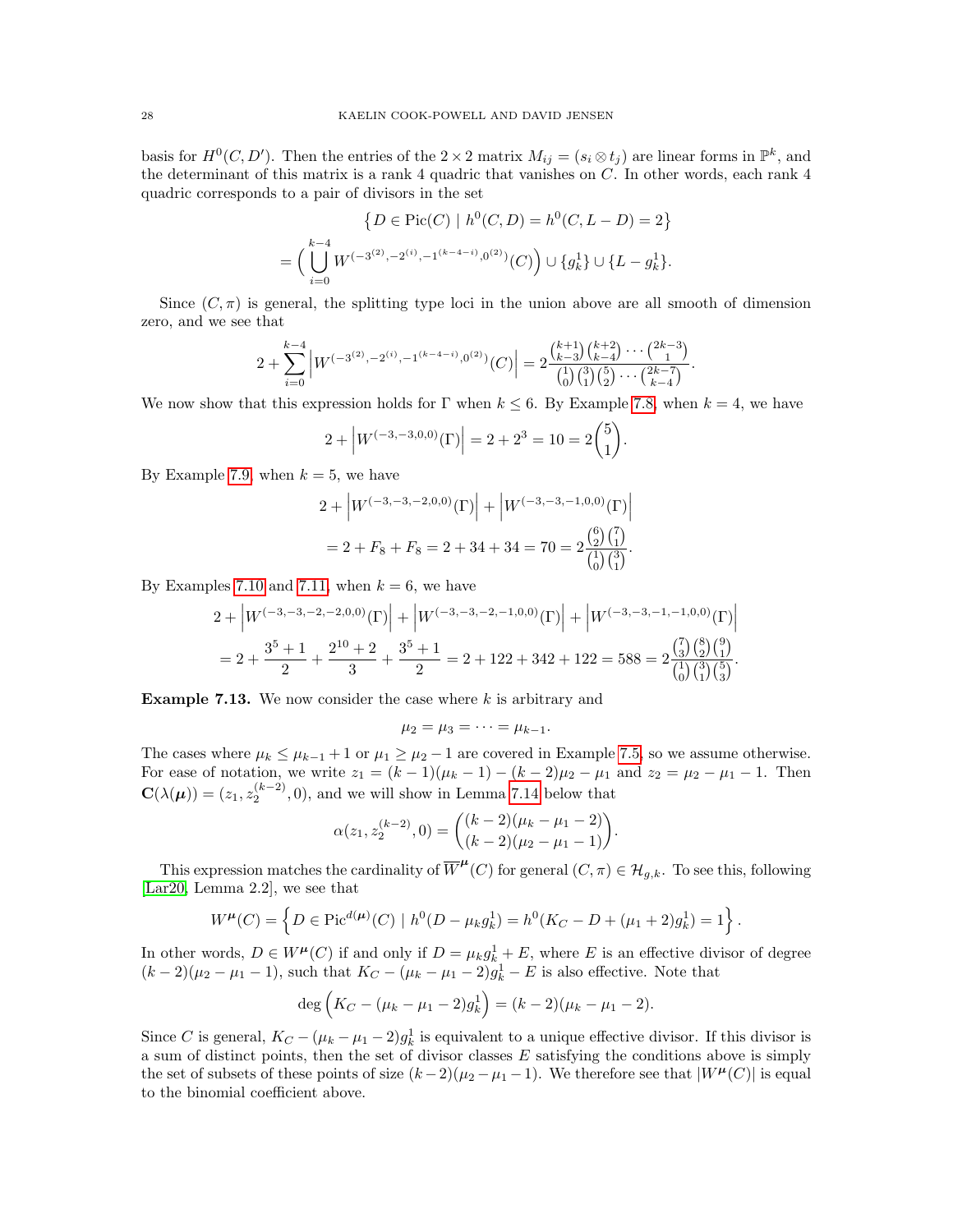<span id="page-28-7"></span>**Lemma 7.14.** Let  $z_1 \ge z_2 \ge 0$  be integers, let  $\vec{z}_i(z_2) = (z_2^{(k-2-i)}, (z_2-1)^{(i)}, 0)$ , and let  $\vec{z}_{ij}(z_1, z_2)$ be the vector obtained from  $\vec{z}_i(z_2)$  by inserting  $z_1$  between entries j and j + 1. Then

$$
\alpha(\vec{z}_{ij}(z_1, z_2)) = \binom{\left\lfloor \frac{k-2}{k-1} \left( z_1 + (k-2) z_2 \right) \right\rfloor - i}{(k-2) z_2 - i}.
$$

*Proof.* Note that the expression  $(z_1+(k-2)z_2)$  is divisible by  $k-1$  if and only if  $z_1 \equiv z_2 \pmod{k-1}$ . If  $\mathbf{C}(\lambda) = \vec{z}_{ij}(z_1, z_2)$ , then this congruence holds if and only if the partition  $\lambda'$ , obtained by deleting all columns of  $\lambda$  that are taller than  $z_2$ , has an outside corner in  $D_{z_1}$ . Since  $\mathbf{C}(\lambda') = \vec{z}_{ij}(z_2, z_2)$ , this holds if and only if  $j = k - 2$ .

We establish the above formula by induction. The base cases, where  $z_1 = z_2$ , or  $z_2 = i = 0$ , both follow from Example [7.5.](#page-23-1) If  $j = k - 1$ , then by Lemma [7.3,](#page-22-0) we have

$$
\alpha(\vec{z}_{i(k-1)}(z_1,z_2)) = \alpha(\vec{z}_{i(k-2)}(z_1-1,z_2)).
$$

By induction, the expression on the right is equal to

$$
\left(\frac{\left\lfloor\frac{k-2}{k-1}\left(z_1+(k-2)z_2-1\right)\right\rfloor-i}{(k-2)z_2-i}\right).
$$

Since  $j = k - 1$ , by the above we see that  $z_1 \equiv z_2 + 1 \pmod{k-1}$ , so the term  $(z_1 + (k-2)z_2 - 1)$ is divisible by  $k - 1$ . The expression above is therefore equal to

$$
\binom{\left\lfloor\frac{k-2}{k-1}\left(z_1+(k-2)z_2\right)\right\rfloor-i}{(k-2)z_2-i}.
$$

Otherwise, if  $j < k - 1$ , then by Lemma [7.3,](#page-22-0) we have

$$
\alpha(\vec{z}_{ij}(z_1,z_2)) = \alpha(\vec{z}_{i(j-1)}(z_1-1,z_2)) + \alpha(\vec{z}_{(i-1)j}(z_1,z_2)).
$$

By induction, the expression on the right is equal to

$$
\begin{split}\n&\left(\frac{\left[\frac{k-2}{k-1}\left(z_1+(k-2)z_2\right)\right]-(i+1)}{(k-2)z_2-(i+1)}\right)+\left(\frac{\left[\frac{k-2}{k-1}\left(z_1+(k-2)z_2-1\right)\right]-i}{(k-2)z_2-i}\right)\\&=\n\left(\frac{\left[\frac{k-2}{k-1}\left(z_1+(k-2)z_2\right)\right]-(i+1)}{(k-2)z_2-(i+1)}\right)+\n\left(\frac{\left[\frac{k-2}{k-1}\left(z_1+(k-2)z_2\right)\right]-(i+1)}{(k-2)z_2-i}\right)\\&=\n\left(\frac{\left[\frac{k-2}{k-1}\left(z_1+(k-2)z_2\right)\right]-i}{(k-2)z_2-i}\right),\n\end{split}
$$

where the second line holds because  $(z_1 + (k-2)z_2 - 1)$  is not divisible by  $k - 1$ .

$$
\qquad \qquad \Box
$$

#### **REFERENCES**

- <span id="page-28-3"></span>[ABKS14] Yang An, Matthew Baker, Greg Kuperberg, and Farbod Shokrieh. Canonical representatives for divisor classes on tropical curves and the matrix-tree theorem. Forum Math. Sigma, 2:e24, 25, 2014.
- <span id="page-28-6"></span>[ACGH85] Enrico Arbarello, Maurizio Cornalba, Phillip Griffiths, and Joe Harris. Geometry of algebraic curves. Volume 1. Grundlehren der mathematischen Wissenschaften.; 267. Springer-Verlag, New York, 1985.
- <span id="page-28-1"></span>[Bak08] Matthew Baker. Specialization of linear systems from curves to graphs. Algebra & Number Theory, 2(6):613, 2008.
- <span id="page-28-5"></span>[BB05] Anders Björner and Francesco Brenti. Combinatorics of Coxeter groups, volume 231 of Graduate Texts in Mathematics. Springer, New York, 2005.
- <span id="page-28-2"></span>[BJ16] Matthew Baker and David Jensen. Degeneration of linear series from the tropical point of view and applications. In Nonarchimedean and tropical geometry, Simons Symp., pages 365–433. Springer, [Cham], 2016.
- <span id="page-28-4"></span>[BN07] Matthew Baker and Serguei Norine. Riemann-Roch and Abel-Jacobi theory on a finite graph. Advances in Mathematics, 215(2):766, 2007.
- <span id="page-28-0"></span>[CDPR12] Filip Cools, Jan Draisma, Sam Payne, and Elina Robeva. A tropical proof of the Brill-Noether theorem. Advances in Mathematics, 230(2):759, 2012.